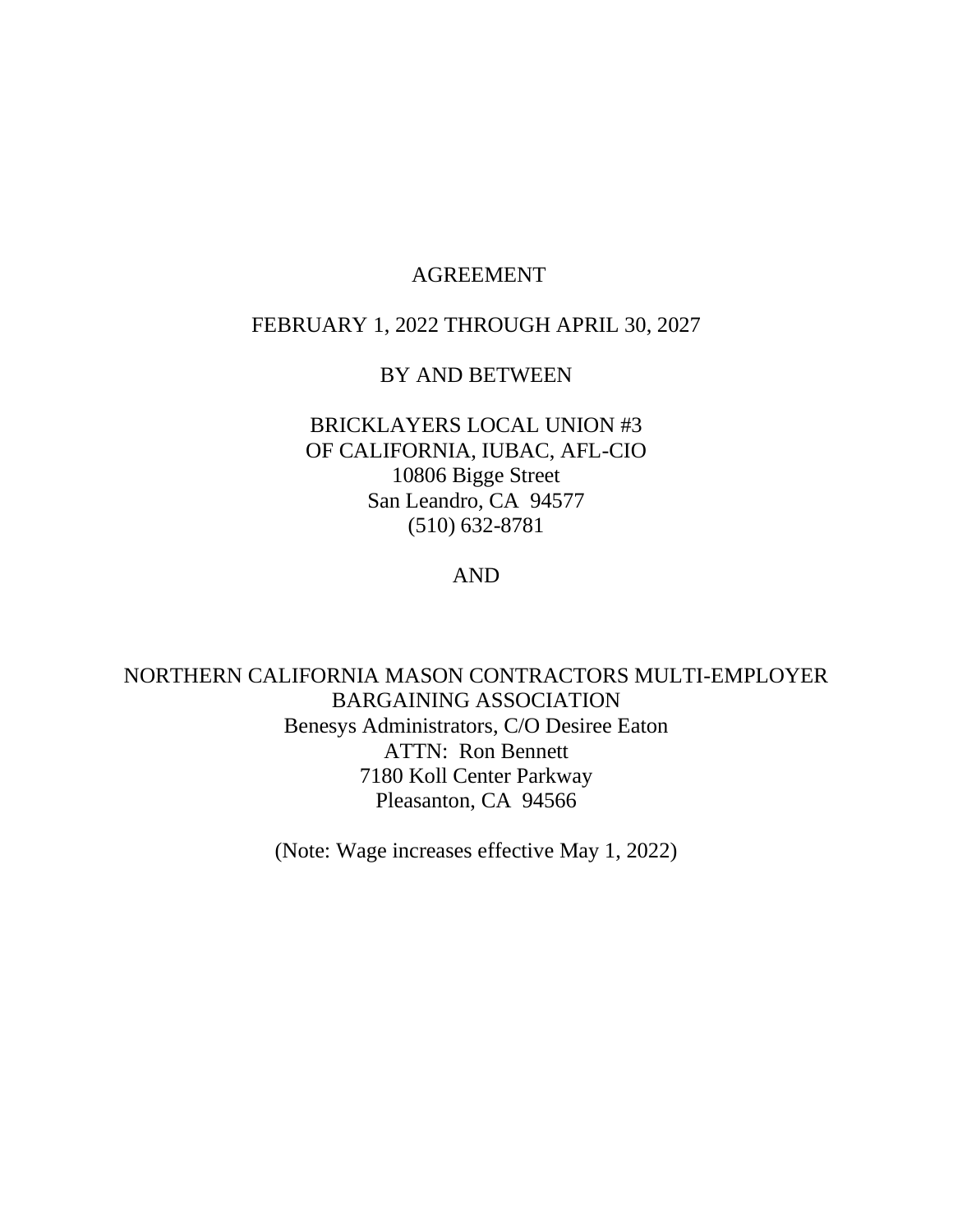## TABLE OF CONTENTS

| <b>ARTICLE</b> | <u> 1989 - Johann Stoff, amerikansk politiker (d. 1989)</u>    | PAGE |
|----------------|----------------------------------------------------------------|------|
| $\mathbf I$    |                                                                |      |
| $\mathbf{I}$   | HOURS, WAGES, FRINGE BENEFITS, OVERTIME, SHIFT PAY & HOLIDAYS, |      |
| III            |                                                                |      |
| <b>IV</b>      |                                                                |      |
| V              |                                                                |      |
| <b>VI</b>      |                                                                |      |
| <b>VII</b>     |                                                                |      |
| <b>VIII</b>    |                                                                |      |
| IX             |                                                                |      |
| X              |                                                                |      |
| XI             |                                                                |      |
| <b>XII</b>     |                                                                |      |
|                |                                                                |      |
|                |                                                                |      |
|                | APPENDIX B                                                     |      |
|                |                                                                |      |
|                |                                                                |      |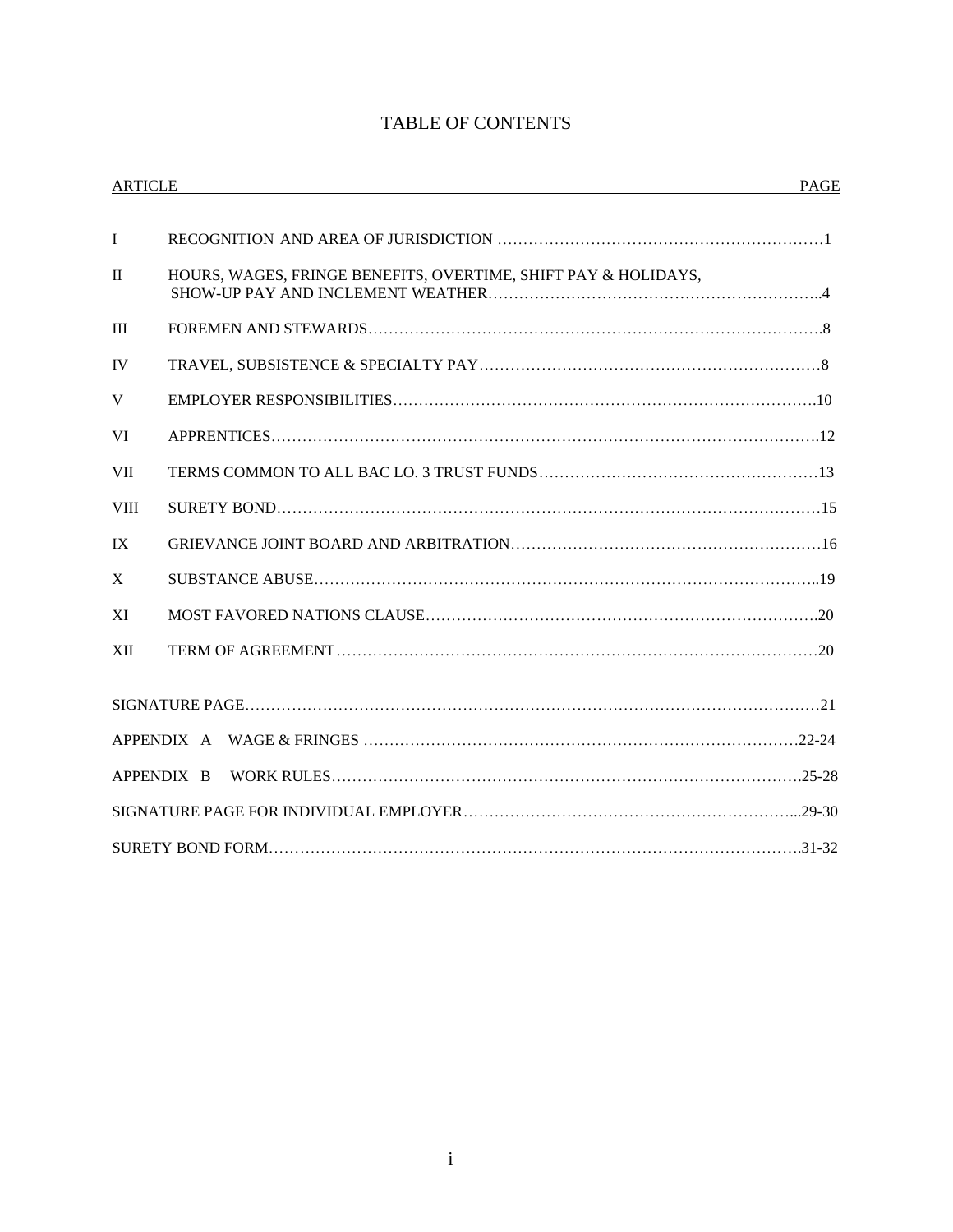## **AGREEMENT**

THIS AGREEMENT is made and entered into this 1st day of February 2022 by and between BRICKLAYERS AND ALLIED CRAFTWORKERS LOCAL UNION No. 3 of California (hereinafter referred to as the UNION) and the NORTHERN CALIFORNIA MASON CONTRACTORS MULTI-EMPLOYER BARGAINING ASSOCIATION (hereinafter referred to as "NCMCMBA"). The NCMCMBA is an unincorporated association consisting of the Northern California Mason Contractors Association and the Mason and Builders Association of California Inc. (hereinafter collectively and individually referred to as "Member Associations"). The term "employer" or "employers" as used herein shall mean any employer who has designated the NCMCMBA as its bargaining agent and any independent employer signatory to this Agreement.

This Agreement is binding on all employers who have delegated their bargaining rights to the NCMCMBA with the same force and effect as if this Agreement were individually signed by each employer. All employers are and continue to remain bound under this Agreement for the term of this Agreement, and the term of any amendments, renewal, modifications or extensions of this Agreement.

#### Labor-Management Cooperation Committee

The parties agree to establish a committee composed of equal number of representatives of labor and employers who shall meet periodically to consider methods of carrying out its purposes which shall include but not be limited to the following:

- A. To improve overall communications and disseminate pertinent information between the parties: and
- B. To seek ways of dealing with problems of mutual concern which are detrimental to the advancement and economic development of the masonry industry; and
- C. To do what is lawfully possible to promote union masonry construction, recognizing the mutual threat of unfair competition; and
- D. To assist employers and the union achieve job site safety; and
- E. To explore joint approaches to achieving organizational effectiveness.

Labor and management will make a good faith effort to meet quarterly. "The above agreement does not relieve Union of obligation to enforce Union agreement."

## **"WITNESSETH"**

WHEREAS, it is the desire of the parties hereto to formulate an Agreement which will prevent strikes and lockouts, insure peaceful adjustment and settlements of all grievances, disputes and differences which may arise between them, prevent stoppages of work and promote the dignity and stability of the building industry, it is hereby agreed between the parties as follows:

## **ARTICLE I RECOGNITION, SUCCESSORS, AND ASSIGNS, GEOGRAPHIC AND TRADES JURISDICTION**

### **Article I Sec. 1 RECOGNITION**

 A. Each employer signatory to this Agreement, whether as a member of the NCMCMBA, or as an independent individual employer, hereby expressly acknowledges that following a request by the Union for recognition as the majority collective bargaining representative under Section 9(a) of the National Labor Relations Act, the employer has recognized the Union as the Section 9(a) majority collective bargaining representative of all of the employer's employees performing work covered by this Agreement based upon a showing by the Union of, or based upon an offer by the Union to show, evidence that a majority of the employer's employees authorize the Union to represent them in collective bargaining . Each Employer signatory to this Agreement agrees that it is establishing, or has previously established, a collective bargaining relationship within the meaning of Section 9(a) of the National Labor Relations Act of 1947, as amended.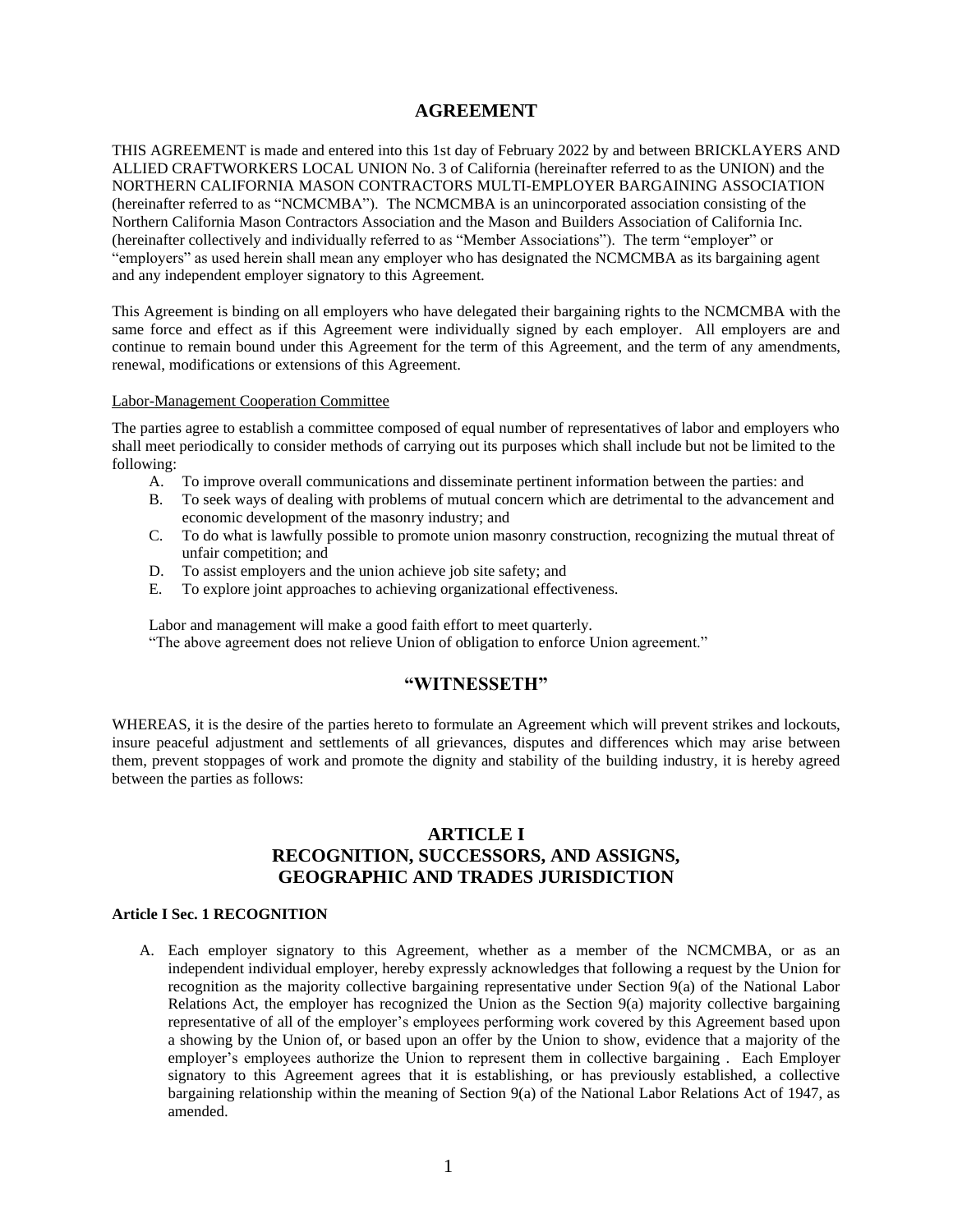- B. All employees employed under this Agreement shall as a condition of continued employment tender dues and initiation fees in effect to the Local Union after the  $(7<sup>th</sup>)$  seventh day following such employment. In the event that any employee fails to tender the dues or initiation fees, the Union shall notify the employer and if such notice contains a request to the employer to discharge said employee within forty-eight (48) hours, said employer shall comply with the Union's request. In the event the employer refuses to discharge the employee as required, the Union shall be free to take such matter to the Joint Board.
- C. No steward, business agent, or official of the Union has the authority to alter or amend any of the provisions of this Agreement or to sanction a violation of this Agreement. No employee shall be permitted to waive any of the benefits of this Collective Bargaining Agreement. No estoppel, waiver, or consent to employment under conditions other than as specified in this Agreement may be countenanced by any party.

### **Section 2. SUCCESSORS AND ASSIGNS**

This Agreement, and any supplements or amendments hereto, shall be binding on the heirs, successors and/or assigns of each party association, and their members, whether or not the membership continues. Each of the employers bound by the terms of this Agreement agrees to promptly notify the Union in writing by registered or certified mail of any change in ownership, the addition of new members to a partnership, or the creation of any new company or corporation that will perform work described in Article I, Section 4 of this Agreement for which the employer or any of the employer's owners are owners in whole or part. In the event of failure to notify the Union, the individual or firm executing this Agreement shall continue to be individually responsible and liable for the observance of the terms and conditions of this Agreement, to the full extent permitted by law, by such firm, joint venture, corporation, individual or affiliate, until the required notices are given to the Union. Such notices may not be retroactive in effect. In interpreting the above clause, the purpose and spirit is to preclude the employer from circumventing the Agreement by the formation of joint ventures, new corporations, firms, partnerships, sole proprietorships, or any other change of entity name or form; provided, however, that this provision shall be interpreted and applied consistent with and no broader than the case law interpretation of the National Labor Relations Act.

### **Section 3. GEOGRAPHIC JURISDICTION**

A. This Agreement shall apply to all work described in this Article below, within the following counties of California: Alameda, Alpine, Amador, Butte, Calaveras, Colusa, Contra Costa, Del Norte, El Dorado, Fresno, Glenn, Humboldt, Kings, Lake, Lassen, Madera, Marin, Mariposa, Mendocino, Merced, Modoc, Monterey, Napa, Nevada, Placer, Plumas, Sacramento, San Benito, San Francisco, Santa Clara, Santa Cruz, San Mateo, San Joaquin, Shasta, Sierra, Siskiyou, Solano, Sonoma, Stanislaus, Sutter, Tehama, Trinity, Tuolumne, Yolo, and Yuba.

## **Section 4. TRADES JURISDICTION**

- A. This Agreement covers the work performed by the Bricklayer, Stonemason, Concrete Blocklayer, and Cleaner, or any work within the scope of brick masonry, stone masonry, block masonry, or refractory and acid resistant masonry whether performed at the jobsite or prefabricated on or off the jobsite.
- B. The trade jurisdiction of this Agreement shall include all forms of construction, maintenance, repair and renovation utilizing natural or artificial brick, stone, concrete block, concrete panels, exterior marble, precast masonry, terra cotta, glass block, cork, dry stack block, unit pavers, refractory materials, the installation of all forms and types of masonry panels including on site fabrication, all washing down, cleaning, laser cleaning, water blasting or sand blasting of brick or stone work, all integral elements of masonry construction and all forms of substitute materials or building systems, including but not limited to, rain screen and ventilated façade systems.
- C. The removal, replacement, repair, or in-place restoration of all materials listed above.
- D. The maintenance and repair of existing structures performed in the refractory industry, i.e. existing stacks, furnaces, glass tanks, boilers in refineries, ships, industrial plants and cement plants.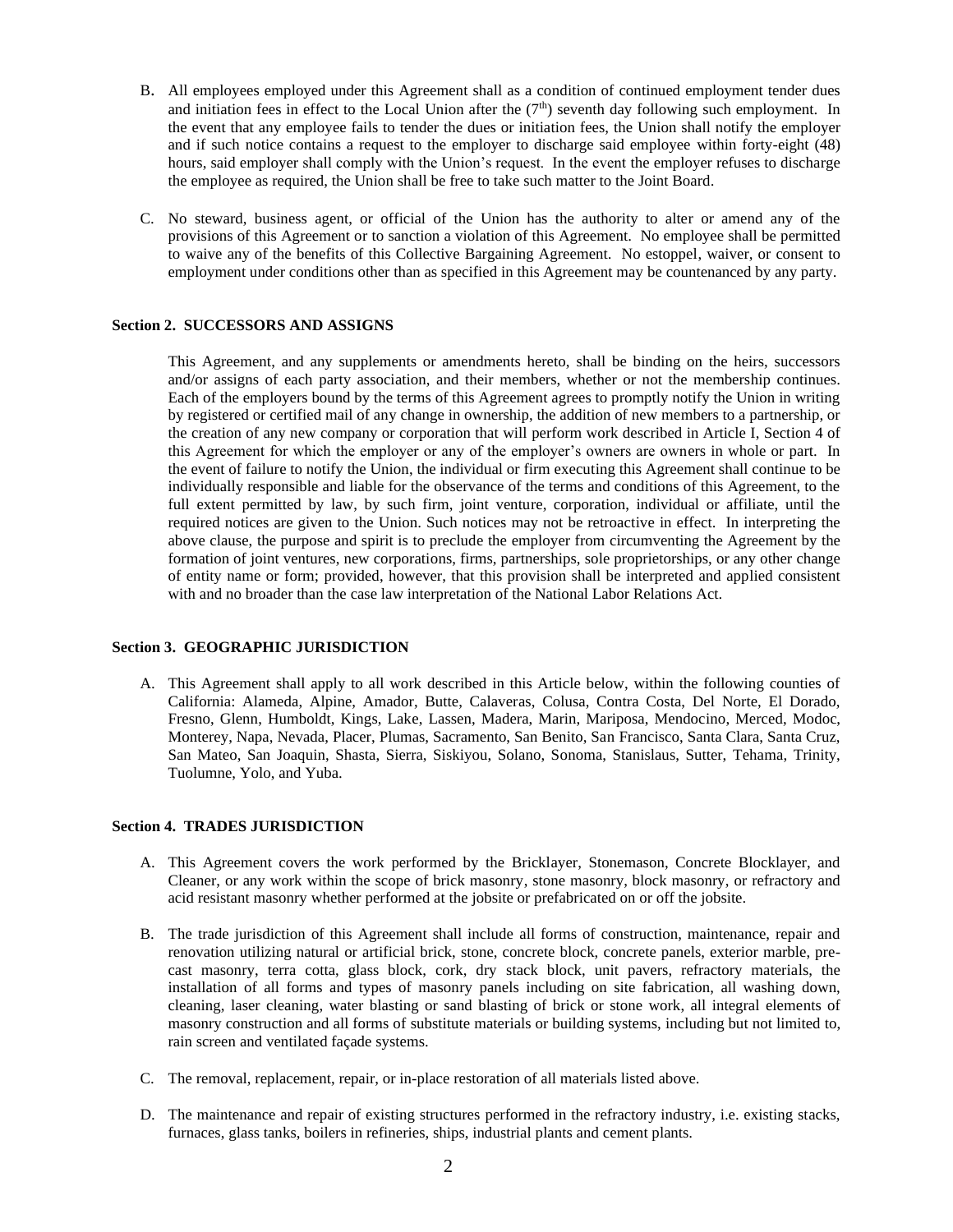- E. All welding of pre-cast panels, concrete, exterior marble, granite, limestone, or other masonry materials, or masonry materials encased in metal frames, whether or not pre-assembled shall be installed by members of the International Union of Bricklayers and Allied Craftworkers..
- F. The installation, removal, setting and restoration of brick, cement block, concrete masonry units and all artificial stone or natural stone, brick paving, dry stack retaining walls and all prefabricated slabs regardless of size, either interior or exterior, where used for the backing up of exterior walls, the building of party walls, columns, girders, beams, floors, stairs and arches and all materials substituted for clay or natural stone products shall be within the trade jurisdiction covered by this Agreement.
- G. The cutting, setting, pointing of all concrete pre-fabricated slabs regardless of size shall be within the trade jurisdiction covered by this Agreement.
- H. All reinforcing steel placed in masonry construction such as brick, block, stone, refractory anchoring systems and fireproofing material for furnaces, heaters, boilers, stacks, ducts and structures including beams, columns and vessel skirts shall be work covered by this Agreement.
- I. All washing down and pointing of all refractory work shall be performed by Brickmasons. All grinding and cutting out of all such work, pourable castables, ramming plastic, and laying brick, on refractories shall be performed by employees covered by this Agreement.
- J. Refractory and fireproofing materials for furnaces, heaters, boilers, stacks, ducts, and structures including but not limited to beams, columns, and vessel skirts.
- K. Refractory casting, pump casting, shotcrete and gunite work in refineries and industrial plants.
- L. Welding and installation of all precast panels, masonry panels or other materials replacing masonry panels, including all reinforcing and anchoring systems in refineries and industrial plants, shall be done by members of the International Union of Bricklayer and Allied Craftworkers.
- M. All dipping, setting, buttering, bedding, hanging, pointing, grouting, caulking, cutting, toothing, fitting, plumbing, aligning, laying, flagging, leveling, installing of gaskets and expansion joint materials, grinding, vibrating, tamping, pounding, and spraying of all refractory materials by all means including bolting, ceramic welding, removal of existing refractory materials and anchoring systems, cleaning of masonry materials to be installed.
- N. **S**andblasting of surfaces to receive refractory materials, installation of chemical coatings, fire-proofing, and membrane materials by any method required, surface spraying of all refractory materials, and cleaning of coke oven walls, chambers and flues. Temporary bracing in coke ovens repairs shall be done by employees represented by BAC.
- O. Inspections on refractory work performed by BAC members may be the work of BAC Journeyman Brickmasons.
- P. The installation, setup, operation and maintenance of any robotic or mechanical device used for the installation of masonry units and materials including, but not limited to: the alignment of the robotic or mechanical device on the scaffold; the performance of all measurements necessary for proper layout and installation of masonry units and materials; the loading, inputting or transferring of data, maps, measurements and plans into the robotic or mechanical device; the installation and adjustment of story poles and other related guidance systems (e.g. laser guides); the coordination and proper placement of all masonry materials into or onto the robotic or mechanical device; the calibration of the interface between the robotic or mechanical device and story poles or other guidance systems; and all other adjustments and calibrations necessary for the proper functioning of the robotic or mechanical device.

The operation of the robot or mechanical device, including the operation of computers (including tablets and other portable electronic devices) and controls; all quality control operations that ensure that masonry units and materials are being installed properly (e.g., set plumb and level and spaced properly in terms of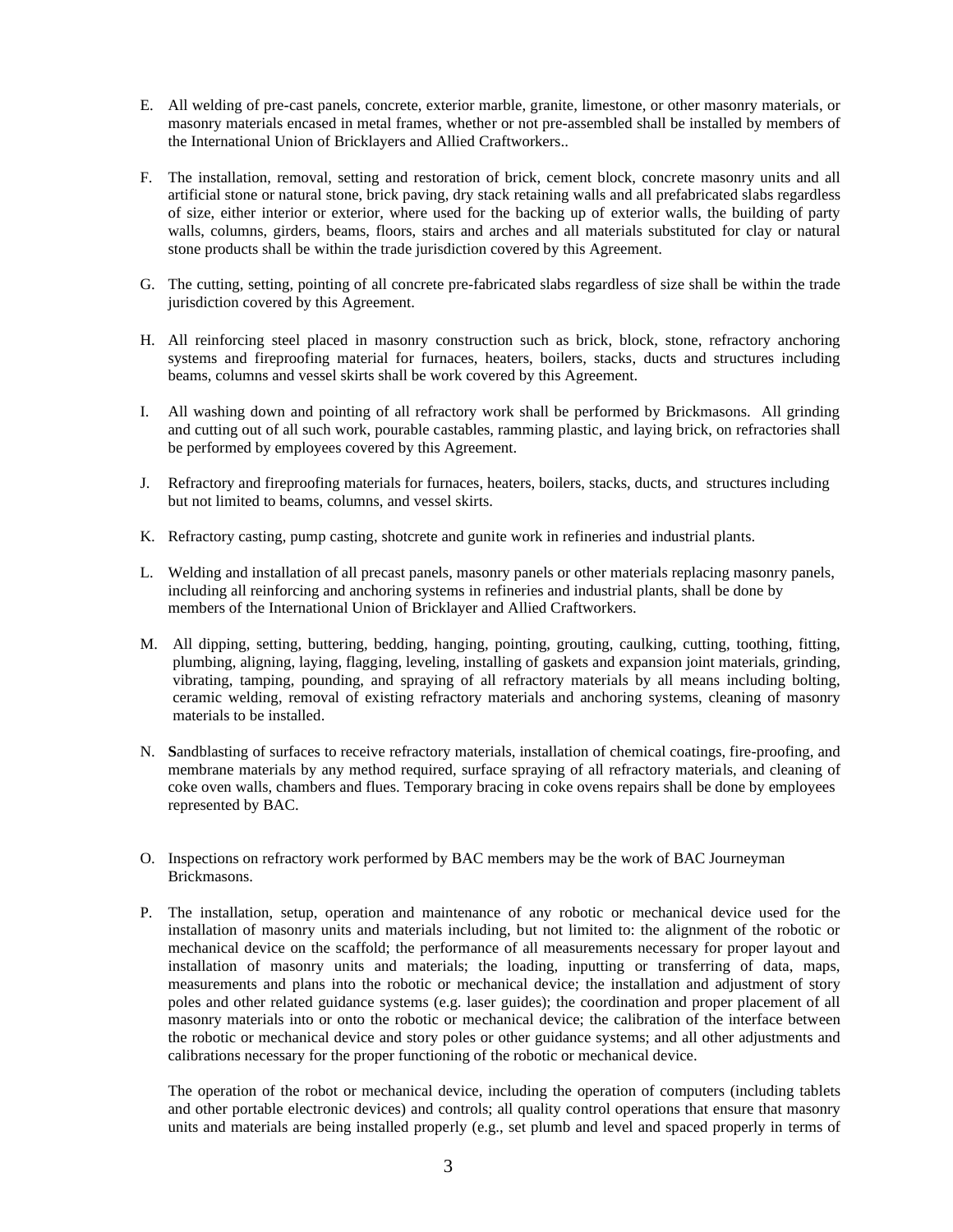height and bonding requirements); the management of mortar controls; and the management of ongoing calibrations.

The cleaning and routine maintenance of the robotic or mechanical device.

- Q. In addition, such other construction work in this area that traditionally has been performed, as is the custom and practice, of the bricklayer, stone mason, cleaner, blocklayer, and refractory mason members of this Union.
- R. It shall not be a violation of this Agreement for any employee covered hereby to refuse to pass an authorized picket line, or to refuse to work on a job site at which persons are not working under a lawful contract with this Union, Building and Construction Trades Council, or with any of the organizations or subordinate body thereof, or to refuse to handle or work on material produced or fabricated on the job by employees not under contract with a labor organization which is recognized by the International Union of Bricklayers and Allied Craftworkers.

### **Section 5. TRAVELING CONTRACTORS CLAUSE**

When the Employer has any work specified in Article I of this agreement to be performed outside of the area covered by this Agreement and within the area covered by a standard Collective Bargaining Agreement of another affiliate of the International Union of Bricklayers and Allied Craftworkers, the Employer agrees to abide by the full terms and conditions of the standard Agreement in effect in the job site area with respect to all employees, wherever hired, who perform such work, except as provided in the next sentence of this paragraph. Employees covered by this Agreement who are sent to projects outside of the area covered by this Agreement shall be paid at least the established minimum wage scale specified in Article II of this Agreement but in no case less than the established minimum wage scale of the local Agreement covering the territory in which such work is being performed plus all contributions specified in the jobsite local Agreement. The Employer shall in all other matters be governed by the provisions established in the jobsite local Agreement. If employees are sent to work on a project in an area where there is no local Agreement covering the work specified in Article I of this Agreement, the full terms and conditions of this Agreement shall apply.

## **ARTICLE II HOURS, REST PERIODS, RECOVERY PERIODS, WAGES, FRINGE BENEFITS, OVERTIME, SHIFT PAY, HOLIDAYS, SHOW-UP PAY AND INCLEMENT WEATHER**

## **Section 1. HOURS**

- A. At the option of the employer/employee, the regular work day may consist of seven (7) or eight (8) hours at straight time rate. A regular work week shall consist of five (5) regular work days totaling thirty-five (35) or forty (40) hours per week, Monday through Friday. The regular work day may begin at 7:00 a.m., 7:30 a.m., or 8:00 a.m. at the employer's option or the regular work day may begin between 5:00 a.m. and 7:00 a.m. upon mutual agreement between the Union and the employer. In the event the employer makes a change in the regular starting time, a three (3) day prior notice shall be given. Four (4) ten (10) hour days at straight time may be agreed to by the Union and the employer, if the need arises.
- B. Employees shall be entitled to 10 minute paid rest periods and 30 minute unpaid meal / lunch periods in accordance with the California Labor Code and Wage Order #16. Employees shall also be provided "recovery periods" to avoid heat-related illness for employees who work outside in accordance with section 226.7 of the California Labor Code. Any dispute regarding an alleged failure to provide rest periods, meal periods, or recovery periods as required by this Section or California law shall be resolved in accordance with Article IX (Grievance Joint Board And Arbitration) and shall not be the subject of a civil lawsuit, a Labor Commissioner complaint or any other legal proceeding. Any employee who does not receive rest periods, meal periods, or recovery periods as provided in this paragraph shall be entitled to whatever remedy, damages or penalty is provided in the California Labor Code and by Wage Order #16.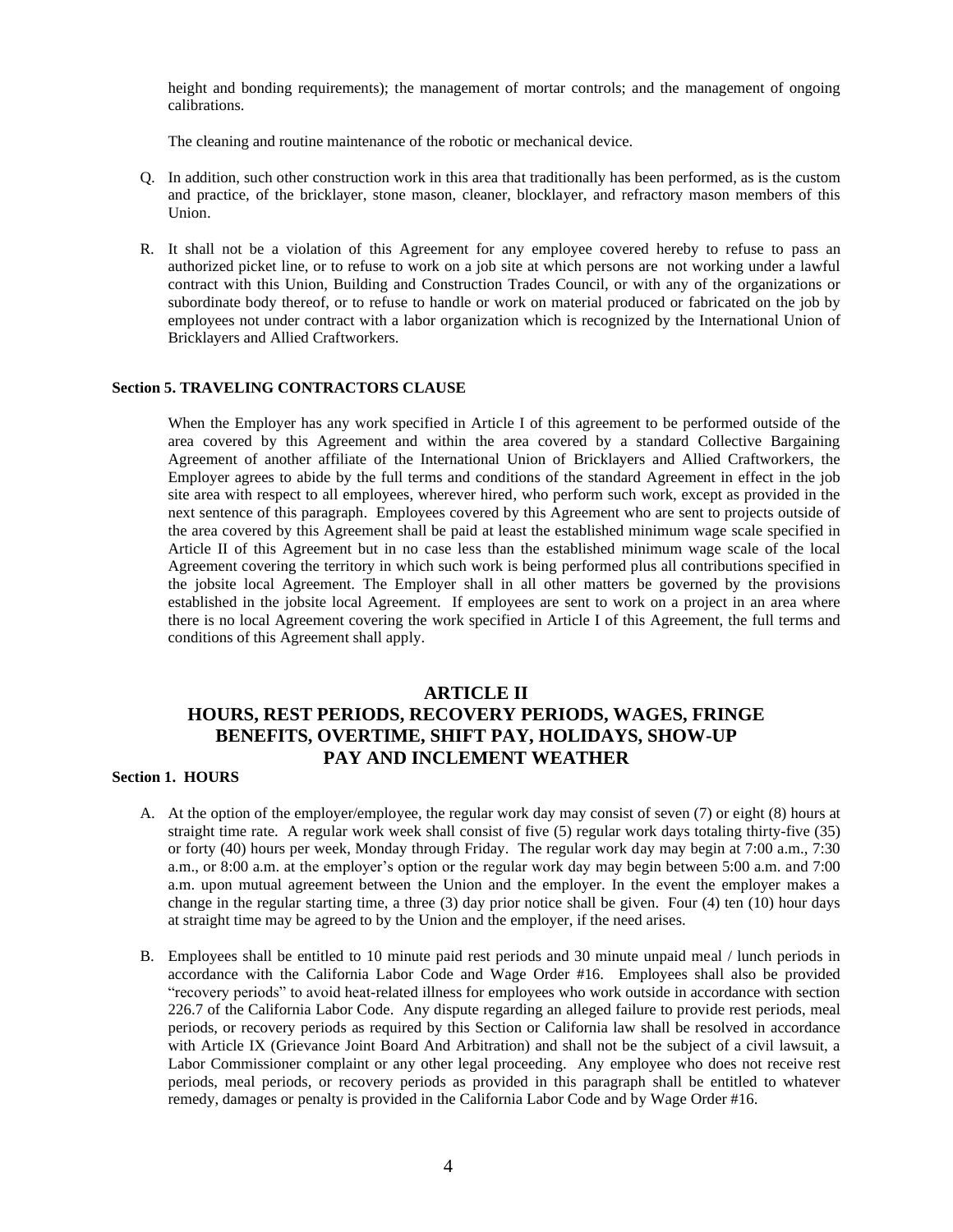## **Section 2. WAGES**

- A. The wages and fringe benefits to be paid under this Agreement for work performed on or after May 1, 2022 are set forth in Appendix A of this Agreement, and shall be allocated between existing taxable wage rate and fringe benefits at the sole discretion of the Union, except as set forth below. Negotiated increases to the wage and benefit package effective May 1, 2023 and subsequent years will be allocated between existing taxable wages and fringe benefit rates at the sole discretion of the Union;
- B. It is agreed that the additional pension contributions, designated in Appendix A as "unfunded liability defined benefit", in such amounts as may be determined from time to time by each relevant Board of Trustees, will be used to eliminate the current unfunded liabilities of the respective pension funds and for no other purpose.
- C. The B.A.C. Local No. 3 Pension Plan shall adopt a Benefit Increase Formula (modeled on the Northern California Tile Industry Defined Benefit Pension Plan benefit formula) for the purpose of setting benefit accruals based on stated funding percentage benchmarks. The accrual rate for a Plan Year will be determined annually based on the Plan actuary's certified funded percentage of all Plan liabilities using the market value of Plan assets as of the last day for the prior Plan Year, and using the annual valuation methods and assumptions to determine liabilities as of the first day of each Plan Year.

When the market value of assets of the merged DBP exceeds 102.5% of that plan's liabilities, the Union shall have the right to reallocate the amounts over \$3.00 per hour designated for unfunded liability as described in this Article II, Section 2B, to wages or other benefits, and \$3.00 per hour shall continue to be contributed to the merged plan per the Benefit Increase Formula.

The 102.5% figure set forth in this provision shall be used for the sole purpose of this provision only, and for no other purpose.

D. It is agreed by the parties hereto that whenever the prevailing wage/fringe package established by the State or Federal Government for a particular project is lower than the wage/fringe package established by this Agreement, the Employer may pay the prevailing wage/fringe established by the State or Federal Government to all employees on the project.

## **Section 3. FRINGE BENEFITS/UNION DUES CHECK-OFF**

- A. Except as otherwise expressly set forth herein, in the event the parties determine it necessary to allocate and pay additional contributions to fringe benefit trusts provided under this Agreement, said increased contributions shall be deducted and offset from the wage provided under this Agreement.
- B. The employer shall pay all fringe benefits for each hour worked by each employee on all work covered by this Agreement, regardless of whether or not the employee is a member of the Union. The fringe benefit payments will be made to the appropriate trust fund, associated with the Union, for the fringe benefits described in Appendix A. The employer agrees to and shall be bound by all the terms and conditions, including any amendments now or hereafter made, to those trust agreements governing the trusts which sponsor or administer the pension, welfare and other benefits provided in this Agreement, including, but not limited to, the Bricklayers and Allied Craftworkers Local No. 3 Health and Welfare Trust, the B.A.C. Local No.3 Pension Trust for the B.A.C. Local No. 3 Pension Plan and B.A.C. No. 3 Defined Contribution Pension Plan, the Bricklayers and Allied Craftworkers Local No. 3 Apprentice Training Trust, the International Union Of Bricklayers And Allied Craftworkers Pension Fund, the Bricklayers Local No. 3 Vacation And Holiday Fund, and the Masonry Industry Labor Management Cooperation Committee. Each employer hereby agrees that it does irrevocably designate and appoint the NCMCMBA, its Member Associations, and the employer-appointed trustees of the Trust Funds listed in the preceding sentence as its attorneys in fact for the selection, removal and substitution of trustees as provided in the Trust Agreements as may be hereinafter provided by or pursuant to said Trust Agreements.
- C. Each employer who is signatory to or bound by this Agreement shall withhold for Union dues check-off the amount of wages equal to an amount designated by BAC Local 3 from time-to-time. Those amounts withheld shall be remitted by the employer with payment of the monthly Trust Fund contributions.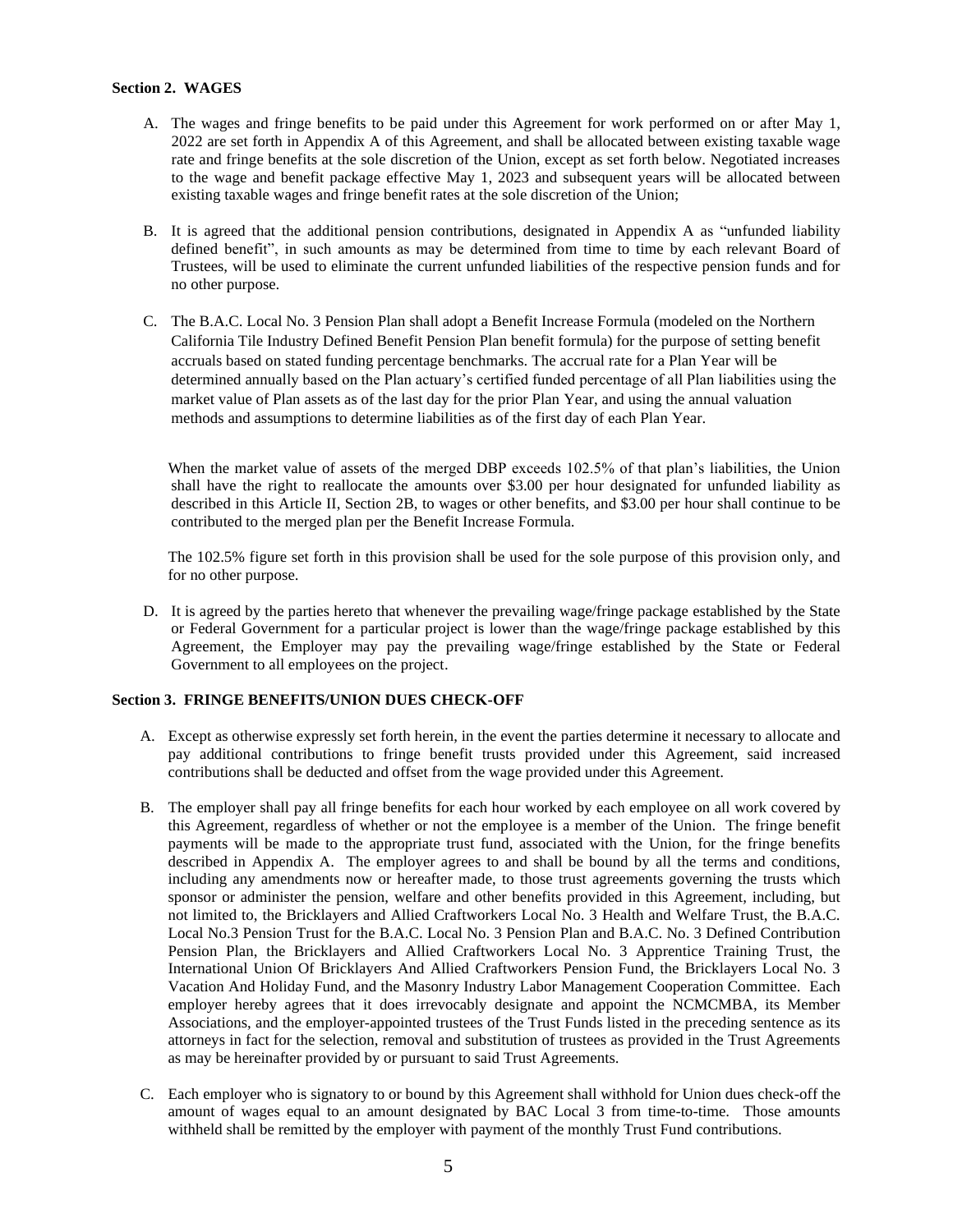The Union will furnish to the employer a list of the individuals who have executed a dues check-off authorization and the employer shall be entitled to rely upon the accuracy of such list in effecting any deductions.

The employer shall transmit such monthly Union Dues check-off deductions to the administrator of the trust funds for the area in which the work is performed as set forth in Appendix A to this Agreement and shall make appropriate entries with respect to said Union Dues check-off deductions on report forms supplied by the administrator.

- D. The employer agrees to deduct an amount from the pay of each employee, who is a union member and who executes a voluntary check-off authorization form for the Bricklayers and Allied Craftworkers Political Action Committee (BACPAC). Deductions shall be in the amount and at the intervals specified on the check-off authorization form. The employer agrees to transmit BACPAC deductions to the Treasurer of BACPAC, and shall be accompanied by a list of the names of those employees for whom BACPAC deductions have been made and the amount deducted for each employee.
- E. Each year of this Agreement, the Union may allocate a portion of the negotiated wage and benefit package (an hourly amount) to an "ad hoc" supplemental pension benefit for existing retirees. The Union will determine the amount of the hourly supplemental pension benefit contribution and will determine how those monies are allocated among existing retires. The Employers will play no role in determining the hourly amount of the contribution, how the monies are allocated among retirees and will play no role in administering the supplemental benefit.

The NCMCA has agreed to this ad hoc supplemental pension benefit program on the conditions that: (1) the amounts contributed to the supplemental benefit program will not cause active employees to accrue additional pension credits; and (2) the ad hoc supplemental pension benefit program will have no impact on the funding status of the Pension Fund, i.e., the amounts paid to existing retirees as supplemental pension benefits plus the costs of administering the program will not exceed the amount contributed to the program on an annual basis. The Pension Fund actuary will certify on an annual basis that these conditions have been satisfied.

## **Section 4. OVERTIME**

All overtime work shall be paid for at the following rates of pay:

- A. The ninth  $(9<sup>th</sup>)$  and tenth (10th) hours of work Monday through Friday shall be paid for at one and one half (1½) times the total taxable hourly wage rate. All hours worked in excess of ten (10) hours Monday through Friday shall be paid at double the taxable hourly wage rate. Vacation and Union administration shall be deducted based only on the hours worked. The overtime premium remains on their check.
- B. Except as permitted by Section 8 below, the first ten (10) hours worked on Saturday shall be paid for at one and one half (1½) times the taxable hourly wage rate. All hours worked on Saturday in excess of ten (10) hours and all hours worked on Sunday or recognized holidays shall be paid for at double the taxable hourly wage rate.
- C. The Union shall be informed of all overtime work on a Saturday, Sunday or holiday. Notice by facsimile to a Local Union office shall constitute full compliance with this Section C. Failure to provide notification may result in a Joint Board hearing.

### **Section 5. SHIFT PAY**

- A. SHIFT WORK: The first eight (8) hours worked on any shift shall constitute a day's work. Each shift shall include thirty (30) minutes for lunch. The rate of wages for employees shall be as set forth in Appendix A of this Agreement. All shifts worked outside of regular work day hours, as defined in Article II, Section 1A – Hours, shall receive shift pay in addition to, where applicable, overtime pay based on the shift rate of pay.
	- a) When three (3) eight (8) hour shifts per day are worked the day shift will commence between 6:00 AM and 8:00 AM, as designated by the customer, to avoid conflicts with other crafts, and terminate between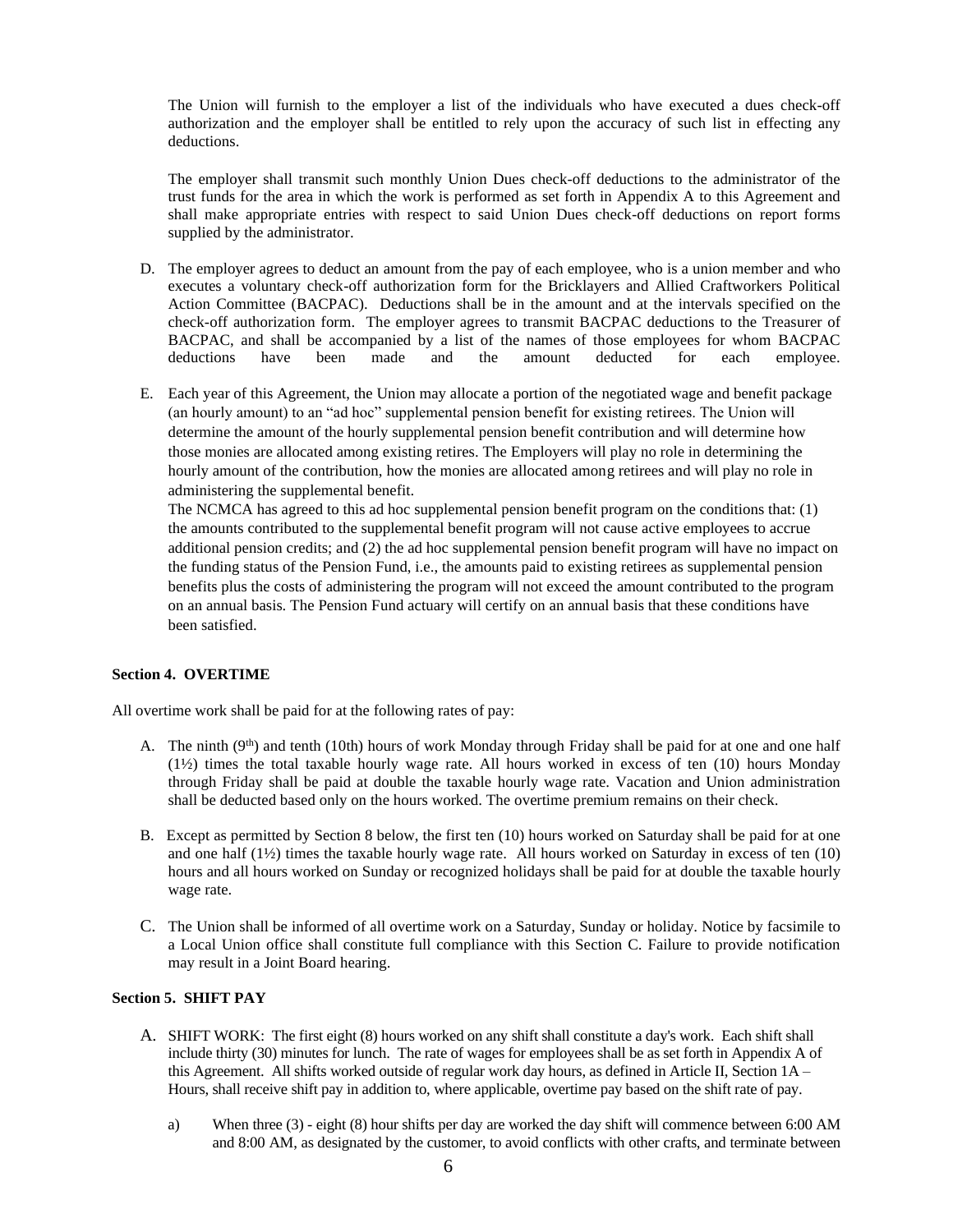2:00 PM and 4:00 PM, (i.e. 8 hours after starting). Swing shift will commence between 2:00 PM and 4:00 PM and terminate between 10:00 PM and midnight, as determined by the start of the day shift. Graveyard shift will commence between 10:00 PM and midnight and terminate between 6:00 AM and 8:00 AM, as determined by the start of the day shift.

- b) When two (2) ten (10) hour shifts per day are worked, the day shift shall commence between 6:00 AM and 8:00 AM and terminate between 4:00 PM and 6:00 PM. The swing shift shall commence between 4:00 PM and 8:00 PM and terminate between 2:00 AM and 6:00 AM. The first eight (8) hours in either shift will be at straight time and the last two (2) hours at time and one-half the total taxable hourly wage rate or double the total taxable hourly wage rate as specified in Article II Section 4.
- c) When two (2) twelve (12) hour shifts per day are worked, the first ten (10) hours will be paid in accordance with Article II Section 4 above and last two (2) hours will be paid at double the total taxable hourly wage rate.
- d) Shift work at straight time will commence at midnight Sunday and terminate at midnight Friday. All work from midnight Friday to midnight Saturday shall be paid at a rate of time and one-half the total taxable hourly wage rate. All work from midnight Saturday to midnight Sunday, or on Holidays shall be paid at a rate of double the total taxable hourly wage rate.
- e) SHIFT DIFFERENTIAL: Day shift shall receive the total taxable hourly wage rate; swing shift shall receive 10% above the total taxable hourly rate and the graveyard shift shall receive 15% above the total taxable hourly wage rate.
- f) All shifts less than twelve (12) hours will be provided a thirty (30) minute lunch break. For swing shift and graveyard shifts only, the lunch break will be at the employer's expense. All employees shall be allowed ten (10) minutes to clean up before quitting time.
- g) In no case shall an employee work more than one shift in any one calendar day and each shift shall have its separate foreman, as required.
- h) The employer is to provide a meal, if practical or one-half (½) hour pay on any "unscheduled" overtime over nine and one half (9½) hours. Time for this meal will be provided by the Employer.
- i) When an employee is required to work on a twelve (12) hour shift, the Employer will provide two (2) thirty-minute (30) lunch breaks and breaks per state law on the Employer's time. The twelve (12) hour shift shall include all time spent on lunch and break periods.
- j) On all projects where a swing shift or night work is implemented for less than one (1) calendar week the pay rate shall be one and one-half  $(1 \frac{1}{2})$  times the total taxable hourly rate.

## **Section 6. HOLIDAY PAY**

- A. The recognized holidays are New Year's Day, President's Day, Memorial Day, Independence Day, Labor Day, Thanksgiving, the day after Thanksgiving and Christmas Day. Should the holiday fall on a Saturday, the Friday immediately prior shall be construed as the holiday. Should the holiday fall on a Sunday, the following Monday will be observed. Martin Luther King Day may be recognized on a voluntary basis by the craftworkers, it will become a recognized holiday if the five Basic Trades add it.
- B. Both parties recognize that the State and Federal Government have designated days for observance of the listed holidays different from those dates that holidays have been traditionally observed. Both parties agree to observe the listed holidays on the date designated by the State and Federal Government.

### **Section 7. SHOW UP TIME**

Any employee reporting for work at the regular starting time and not put to work must be paid for two (2) hours pay plus any subsistence, parking, etc., except for inclement weather or Act of God, when applicable. All hours worked over two (2) hours will be paid for the actual hours worked. Any applicant dispatched by the Union, rejected by the employer at the job site, must be paid the two (2) hours show-up time. If an employer decides not to accept a dispatch of certain Union members, they must have a letter on file with the Union identifying that individual by name and Social Security Number.

### **Section 8. INCLEMENT WEATHER**

A. In the event a crew on a project is prevented from working on a regular work day due to inclement weather or act of God, that crew will be permitted to work on that job on the following Saturday at the regular straight time rate on a voluntary basis.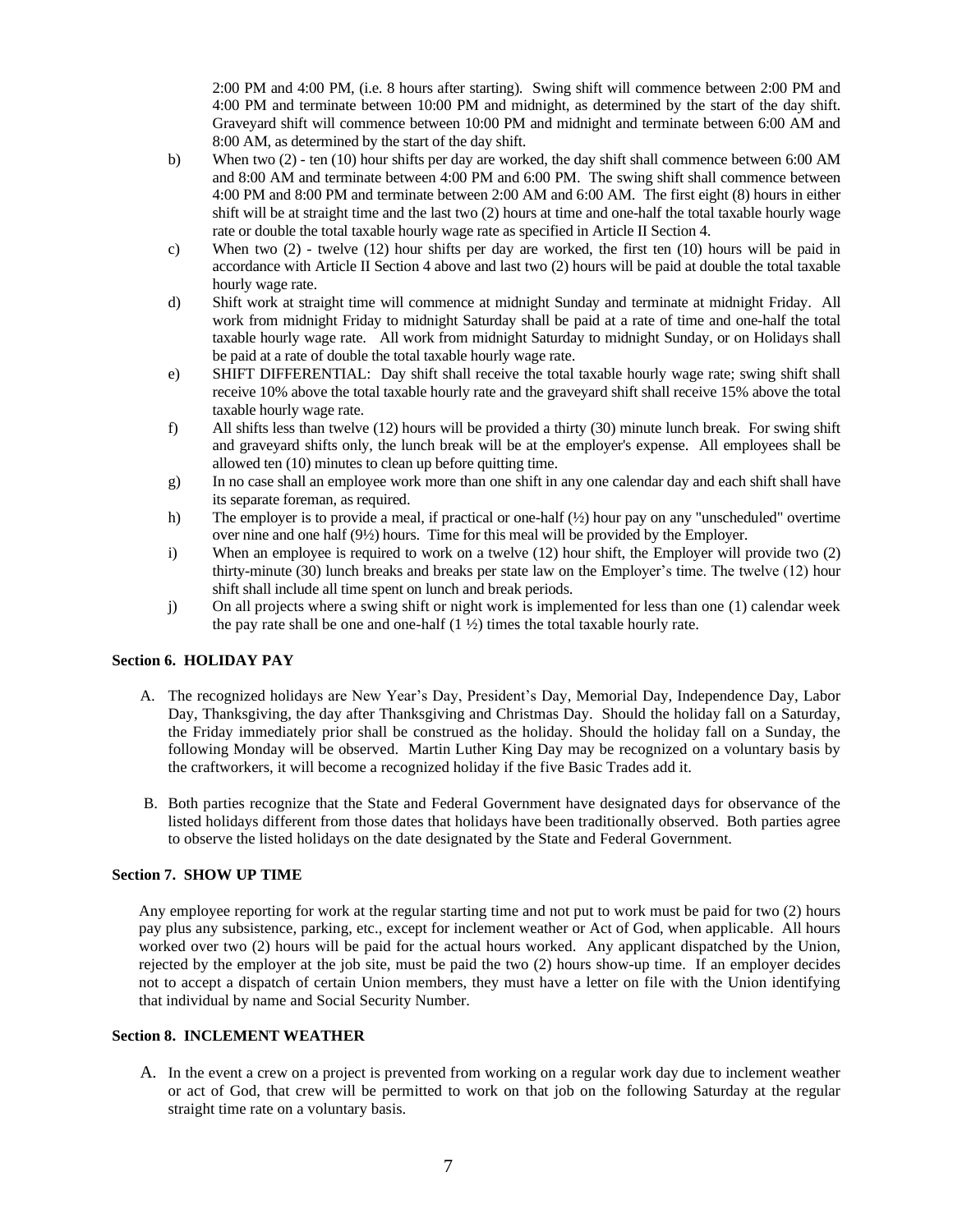## **ARTICLE III FOREMEN AND STEWARDS**

- A. Foremen shall be members of the Bricklayers & Allied Craftworkers International Union. There shall be but one (1) foreman over a crew. No employee shall receive orders from any person other than the foreman and or the employer.
- B. Foremen supervising three (3) or more employees covered by this Agreement shall receive seven dollars (\$7.00) per hour over the journeyman hourly wage rate. Foremen supervising ten (10) or more employees covered by this Agreement shall receive nine dollars (\$9.00) per hour over the journeyman hourly wage rate.
- C. Foremen supervising thirty (30) or more employees covered by this agreement shall receive eleven dollars (\$11.00) per hour over the journeyman hourly wage rate.
- D. When one or more craftsmen are employed on a job, a steward will be either appointed by the Union or elected at the jobsite, at the Union's option. In no event shall an employer discriminate against a shop steward or lay him off before the completion of the job because of any action taken by him in the proper performance of his duties or enforcement of this Agreement. The shop steward is to receive grievances and disputes from employees and report same to the Field Representative as soon as practical. The steward shall see that all terms of this Agreement are complied with including the proper observation of the rest periods and meal periods. The steward shall see that the CAL OSHA regulations pertaining to safety and scaffolds are complied with on the job.
- E. The first man on the job, workman, foreman, or steward, shall notify the Union of the location of the job and the name of the employer within four (4) hours after the job has started. The employer agrees to allow sufficient time for this notification requirement. Restarting of a job follows the same rule.
- F. This section shall apply exclusively to refractory work. No foreman shall work with the tools upon any job where more than five (5) journeymen are employed. There shall be but one foreman over a crew. No employee shall receive orders from any person other than the foreman and the Employer; when shifts are worked, no shift foreman shall work more or have charge of more than one shift. Each shift shall have its own foreman and all foremen shall hire and discharge all of the employees of their crew or shift.

## **ARTICLE IV TRAVEL, SUBSISTENCE, SPECIALTY PAY, SICK LEAVE AND SAN FRANCISCO FFWO**

**Section 1.** Determination of Mileage For 45 Northern California counties covered under this Agreement.

- A. For the purpose of determining travel and subsistence reimbursement, all employees required to travel more than forty (40) miles from their residence or the employer's principal place of business, whichever is closer to the job site, shall be paid travel reimbursement and subsistence as follows. Mileage to be determined by the California State Automobile Association.
- B. The Employer's principal place of business is the city or town recognized as such by the California State Contractors' Licensing Board. The employer's principal place of business must be a bona fide place of business, which is permanent. Temporary offices or other places of business established at or near the job site after the bid opening date shall not be recognized as principal places of business for purposes of this Article.
- C. Any individual Employer who has no principal place of business within the area covered by this Agreement shall use the employee's residence in place of the employer's principal place of business for the purposes of this Article.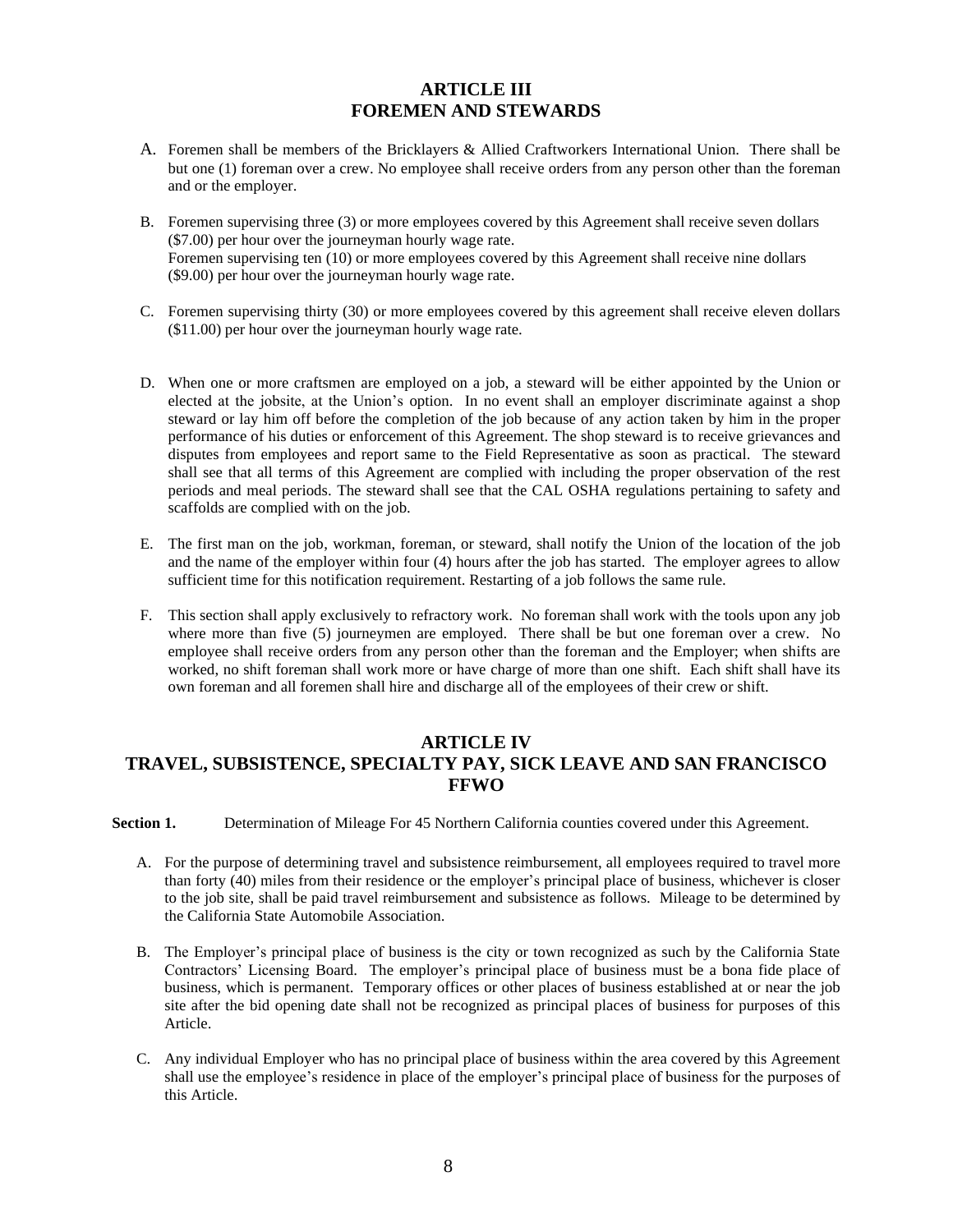- D. Effective retroactive to February 5, 2007, the Union hereby waives the benefit of San Francisco's paid sick leave ordinance, codified as Chapter 12W of the San Francisco Administrative Code. The Union also agrees to waive the benefit of any other paid sick leave statute or ordinance enacted by the State of California or any local governmental entity that may be lawfully waived by a collective bargaining representative.
- E. Effective retroactive to February 14, 2014, the Union hereby waives the benefit of San Francisco's Family Friendly Workplace Ordinance (FFWO), codified as Chapter 12Z of the San Francisco Administrative Code.

## **Section 2. TRAVEL and SUBSISTENCE**

### A. **Travel Reimbursement shall not exceed the following:**

|                    | Effective 05/01/2019 - 04/30/2022 | Effective 05/01/2022 - 04/30/2027 |
|--------------------|-----------------------------------|-----------------------------------|
| Less than 40 miles | Free Zone                         | Free zone                         |
| 41 to 50 miles     | \$20.00 per day                   | $$24.00$ per day                  |
| 51 to 60 miles     | \$25.00 per day                   | \$30.00 per day                   |
| 61 to 70 miles     | \$30.00 per day                   | \$36.00 per day                   |
| 71 to 80 miles     | \$38.00 per day                   | \$42.00 per day                   |
| Over 80 miles      | Subsistence                       | Subsistence*                      |
|                    | $$100.00$ per day                 | $$110.00$ per day                 |
|                    |                                   |                                   |

### B. **Subsistence expense reimbursement shall be actual expense not to exceed the following:**

On all jobs of over 80 miles the employee shall receive a subsistence allowance of up to one hundred and ten dollars (\$110.00) per day for each day worked. When an employee is entitled to subsistence and cannot work because of inclement weather, job shut down or act of God, the employee shall be entitled to subsistence. When subsistence applies, employees traveling from their residence or the employer's principal place of business, whichever is closer to the job site, located outside the 80 miles distance, and are not entitled to subsistence payment for reason of failure to produce expense receipts, that employee shall be paid mileage, not to exceed one hundred and ten dollars (\$110.00) per day, calculated at the current published IRS rate on the day of travel involved as published at **[www.irs.gov](http://www.irs.gov/)** per mile one way, and bridge tolls, for each day said employee is required to report to the job site and does not receive subsistence reimbursement. The employer, at his option, may provide covered transportation in lieu of payment of transportation or bridge tolls as heretofore set forth.

All subsistence for room and board shall be reimbursed as per receipts produced by the employee not to exceed one hundred and ten dollars (\$110.00) per day. Travel expense and subsistence shall be paid where applicable for each day worked or part of a day worked and shall not be prorated. Subsistence amounts shall be paid as follows:

5/1/2022 - \$110.00 5/1/2023 - \$110.00 \*5/1/2024 - \$115.00 \*5/1/2025 - \$120.00 \*5/1/2026 - \$120.00

For refractory employees only, paid subsistence for Saturdays, Sundays & Holidays that are not worked, but the job extends over a weekend or holiday period and the employee remains overnight, the employee shall be paid the daily \$110.00 subsistence amount for the Saturday, Sunday and/or Holiday.

## **Section 3. EMPLOYEE'S SPECIALTY PAY**

A. All bricklayers, stone masons, etc. employed in underground work such as tunnel work, sewer work, manholes, catch basins, sewer pipes and telephone conduits shall be paid two dollars (\$2.00) per hour above the regular wage rate.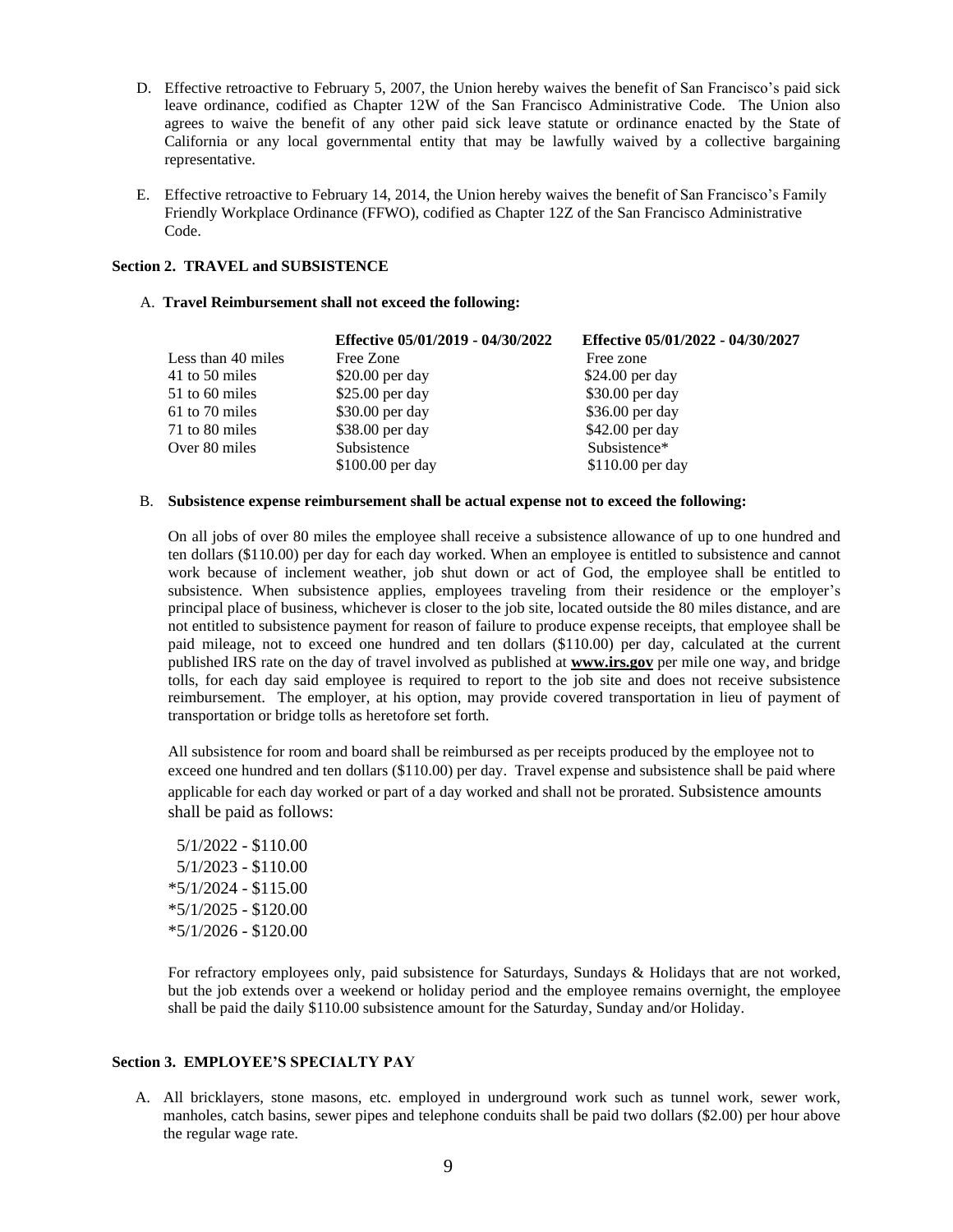- B. In addition to the daily allowance specified in the preceding paragraph, all employees hereunder working in direct contact with raw sewage shall receive an additional allowance of two dollars (\$2.00) per hour above the regular wage rate.
- C. Two dollars (\$2.00) per hour above the regular wage rate will be paid for operating a saw or grinder, provided such work is for the major portion of the day.
- D. Gunite nozzleman shall receive two dollars (\$2.00) per hour above the regular wage rate.
- E. Brickmasons performing any welding work requiring code certification, excluding stud guns, shall be paid \$2.00 per hour above the journeyman scale.
- F. When working on hot jobs where protective clothing is required, hot pay premium will be paid at double the taxable hourly wage rate.
- G. On suspended platforms, twenty dollars (\$20.00) per day over and above the regular daily wages shall be paid.
- H. Employees must be paid for going from one job to another during working hours and must not use any of their lunch period in making such change.
- I. The Employer shall reimburse employees for their actual parking expenses on all job sites where free offstreet parking is not available and/or where parking meters are in effect. Employees must be prudent in selecting the least expensive parking facility within three (3) blocks of the job site. The Employer shall also reimburse employees for their actual bridge tolls. At the employee's option, the employee may travel to and from the jobsite via BART or other public transportation, the actual cost of which shall be reimbursed by the Employer unless free parking is provided and available. To be entitled to reimbursement of these expenses (parking, bridge tolls, and public transportation), employees shall submit receipts to the Employer on at least a weekly basis, and the Employer will reimburse them on their next paycheck.

## **ARTICLE V EMPLOYER RESPONSIBILITIES**

## **Section 1.**

A. No more than two partners or two officers of a corporation shall work with the tools of the trade on any one job. A violation of this clause shall be referred to the Joint Board of the Union and the Management Committee.

A sole proprietor or up to one (1) partner who works with the tools of the trade need not pay any fringe benefit contributions which would otherwise be payable under this Agreement for his or her own hours of work, however, at his or her option, the sole proprietor or partner may pay the entire package of all such fringe benefit contributions except pension contributions. Any additional partners who work with the tools of the trade shall pay all fringe benefit contributions which would otherwise be payable under this Agreement for their own hours of work, except pension contributions and, at their option, health and welfare contributions. (Such sole proprietors and partners must, however, pay all fringe benefit contributions required under this Agreement for all hours worked by their employees.) Employees of corporations who are also officers or shareholders of said corporation who work with the tools of the trade shall pay all fringe benefits on themselves as would be applicable to regular employees under this Agreement.

B. All employees must be paid weekly with a regular printed payroll check on the job, if the men are working; or at a mutually agreed place, if the men are not working. Friday is the typical payday and checks should be given at least one-half (1/2) hour before quitting time. When Friday falls on a holiday, the men will be paid on the day prior. A payday other than Friday may be utilized, but will be constant on a weekly basis. In no event shall the employer hold back more than three (3) days wages. All payments to employees must be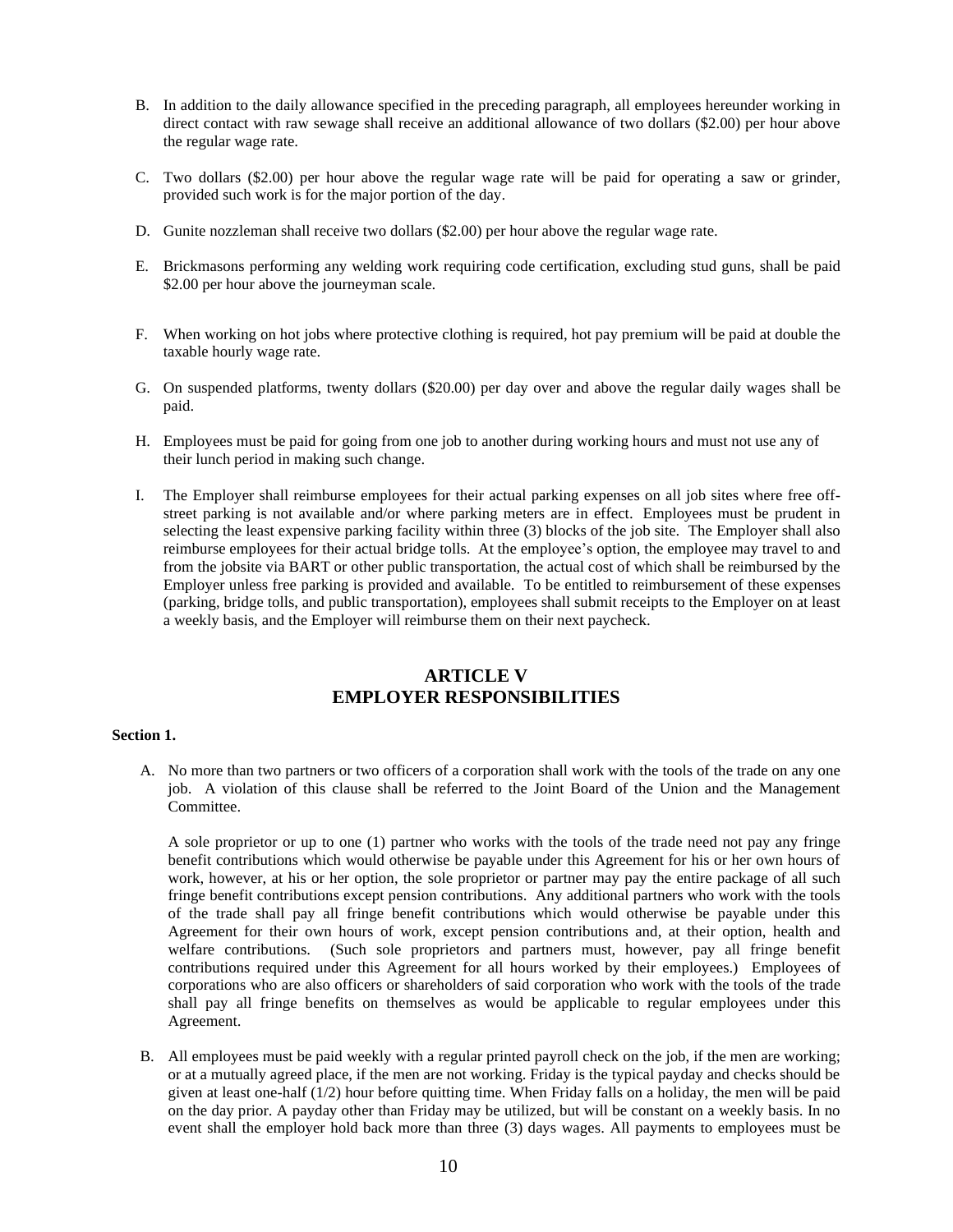paid by check in a uniform manner that provides a separate line item with year-to-date totals for all taxable items.

In the event the Employer fails to observe a payday as herein stated, the employer will pay to the employee waiting time pay per the scheduled rate of wages per day for each day or portion thereof, not to exceed seven (7) or eight (8) hours per day, for each twenty-four (24) hour period until the pay is actually received by the employee.

All employees will be furnished with a statement of all deductions, subsistence, etc, at the termination of each pay period. When employees are discharged or laid off, they must be paid in full, one-half (1/2) hour prior to the quitting time on the job, or if given an office notice, they must be allowed adequate time from the job to the office where payment is to be made on the day of termination.

- C. If an employee receives a check that is returned from the bank unpaid, then the employee shall be paid waiting time pay at the regular straight time rate for each working hour until such check is honored, plus all other charges incurred by said employee regarding payment of the check.
- D. No person working or intended to be working under this Agreement shall be required to execute any forms or documents by any employer other than a W-4 form and any other forms required by Federal and State law.
- E. Anyone signing this Agreement in the capacity of a contractor must hold a valid and current California State Contractor's license classification that permits said contractor to contract for work covered by this Agreement. In the event that said license expires or is suspended or cancelled, the Union shall be notified.
- F. All employers signatory to this Agreement agree that the exclusive source for the employment of employees covered by this Agreement shall be the Union. In the event that the Union is unable to provide the employee(s) requested within two business days, the Employer may procure workers from any source or sources.Any employer whose principal place of business is within the geographic jurisdiction of this Agreement is entitled to 100% portability of his crew. Nothing in this Agreement shall preclude any Union member from soliciting his/her own job.
- G. An employer whose principal place of business is not within the geographic jurisdiction of this Agreement may bring one (1) lead person only. All other employees to be referred by the Union. In the event the Union is unable to supply an employee within two (2) business days after a request for employees by an Employer, the Employer shall be free to hire employees from any source. The employment of any employee performing work covered by this Agreement, whether or not such employee was supplied by the Union, shall be subject to all of the terms and conditions of this Agreement including, but not limited to, the payment of wages, travel and subsistence reimbursement, premium pay and union dues and trust fund contributions as specified in this Agreement.
- H. This section shall apply exclusively to refractory work. When the Employer needs an employee covered by this Agreement he shall notify the Union and, upon such notice being given, the Union agrees it will send qualified employees if they are available. Employer will make a concerted effort to hire from within the local jurisdiction, but in certain cases may have to hire from outside the local jurisdiction. Selection of applicants for referral to jobs shall be on a non-discriminatory basis and shall not be based on or in any way affected by, Union membership, By Laws, Rules or Regulations, Constitutional Provisions or any other aspect or obligation of Union membership, policies or requirements. Employers shall notify the Union when brickmasons travel into the 45 counties covered by this agreement. Employers shall notify the Union at least 48 hours before travelers are put to work. In case of emergencies during weekend, holidays or off hours, the contractor will contact the union within 8 hours.
- I. All employers signatory to this Agreement covenant and agree that they will notify subcontractors who perform the kind of work to which this Agreement is applicable, of the terms and conditions imposed by this Agreement and shall require that said subcontractors be bound by this Agreement, including, but not limited to, the payment of all wages and fringe contributions set forth in Appendix A of this Agreement.

All work covered by this Agreement, performed by members of the NCMCMBA, or by signatory employers who are not members of the NCMCMBA, or by any person, firm, partnership, corporation, joint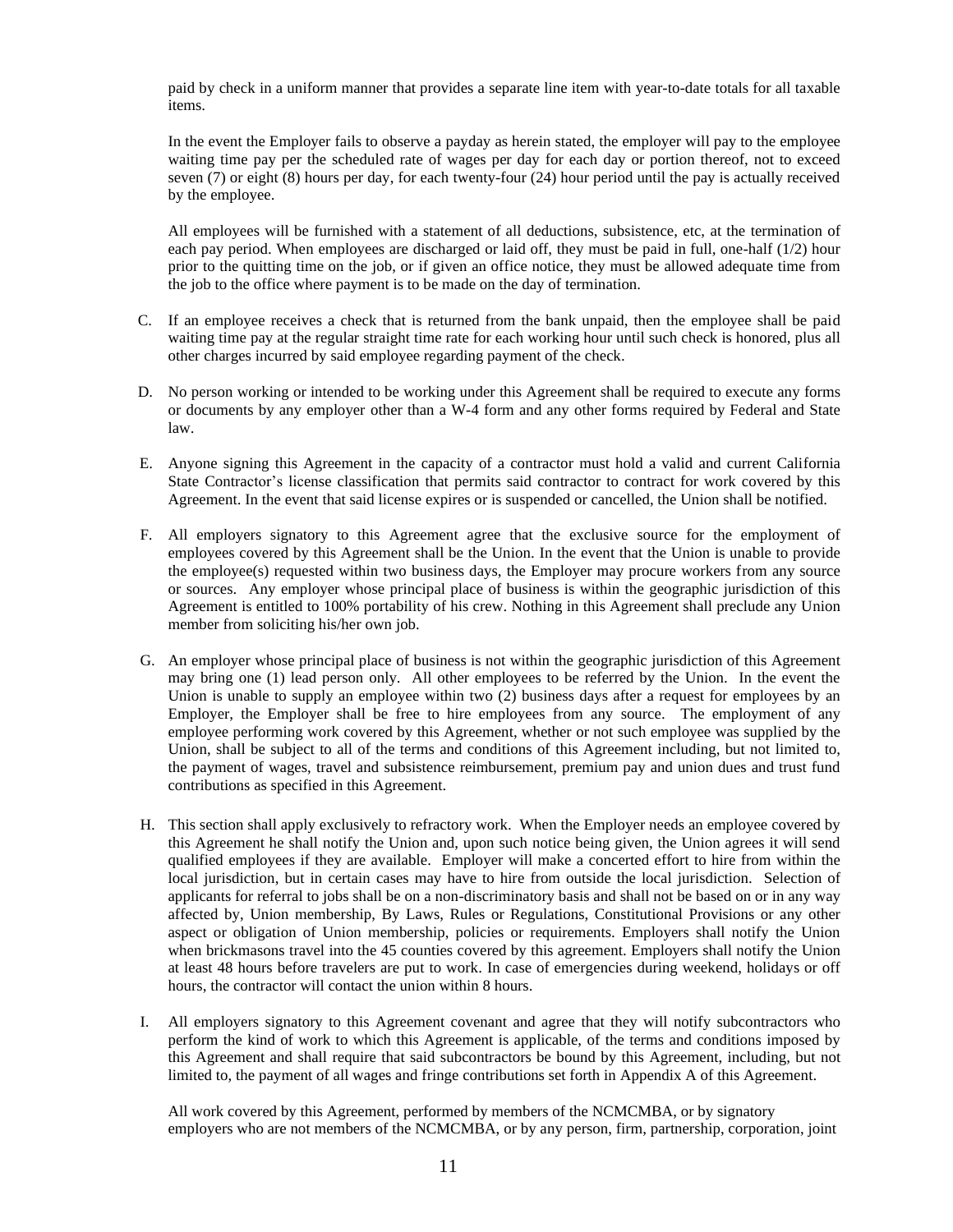venture or other entity, whether or not a signatory employer to this Agreement, for or on behalf of any signatory employer or under subcontract with, or in association with, or under any other arrangement with any signatory employer, shall be governed by the terms and conditions of this Agreement.

A signatory employer shall be liable for the payment of all wages and fringe contributions for all work covered by this Agreement performed by the employee of any person, firm, partnership, corporation, joint venture or other entity, including any hours worked by any sole proprietor, under subcontract with, or in association with, or under any other arrangement with such signatory employer, as if such work had been performed by an employee of the signatory employer. For example, should a signatory employer subcontract with a sole proprietor, the signatory employer shall be liable for the payment of all fringe contributions, including, but not limited to, pension, health and welfare, vacation and Union administration for all hours worked by the sole proprietor where such work is within the work jurisdiction of this Agreement.

Violations of this "Section I" may, at the option of the Union, be processed under the grievance and arbitration provisions set forth in Article IX of this Agreement or may be the subject of a civil lawsuit. If the Union elects to process a violation of this Section I under the grievance and arbitration procedures set forth in Article IX, the limitations period for bringing such a grievance shall be the applicable statute of limitations for violation of a written contract and the Union may also seek in such a grievance union dues and initiation fees in addition to any other damages lost as a consequence of a violation of this Section I.

J. The parties agree that there shall be no discrimination based on race, creed, national origin, sex or age. The employer shall be the sole judge as to the qualifications of any employee.

## **ARTICLE VI APPRENTICES AND TRAINING**

#### **Section 1.**

- A. In order to train sufficient skilled mechanics for the industry, the parties to this Agreement recognize the necessity for employment of apprentices. It is understood and mutually agreed that the employment of apprentices shall be in accordance with the standards adopted by the Joint Apprenticeship and Training Committee, which are incorporated herein by reference. The maximum ratio of apprentice hours to journeyman hours shall be no greater than one to three. For apprentice wage and fringe benefits refer to Appendix A.
- B. While apprentices are unemployed, each employer shall be required to hire one (1) apprentice, if the employer has a least four (4) journeymen employed and shall hire an additional apprentice for each additional four (4) journeymen employed. Such ratio shall be maintained in lay-off situations. No individual shall be deemed an Apprentice unless they are properly indentured and designated as such by the Joint Apprenticeship and Training Committee and in accordance with the State Division of Apprenticeship Standards. All pre-apprenticeship programs will be administered and regulated by the JATEC.

#### **Section 2. Journeyperson and Apprentice Training and Safety Certification Program.**

Labor and Management will work together with the Bricklayers & Allied Crafts Local No. 3 Apprentice Training Trust to implement the following training for members of the Union:

> First Aid and CPR training and certification OSHA 10 hour training and certification Scaffold User Safety training Fork Lift and Aerial lift safety training

The Union, employer associations and Employer will work together with the Apprentice Trust, and will use their best reasonable efforts, to create and implement this training. The parties will also work together with the Trustees of the Apprentice Trust to include in the Apprenticeship Standards, a requirement that all apprentices complete the above-listed training and certifications as a condition of their apprenticeship. The Union will also use its best reasonable efforts to inform Journeypersons of the training, make it available to them, and encourage them to participate in it. The Union's efforts with regard to the training shall not relieve any Employer from its legal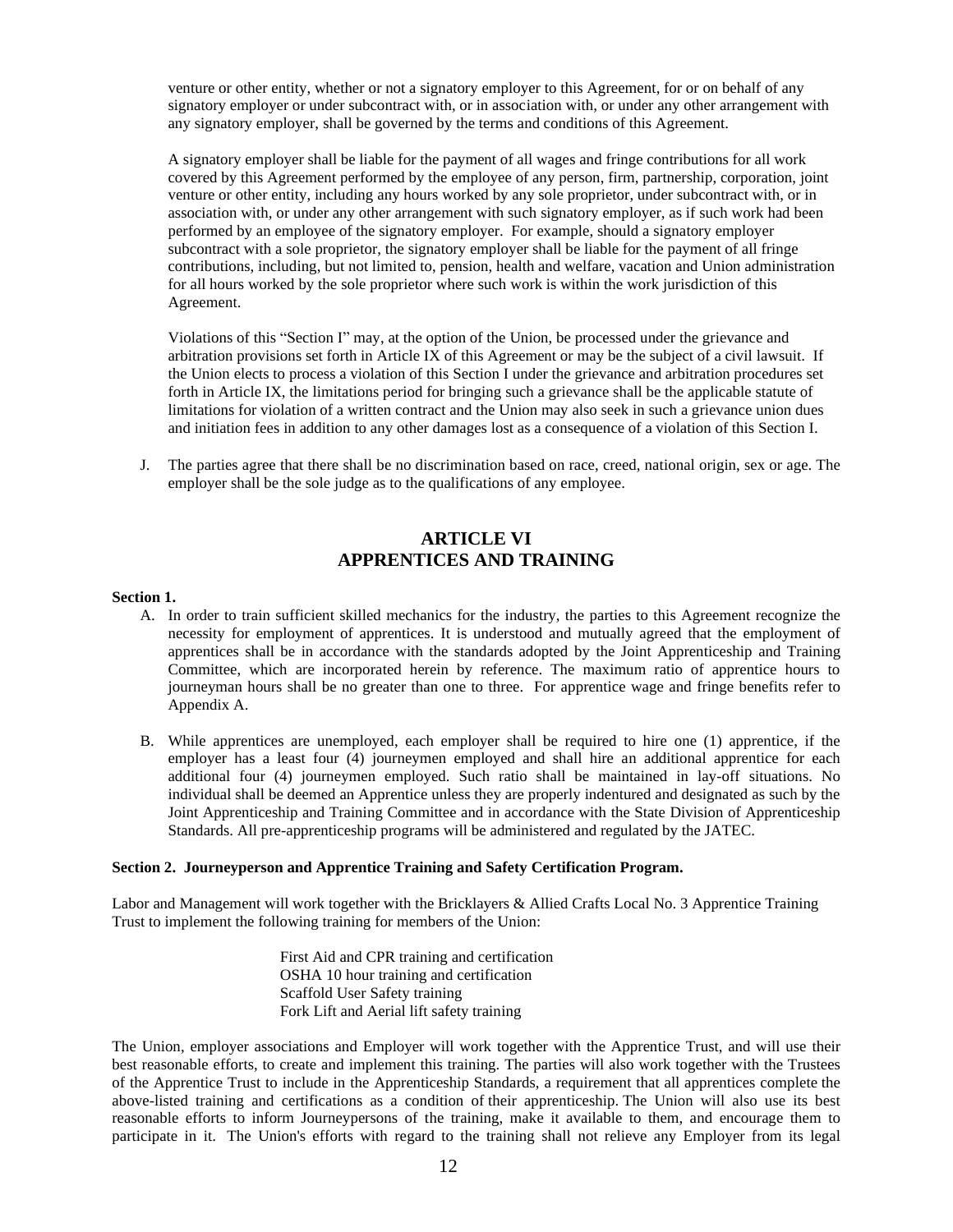obligations under federal, state or local law, nor shall the Union incur any liability arising out of such training or the absence of such training. The Union and the employer associations will cooperate with the Trustees of the Apprentice Trust in creating and maintaining a database of union member certifications. The parties recognize that most Journeypersons, on their own initiative, do not take advantage of the training offered to them at the Mason Development Center (MDC). The Union has therefore committed to developing a plan, in cooperation with the Employers, whereby the JATEC will fund complementary programs such as mobile training, including free meals and giveaways designed to incentivize employees to attend the training programs. Such a plan shall be developed and implemented no later than May 1, 2015.

## **ARTICLE VII TERMS COMMON TO ALL B.A.C. LOCAL #3 TRUST FUNDS**

#### **Section 1. TRUST FUNDS**

#### A. Monthly Reports

All employers shall be required to submit to the Trusts, for each and every calendar month, on a contribution form provided by the Trusts, a report of all covered hours worked by their employees, which is signed by the employer and accompanied by full payment of the contributions due. Such report shall be submitted regardless of whether that employer had any employees for that particular month; if no employees worked in a month, the report shall state "no employees" and be submitted to the Trusts. The report must be submitted to the Trusts before the fifteenth  $(15<sup>th</sup>)$  day of the calendar month following the month such hours were worked. The Contribution Report Form shall contain the information described in paragraph C of this Section 1. Contributions shall be mailed to the address designated by the Trusts, or transmitted electronically to the Trusts as determined by the Trust Funds, and if so elected by contractor.

#### B. Failure to Report or Pay

For any employer who fails to mail its report with full payment by the due date, the Union and/or each Trust shall be entitled to and may file a legal action to compel production of monthly reports, to compel production of payroll records and other relevant records for audit, and for the collection of any and all wages, fringe benefit contributions, industry funds, liquidated damages and interest or other amounts due and owing by the employer. The Trust Funds thereafter may settle or compromise such legal action where they deem it to be in the best interest of the Trust Funds. In the event it is necessary for the Trusts to obtain legal counsel for any of these purposes, the Trusts shall, in addition to recovering payments of all amounts due, also be entitled to recover from the employer their reasonable attorney's fees and costs, whether or not any lawsuit is ever initiated. Each Trust and the Union may institute legal proceedings described in the first sentence of this Section 1(B), including the filing of a lawsuit, without having the matter first heard and determined by the Joint Board. The Employer Industry Fund contributions for the Northern California Mason Contractors Association (NCMCA) and separately the California Masonry Council (CMC)) shall be paid by all employers at the rates specified in Appendix A and paid into the NCMCA and CMC Funds.

C. Due Date

Each monthly contribution to the Trusts shall be made promptly and is due on or before the fifteenth (15th) day of the calendar month following the month such hours are worked. If not paid in full by the fifteenth (15th) day of the month, the contribution will be delinquent and subject to liquidated damages. Each employer shall also prepare a monthly transmittal covering each employee who performs work subject to this Agreement setting forth the following information: Name of each employee, each employee's Social Security Number, number of hours worked by each employee in the appropriate geographical location, whether the employee is an apprentice or journeyman, and the gross amount of fringe benefits payable at the rates provided in Appendix A herein. It shall be the responsibility of the employer to make sure the monthly contribution and report form is postmarked by the Post Office on or before the fifteenth (15th) day of the month. If such envelope containing the contribution and report form is postmark dated after the fifteenth (15th) day of the month, such report form and contribution shall be considered delinquent, and the employer shall be in breach of this Agreement and liquidated damages and interest shall be assessed.

D. Liquidated Damages and Interest on Late Payment

The NCMCMBA, each employer, and the Union recognize and acknowledge that the regular and prompt payment of employer contributions and report forms is essential to the maintenance of the Trusts, and it would be extremely difficult, if not impractical, to fix the actual damage and expense to the Trusts which would result from failure of any employer to pay such monthly contributions and furnish contribution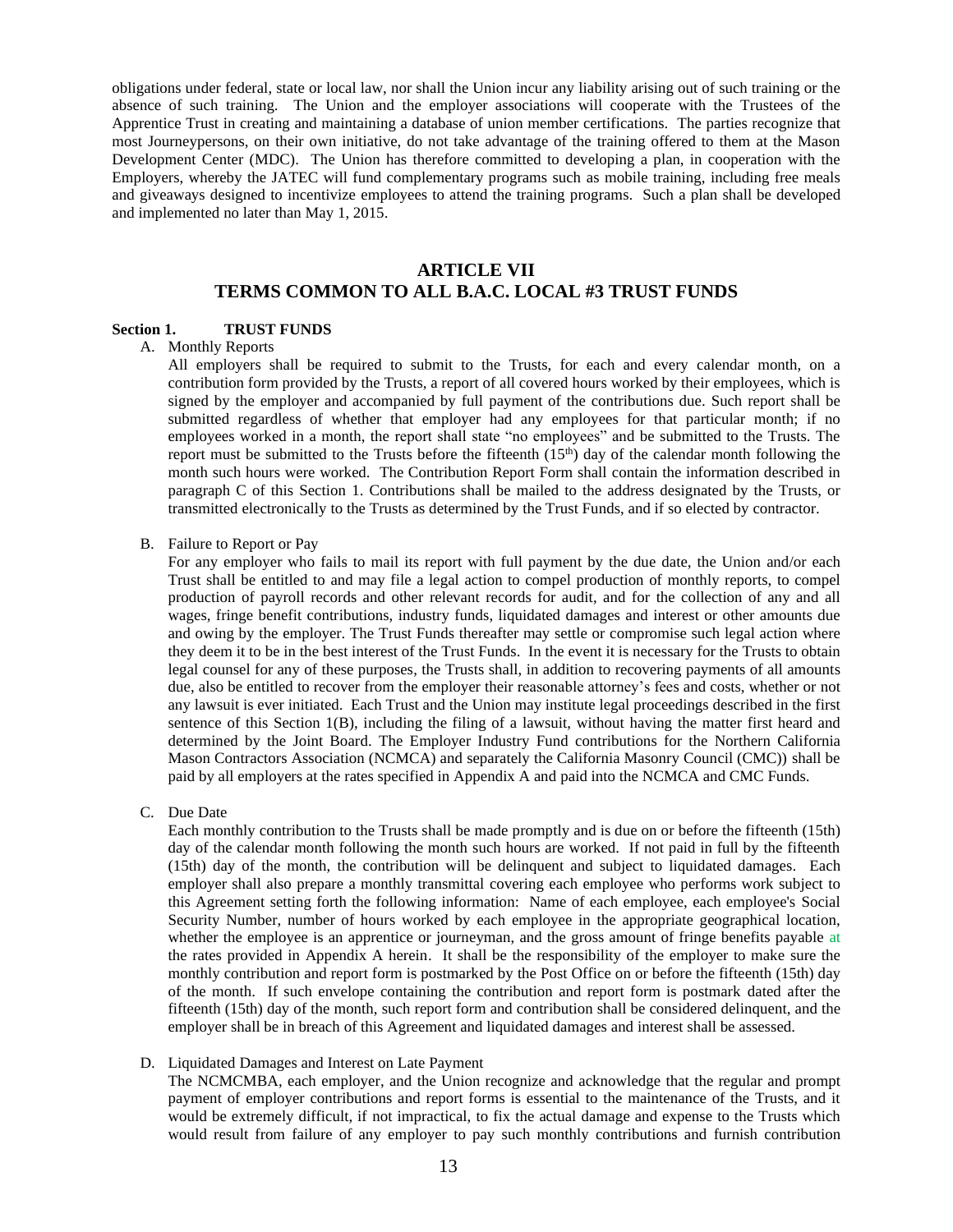report forms within the time provided. Therefore, the amount of damages to the Trusts resulting from any such failure shall be presumed to be the sum of one hundred dollars (\$100.00) or ten percent (10%) of all contributions due, whichever amount is greater. If the delinquency persists over thirty (30) days, the charge will be twenty percent (20%) of the amount due. Such amount shall become due and payable to the Trusts by the delinquent employer as liquidated damages and not as a penalty. It shall be payable at the place where the contribution is payable upon the day immediately following the date on which the contribution became delinquent. In addition to such liquidated damages, the delinquent employer shall also be liable for interest, calculated at 10% per year, on the amount of the delinquent fringe benefit payments, calculated from the day of delinquency until the contributions are paid in full.

No employer who is delinquent in contributions due under this Agreement shall be entitled to employ, continue to employ, or request the dispatch of craftworkers under this Agreement. In the event that the employer fails to remit payment of contributions, and any liquidated damages and interest due said delinquency shall be referred to counsel. In that event, the Employer shall be responsible for the payment of all attorney's fees and costs incurred to address the delinquency.

E. Audits of Records

The Trustees of each Trust shall have the authority to require any employer, employee, Union or Association signatory to or covered by this Agreement to submit to it any information, data, reports or documents reasonably relevant to and suitable for the purpose of administration of the Trust. Upon request by a Trust or its authorized agent, each employer signatory hereto shall permit an auditor selected by the Trusts to enter upon the premises of such employer at a reasonable time or times and to examine the payroll records, the Federal and State Quarterly Contribution Reports and all other records deemed by the Trust or its agent to be relevant to such an audit. Upon request by the trustees each employee covered under this Agreement shall permit an auditor, selected by the Trust, to examine the Federal and State Income Tax Returns, W-2's and other documents reasonably relevant to such a purpose, to determine whether the employer or employers of such employee have made full and complete payment of all contributions required by this Agreement. In the event it is determined as a result of such examination that an employer has failed to make full and complete payment of contributions required by this Agreement, then said employer, in addition to immediately paying all amounts found due and owing, shall forthwith pay all costs incurred for said examination in addition to any other payments required by this Agreement. The NCMCMBA, the Union, the Trusts and each employer agrees that they will use their best efforts to secure compliance with any reasonable request made by any Trust or the Union or the NCMCMBA for any information, data, reports or documents described in this paragraph or otherwise requested to complete the audit.

F. Reciprocal Agreement

Reciprocal Agreements permit the payment of certain fringe benefit contributions to the home area of any employee temporarily working in this jurisdiction. Reciprocity payments shall be made in accordance with such Reciprocal Agreements that are agreed to by the Trustees of each Trust. Where Reciprocal Agreements relating to any Trust mentioned in this Agreement are entered into, the Trustees of said Trust are authorized to pay to or collect from the trust funds associated with other local unions in accordance with the Reciprocal Agreement.

G. Discontinued Funds

With the exception of the NCMCA Employer Industry Fund and the California Masonry Council (CMC), and Cash Bond Deposits, should any of the above Funds be discontinued for any reason, the contributions to such discontinued Fund or Funds shall be added to the wage rate.

H. In the event the Board of Trustees of the BAC 3 Health and Welfare Trust Fund makes a determination that the full amount of contributions owed by a Contributing Employer will not be paid due to insolvency or any other reason, this section shall determine how any partial payment of contribution amounts owed ("Partial Recovery") will be allocated.

First, the Partial Recovery will be used reimburse the Bricklayers and Allied Craftworkers Local No. 3 Health and Welfare Trust its out-of-pocket expenses paid for collection actions. Out-of-pocket expenses include but are not limited to professional fees and/or litigation fees paid by the Trust.

Second, the Partial Recovery shall be applied in the following priority order, with each Class being paid the amount owed to the entities included in the class, in full, before any money is disbursed to the next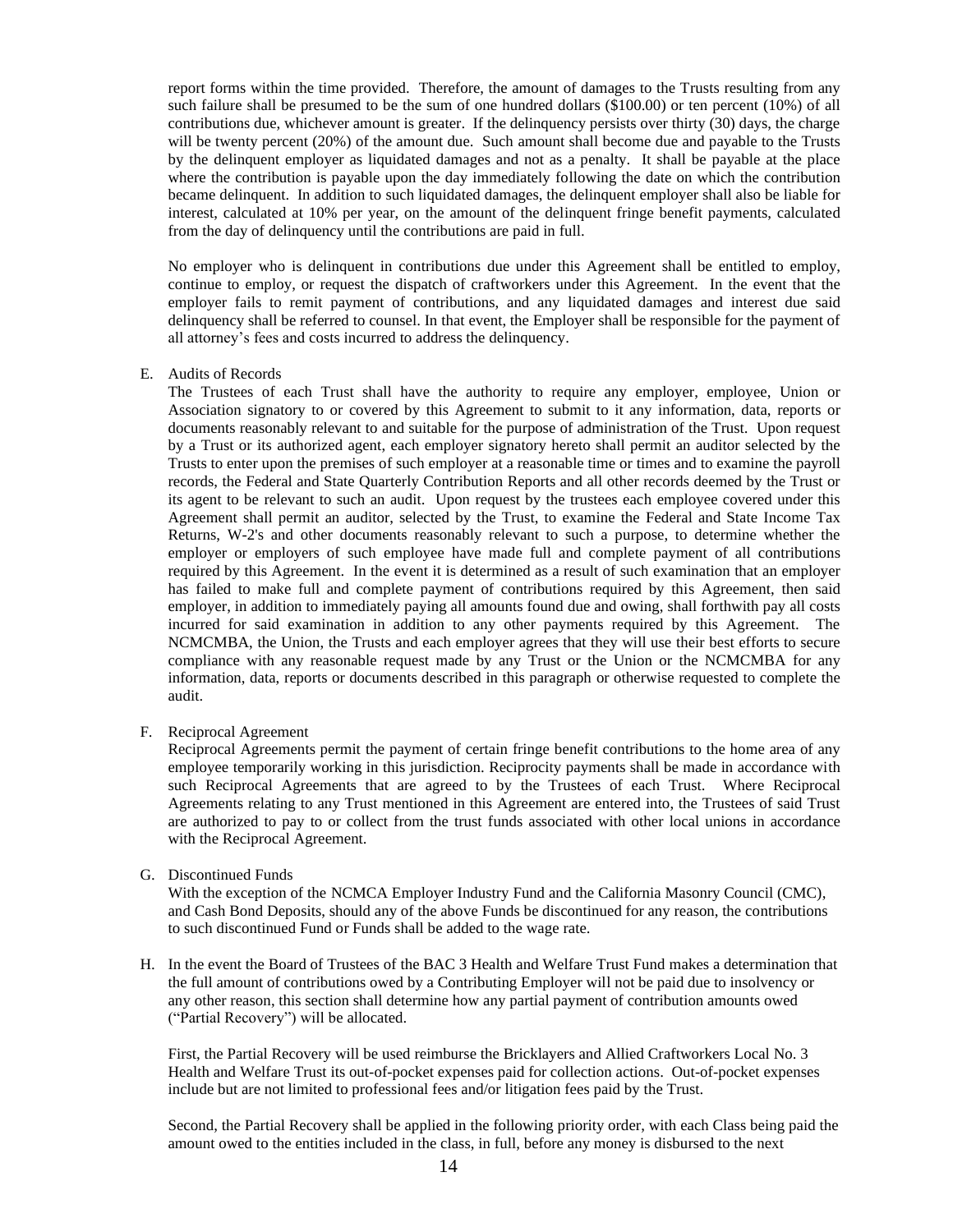numbered Class. When there is not enough money to pay the full amount owed to the entities in each Class, those entities shall receive a share of the available money in proportion to each entity's claim:

#### Class No. 1:

- 1. Bricklayers Local No. 3 Vacation and Holiday Fund
- 2. BAC Local No. 3 working dues
- 3. International Union of Bricklayers and Allied Craftworkers working dues

## Class No. 2:

- 1. Bricklayers Local No. 3 Pension Trust, Defined Benefit Plan
- 2. Bricklayers Local 7 Pension Trust, Defined Benefit Plan
- 3. Bricklayers & Allied Craftsmen, Local 16 Pension Trust Fund, Defined Benefit Plan
- 4. International Union of Bricklayers and Allied Craftworkers Pension Fund

### Class No. 3:

- 1. Bricklayers and Allied Craftworkers Local No. 3 Health and Welfare Trust
- 2. Bricklayers Local 7 Pension Trust Defined Contribution Plan
- 3. Bricklayers Local 3 Pension Trust Defined Contribution Plan

## Class No. 4:

- 1. Bricklayers and Allied Craftworkers Local No. 3 Apprentice Training Trust
- 2. International Masonry Institute (IMI) Contributions

#### Class No. 5:

.

- 1. Masonry Industry Labor Management Cooperation Committee
- 2. Masonry Industry Fund
- 3. California Masonry Council Fund
- 4. Marble Promotion Fund
- 5. Pointer, Caulker, Cleaner Promotion Fund

## **ARTICLE VIII SURETY BOND REQUIREMENT**

- A. The Trustees of the Trust Funds may, in the exercise of their reasonable discretion, require any employer to furnish a surety bond in the amount of \$10,000.00 or such other amount so designated by the Trustees to guarantee compliance with the collective bargaining agreement and payment of wages and fringe benefits. An exit audit may be required of all employers before the surety bond is released.
- B. The surety bond company used to comply with this guarantee must be acceptable to the Trustees. This bond must be evidenced by completion by the employer and its surety of the bond form attached to this Agreement. A bond containing terms different in any manner from that of the bond form attached to this Agreement is not acceptable. Said bond shall be filed with the Trusts' administrator.
- C. Active employers leaving this jurisdiction, or retiring from business may, upon request to the Board of Trustees, be granted inactive status and removed from the monthly mailing list. A condition required for inactive status is that the employer notify the Union if the employer returns to active status in this jurisdiction.
- D. If an employer on inactive status does not notify the Union within one (1) day after commencing work in this jurisdiction, the employer will be liable for liquidated damages at the rate of twenty dollars (\$20.00) per month or ten percent (10%) of all contributions due during the employer's first month of work, whichever is greater, for each month from the date inactive status was granted to the date notice is given.
- E. In the event an employer is not located in this jurisdiction and starts work on a project covered by this Agreement, which project will, in the opinion of the Trustees, be likely to be completed before the Trust Fund contribution report is required to be filed, or (2) an employer fails to pay Trust Fund contributions when due, or (3) an employer's unpaid Trust Fund contributions exceed the bond that has been posted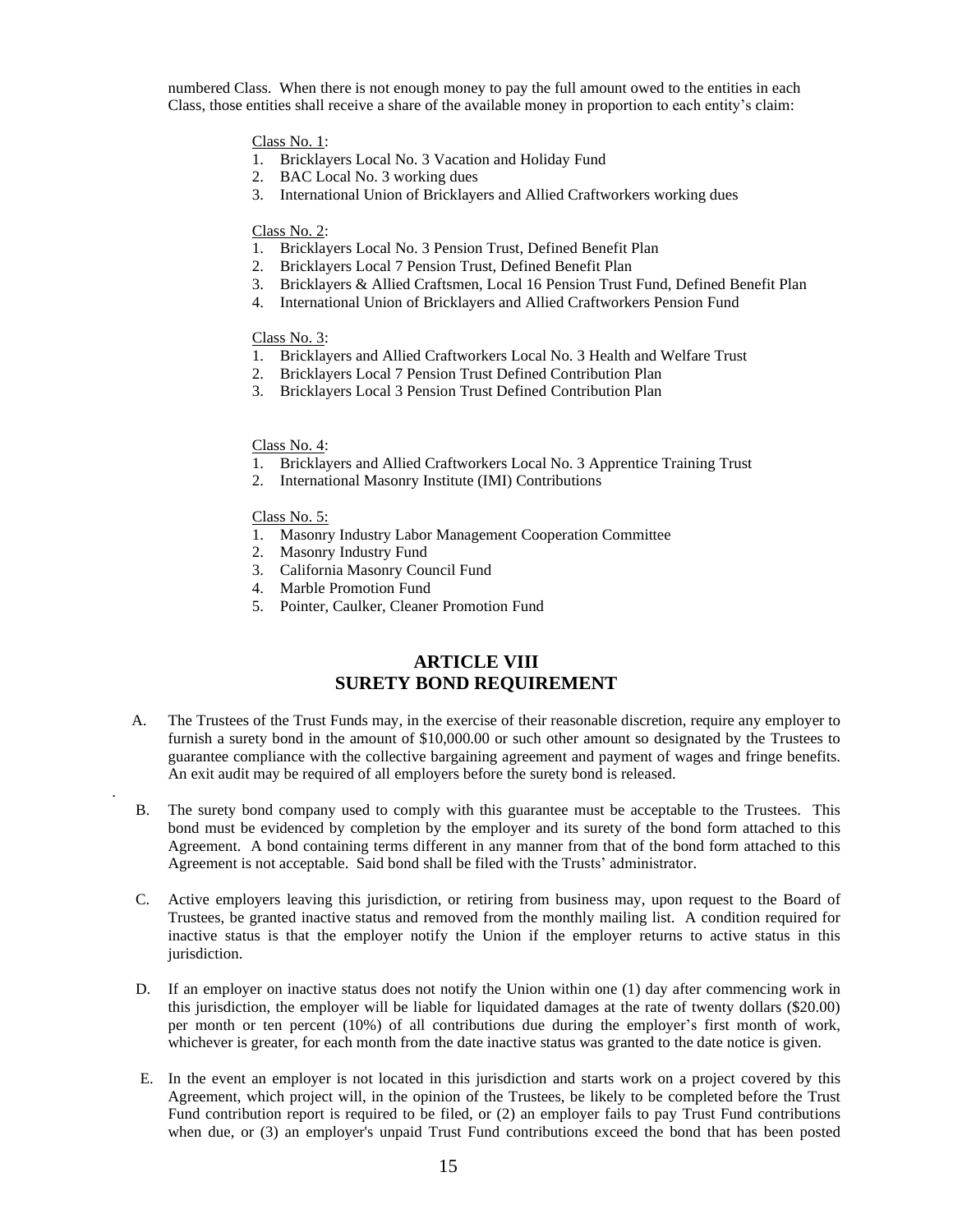pursuant to this Agreement, the Trustees, in their discretion, may require any such employer to furnish to the Trustees a surety company bond in the amount of twenty-five thousand dollars (\$25,000.00) to guarantee payment of contributions, any liquidated damages, interest or other fees and delinquency charges under this Agreement, in addition to the bond hereinabove described. As an alternative to the surety company bond described above, the Trustees may require of the employers described in (1), (2), or (3) above to file contribution reports and pay contributions weekly after five (5) days notice to such employers by the Health & Welfare Fund Trustees.

## **ARTICLE IX GRIEVANCE JOINT BOARD AND ARBITRATION**

#### **Section 1.**

- A. It is mutually agreed that during the term of this Agreement, the Union will not initiate, authorize or condone any strike, slowdown, or stoppage of work involving any disputes, complaints or grievances arising under or out of the terms and conditions of this Agreement; nor will any employer engage in any lockout or work stoppage. However, notwithstanding anything in the preceding sentence to the contrary, it shall not be a violation of this Agreement for employees, without any recourse to the grievance or arbitration procedures set forth in this Article, to engage in a work stoppage, strike or concerted refusal to work for any employer who fails to pay the wages and benefits set forth in this Agreement or in any other agreement with the Union, or any payroll taxes, after 48 hours written notice from the Union that the employer is in default. In addition, notwithstanding anything in the first sentence of this paragraph 1(A) to the contrary, it shall not be a violation of this Agreement for employees to engage in a work stoppage, strike or concerted refusal to work for any employer who fails to abide by any award, ruling or decision rendered pursuant to the grievance and arbitration process set forth in this Article. Finally, upon 48 hours' written notice to the employer, the Union may refuse to man any job and may withdraw its members from any employer who failed to pay wages, gave a bad check, is delinquent in Trust Fund or other contributions required herein, or failed to comply with surety bond requirements, without presentation to the Joint Board in accordance with Article IX, Section E herein.
- B. There is hereby established a Joint Board which shall consist of four (4) members, two (2) selected by the Union and two selected by the NCMCMBA. The Joint Board shall meet at such time as it may decide; however, it shall meet within two (2) days after written notice by either party to all four (4) members of the Joint Board. The Joint Board shall require two (2) NCMCMBA representatives and two (2) Union representatives present for a quorum to conduct business. All actions of the Joint Board shall require majority approval of the Joint Board. The members of the Joint Board shall select one of its members as Chairperson and one of its members as Secretary. However, when the Chairperson is selected from among the Union representatives, the Secretary shall be selected from the NCMCMBA representatives and vice versa. The Joint Board may extend the time limits set forth in paragraphs B and D of this Article.
- C. The Joint Board shall have authority to hear and determine all grievances and disputes arising under the terms of this Agreement. The Joint Board shall not have the power to amend, change, or add to this Agreement. The Joint Board shall have the power to assess damages, require the enforcement of all provisions of this Agreement, order the cessation of practices in conflict with this Agreement, recommend to the Trustees of the Health & Welfare Trust Fund an assessment against the cash bond deposit furnished by an employer, and grant other remedies to effectuate this Agreement.
- D. Decisions by the Joint Board shall be rendered within ten (10) days after the matter is heard by the Joint Board. In the event that the Joint Board is deadlocked or fails to act within the time hereinabove specified, an impartial member shall be selected by mutual agreement, however, if no agreement is reached, such impartial member shall be selected under the provisions set forth by the American Arbitration Association and the cost of such arbitration shall be borne equally by all parties involved in the matter before the arbitrator. All decisions of the Joint Board or decision of an impartial member, in the case of arbitration, shall be final and binding on the Union, the employers and all persons bound to or signatory to this Agreement.
- E. The Union, the NCMCMBA, or the affected employer shall present to the Joint Board all facts concerning a possible violation of this Agreement within forty (40) working days of the event(s) giving rise to the alleged violation, or within forty (40) working days of the grieving party should reasonably have known of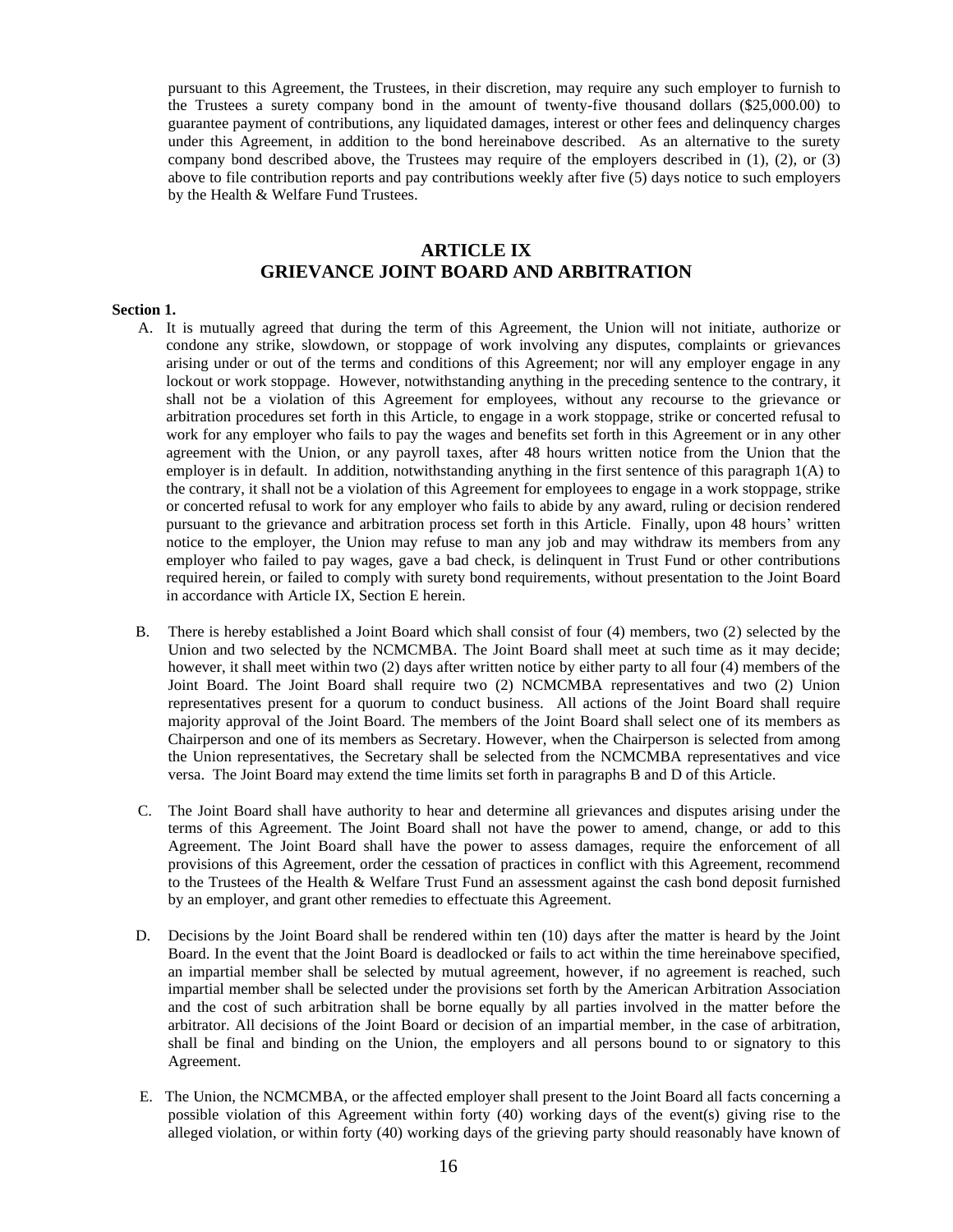the underlying facts, whichever is later. In the case of continuing violations, a grievance may be submitted within forth (40) working days of any recurrence of the event(s) giving rise to the alleged violation, or within forty (40) working days of when the grieving party should reasonably have known of the underlying facts, but any retrospective remedy may go back only forty (40) working days before the filing of the grievance. The Union may bring grievances on an individual or group basis. All charges must be presented in writing and included with notice of the meeting of the Joint Board to all members of the Joint Board and the parties hereto. All alleged violations of this Agreement by anyone covered by this Agreement must be presented to the Joint Board for determination prior to any action or actions being taken by the Union, except as set forth in Article V Section 1(H) or for the reasons set forth in subparagraphs (i) through (iv) below. Notwithstanding anything in this Agreement to the contrary, alleged violations for the reasons set forth in subparagraphs (i) through (iv) below need not be first presented to the Joint Board and may be resolved by other means, including civil lawsuit, without presentation to the Joint Board.

- i. Failure to pay wages
- ii. Giving a bad check
- iii. Delinquent in contributions required by this Agreement
- iv. Failure to comply with the surety bond requirements of this Agreement
- F. Anyone covered by this Agreement who is accused of violation of this Agreement must be presented with a copy of the alleged violations at the time the person is notified to appear before the Joint Board to answer such charges. Such notice shall be served at least two (2) days prior to such meeting of the Joint Board and shall be sent by Certified Mail with return receipt requested and such notice of the meeting shall give the time and place of the meeting of the Joint Board. After the Joint Board has heard the testimony of the accused violator and has provided an opportunity for the accused violator to appear before the Joint Board or answer the alleged violations in writing, the Joint Board shall make a determination of the dispute. If the Joint Board determines that the accused has violated this Agreement, the Joint Board may assess damages against the violator. The amount of assessed damages shall be determined by the Joint Board in accordance with the damages suffered by the masonry industry through actions of the violator and the seriousness of the violation. Any assessed damages collected shall be deposited into the Bricklayers And Allied Crafts Local No. 3 Apprentice Training Trust.
- G. Any grievance or dispute involving this Agreement shall be referred by the Union to the Employer involved. In the event these parties are unable to adjust the matter, the Union shall present such dispute to the Joint Board in accordance with Section 1(F) hereinabove.
- H. It shall not be a violation of this Agreement for the Union to refuse to man any job or withdraw its members from any job of any employer who has been found in violation of this Agreement by the Joint Board or the impartial arbitrator and the employer refuses to comply with the decision of the Joint Board or impartial arbitrator.
- I. In the event of any grievance where any party requests books or records, and in the opinion of the Joint Board the production of such books and records would be deemed helpful to the disposition of the grievance, such books and records shall be brought to the meeting of the Joint Board. This request shall be written and such books and records will be made available for inspection and perusal by the parties.

## **Section 2. ARBITRATION OF SELECTED STATUTORY CLAIMS.**

A. All claims arising under the Fair Labor Standards Act, the California Labor Code and the Industrial Welfare Commission Orders (e.g., Wage Order 16), all derivative claims arising under California Business and Professions Code section 17200, *et seq*., and all similar claims arising under any applicable local law, shall be resolved exclusively through binding arbitration before an impartial arbitrator, and shall not be brought in a court of law or before any administrative agency such as the California Labor Commissioner, except as provided in Article IX, Section 1, above. All substantive and procedural rights applicable to mandatory arbitration of statutory claims shall be observed (e.g., the right to more than minimal discovery, payment of costs by the employer, a written award, etc.). The arbitrator shall apply the shortest applicable statute of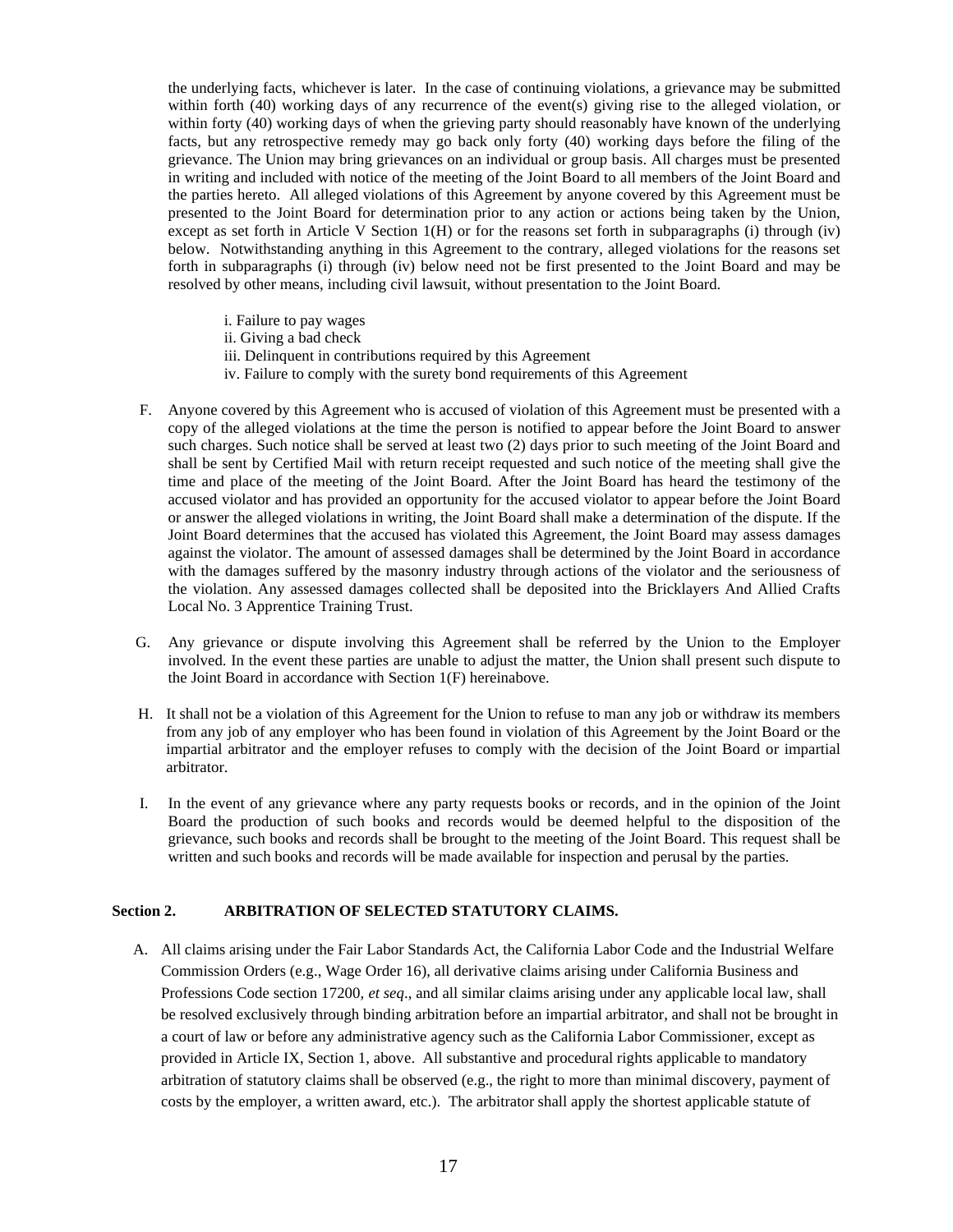limitations applicable to each claim and shall be authorized to award any and all remedies otherwise available by law.

- B. This Agreement prohibits any and all violations of the sections of the California Labor Code that are redressable pursuant to the Labor Code Private Attorneys General Act of 2004 ("PAGA"). Such claims shall be resolved exclusively through binding arbitration before an impartial arbitrator and shall not be brought in a court of law or before any administrative agency such as the California Labor Commissioner. This Agreement expressly waives the requirements of PAGA and authorizes the arbitrator to award any and all remedies otherwise available under the California Labor Code, except the award of penalties under PAGA that would be payable to the Labor and Workforce Development Agency.
- C. Statutory claims described above brought by the Union shall be initiated by written notice within the contractual limitations period and shall be resolved through the process set forth in Section 1 of this Article, above. Statutory claims described above brought by an individual employee shall be initiated by written notice within the statutory limitations period delivered to the employer with copies provided to the Union and the NCMBMBA, and shall be resolved through the process set forth in this Section 2 of this Article. In the latter case, the Union shall provide the employee and employer with the panel of Impartial Arbitrators' contact information upon request. Once a grievance is filed by an individual employee, the Union, the aggrieved employee, and the employer shall meet within thirty (30) calendar days, or other time as mutually agreed upon, to discuss and attempt to resolve the grievance. Should the grievance not be satisfactorily resolved to the satisfaction of the aggrieved employee within the foregoing time frame, the aggrieved employee may proceed directly to arbitration. In such case, the Union shall be permitted, at its sole discretion, to intervene in the proceeding, appear at the arbitration, and present its position as to the proper interpretation of the Masonry Agreement, if relevant.
- D. The panel of Impartial Arbitrators under this Section 2 of this Article comprises: Robert Hirsch, John Kagel, Alexander Cohn, Katherine Thomson, and Ilona Turner. The individual employee and employer shall select an arbitrator using an alternative striking method with the party striking first determined by coin-flip. The Parties to this Agreement will substitute new Impartial Arbitrators for any panel members who become unavailable on a permanent or long-term temporary basis.
- E. The Impartial Arbitrator shall have the authority to consolidate individual statutory claims for hearing under this Section 2 of this Article, but shall not have the authority to fashion a proceeding as a class, collective or representative action, except with respect to PAGA claims as provided in this Section 2, or to award relief to a group or class of employees in one grievance or arbitration proceeding.
- F. If a court of competent jurisdiction finds any term or clause in this Section 2 of this Article to be invalid, unenforceable, or illegal, such a term or clause may be revised to the extent required according to the opinion of the court to render this Section 2 of this Article valid and enforceable so as to preserve the Section and the Parties' intent to the fullest possible extent.
- G. This Article applies to any representative PAGA claims, class, and/or individual claims that arise or are pending during the term of the parties' current Masonry Agreement, regardless of when they were filed with any court or administrative agency.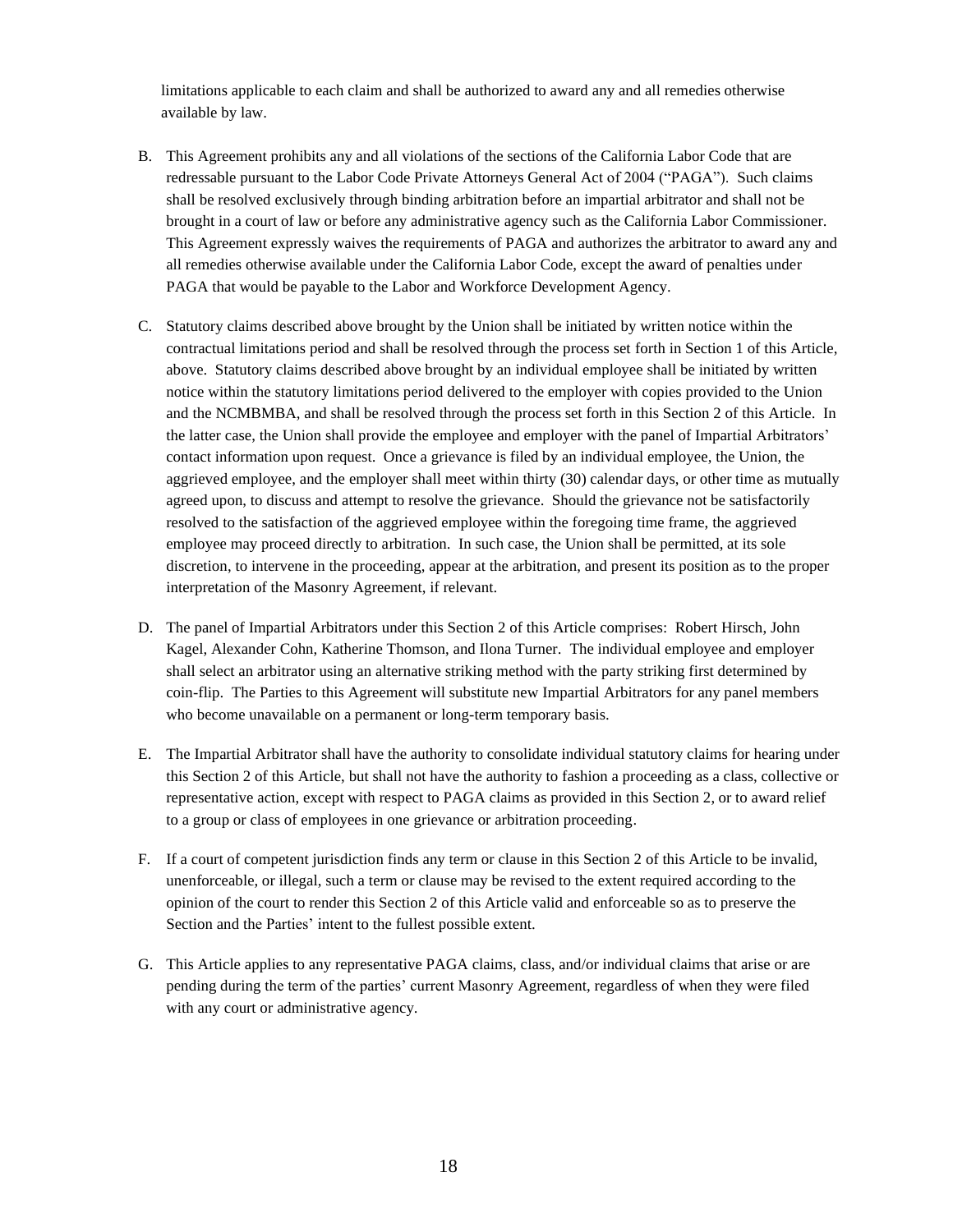## **ARTICLE X SUBSTANCE ABUSE TESTING AND ASSISTANCE PROGRAM**

- A. The Individual Employers and the Union are committed to providing a safe and productive work environment. Substance abuse decreases efficiency, increases the risk of property loss or damage, and increases the risk of injury to employees.
- B. No drug or alcohol testing of any kind may be done until employee assistance programs or local drug and alcohol abuse assistance programs have been identified and are in place and a written drug policy has been given to applicants and employees in the form of an Employee Notice and Acknowledgement Form.

The employer will bear the cost of all drug and alcohol testing. The time taken to perform a drug test will be considered work time, and will be compensated by the Employer.

- C. Accordingly, the Union and the signatory Employers agree that:
	- a. Employees shall not use, possess, dispense, or receive alcohol or controlled substances (other than prescription drugs which do not impair job performance, including medical marijuana) during working hours, on company property, at a job site, or in Company vehicles.
	- b. Employees will not report for work while impaired by alcohol or controlled substances.
- D. Pre-Employment Testing
	- a. Testing may be performed on new hire applicants for employment as a condition of employment. An employee or applicant who has been laid off for thirty (30) calendar days or more, or a new employee may be required to undergo a pre-employment drug test for non-prescription drugs as a condition of consideration of employment with the Employer or prior to being approved to work at any Employer facility or work area. Provided however, that an employee or applicant who can demonstrate that he or she successfully passed a pre-employment drug test by the same employer within the previous ninety (90) days shall not be required to undergo a pre-employment drug test. There shall be no pre-employment alcohol testing. Notwithstanding the foregoing, drug testing standards set by the general contractor that are more stringent than the above provisions shall apply to testing under this Section D.
	- b. Pre employment testing must be in place and such testing must actually be conducted before the Employer can conduct any Random Testing as described herein.
- E. Post Accident Testing
	- a. Any employee involved in an accident will be required to submit to a test for the presence of alcohol or drugs. An "accident" is an event that results in professional medical treatment or significant damage to employer property. This requirement will be waived when the accident was solely the result of a third party's action, or where it can be determined that drugs or alcohol were not a contributing factor. Notwithstanding the foregoing, drug testing standards set by the general contractor that are more stringent than the above provisions shall apply to testing under this Section E.
- F. Testing Procedures:

(1) All testing will be conducted according to SAMHSA guidelines and will include a screening test; a confirmation test; review by a Medical Review Officer, including the opportunity for employees who test positive to provide legitimate medical explanation, such as a physician's prescription, for the positive result; and a documented chain of custody. Any employee who disputes the positive results shall have the right within ten (10) working days of when he is notified of the test results to have his initial sample independently retested by a SAMHSA certified laboratory of his choice at his own expense. If the independent retest results in a negative result, that negative result shall be considered a successful completion of the drug testing, and the employee will be put back to work immediately, be reimbursed for the cost of the retesting, and be made whole for any loss of pay occasioned by the first positive test results.

(2) All laboratory reports and test results shall be treated as confidential medical information and shall be maintained in a medical file separate from the employee's personnel file. Tests results shall be disclosed by the testing facility to the Medical Review Officer (MRO) only. After interpreting the test results the MRO shall communicate to the Employer, the employee and the Union only that the test result is "positive" or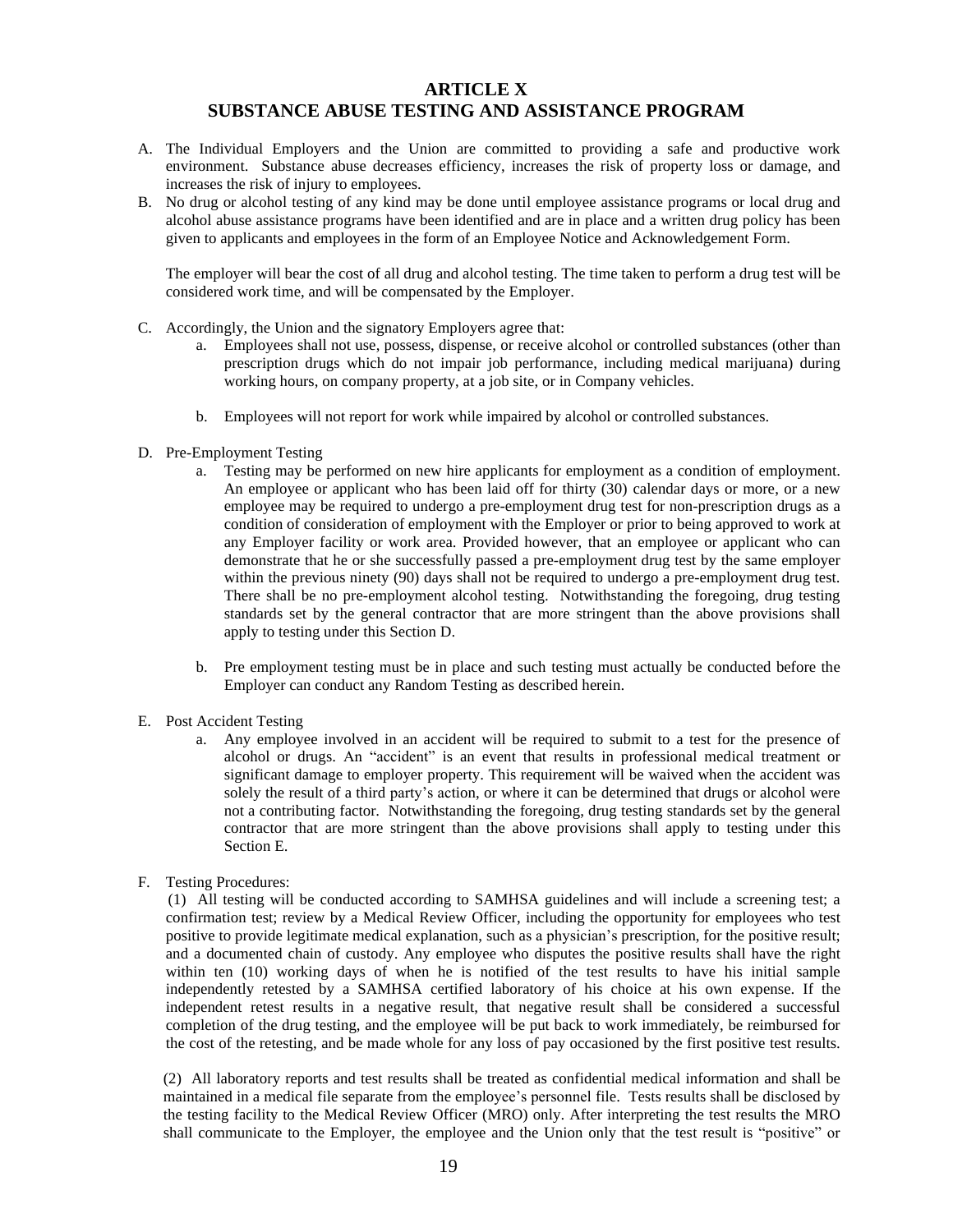"negative."

(3) Job applicants testing positive for drug use may be suspended from consideration by Employer for a period of two (2) months. An applicant may be considered upon re-application after a shorter period, however, if he or she can demonstrate meaningful participation in a rehabilitation program following the positive drug test.

(4) Employers must notify employees, applicants for employment and the union in advance of any drug testing requirements. The employee shall be allowed to contact a union representative prior to submitting to the drug/alcohol testing.

G. Employees may be required to take a physical examination, pulmonary function test, respirator fit test, background check or a drug screening test as a condition of employment when required by the customer, owner or awarding body. TWIC and RSO training may also be required by the customer.

## **ARTICLE XI MOST FAVORED NATIONS CLAUSE**

The Union shall request the consent of the NCMCMBA to any agreement by the Union to grant to any employer or Employer Association conditions more favorable than those set forth in this Agreement. Should the Union not obtain such consent in writing from the NCMCMBA then, and only then, the Union shall grant those same conditions to all contractors signatory to this agreement. If the Union grants more favorable conditions to any employer or employer association without the written consent of the NCMCMBA, the Union shall immediately notify the Association of same.

## **ARTICLE XII TERM OF THIS AGREEMENT**

- A. The term of this Agreement shall be from February 1, 2022, through April 30, 2027, and shall continue in full force and effect from month to month thereafter unless either party serves notice, in writing by certified mail with return receipt requested, to the other party at least sixty (60) days but not more than ninety (90) days prior to the termination date, of a desire to alter, modify, and or amend this Agreement and then this Agreement shall continue in effect as hereinafter provided.
- B. During all the time of negotiations for changes and until the completion and signing of a new Agreement, this Agreement shall remain in full force and effect; provided, however, that if and when negotiations become stalemated, then and in that event, either party to this Agreement shall be empowered to take such action as it desires, but in any event, no termination of this Agreement shall occur without the giving of sixty (60) days written notice by certified mail with return receipt requested. All employers, employees, the Union, and the NCMCMBA shall abide by all the terms and provisions of this Agreement until such time as this Agreement is terminated as hereinabove provided.
- C. If, at any time during the term of this Agreement, it appears that the Health  $\&$  Welfare Fund and/or the bargaining parties may be impacted by a tax similar to the Excise Tax / "Cadillac" tax that was originally included in the Affordable Care Act, but which has since been repealed, either party may reopen the Agreement, upon thirty (30) days' written notice to the other party, for further negotiations to address that issue.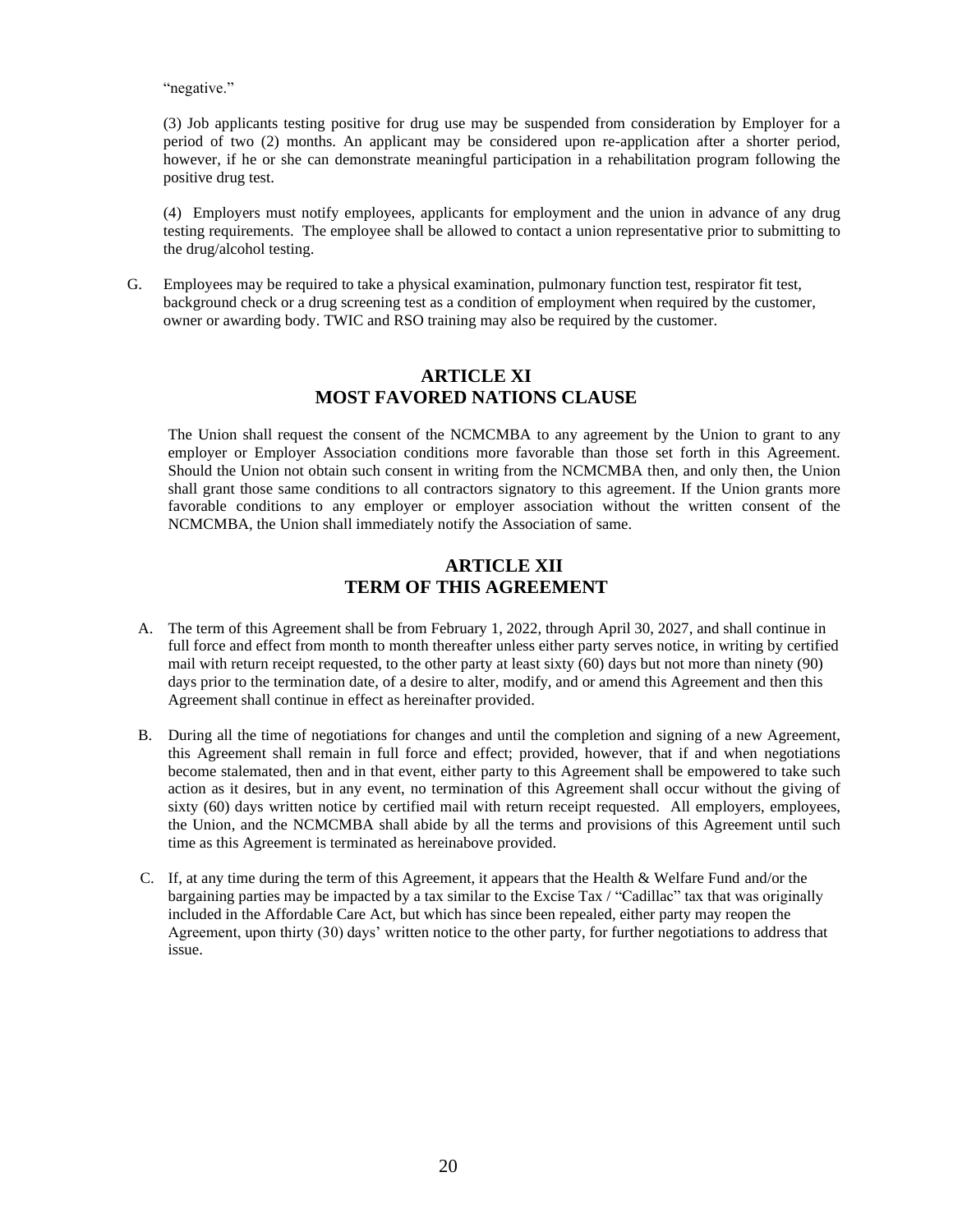IN WITNESS of the foregoing, and in agreement therewith, we the undersigned authorized representatives of the parties to this Agreement hereby bind, by our signatures, the NORTHERN CALIFORNIA MASON CONTRACTORS MULTI-EMPLOYER BARGAINING ASSOCIATION, and BRICKLAYERS AND ALLIED CRAFTWORKERS LOCAL UNION No. 3 of California, and all employers and employees to this Agreement.

Bricklayers and Allied Craftworkers Local Union No. 3 California

|                                                                             | 02/01/2022 |  |  |  |  |  |
|-----------------------------------------------------------------------------|------------|--|--|--|--|--|
|                                                                             |            |  |  |  |  |  |
| Troy Garland, President and Negotiating Committee Chair                     |            |  |  |  |  |  |
| Committee: Ryan Ruf, Dave Jackson, Gary Peifer, Lenny Paredes,              |            |  |  |  |  |  |
| Colin Johnson, Tyler Simpson, Matt Kirkes, Derek Piper and Tom Lessard      |            |  |  |  |  |  |
|                                                                             |            |  |  |  |  |  |
|                                                                             |            |  |  |  |  |  |
| Northern California Mason Contractors Multi-Employer Bargaining Association |            |  |  |  |  |  |
|                                                                             |            |  |  |  |  |  |
|                                                                             | 02/01/2022 |  |  |  |  |  |
|                                                                             |            |  |  |  |  |  |
| Ron Bennett, President and Negotiating Committee Chair                      |            |  |  |  |  |  |

Committee: Robert Mazza, Tom Sneed, Stoney Berna, Greg Ried, George Biczkow, Troy Brewer and Dave Pierson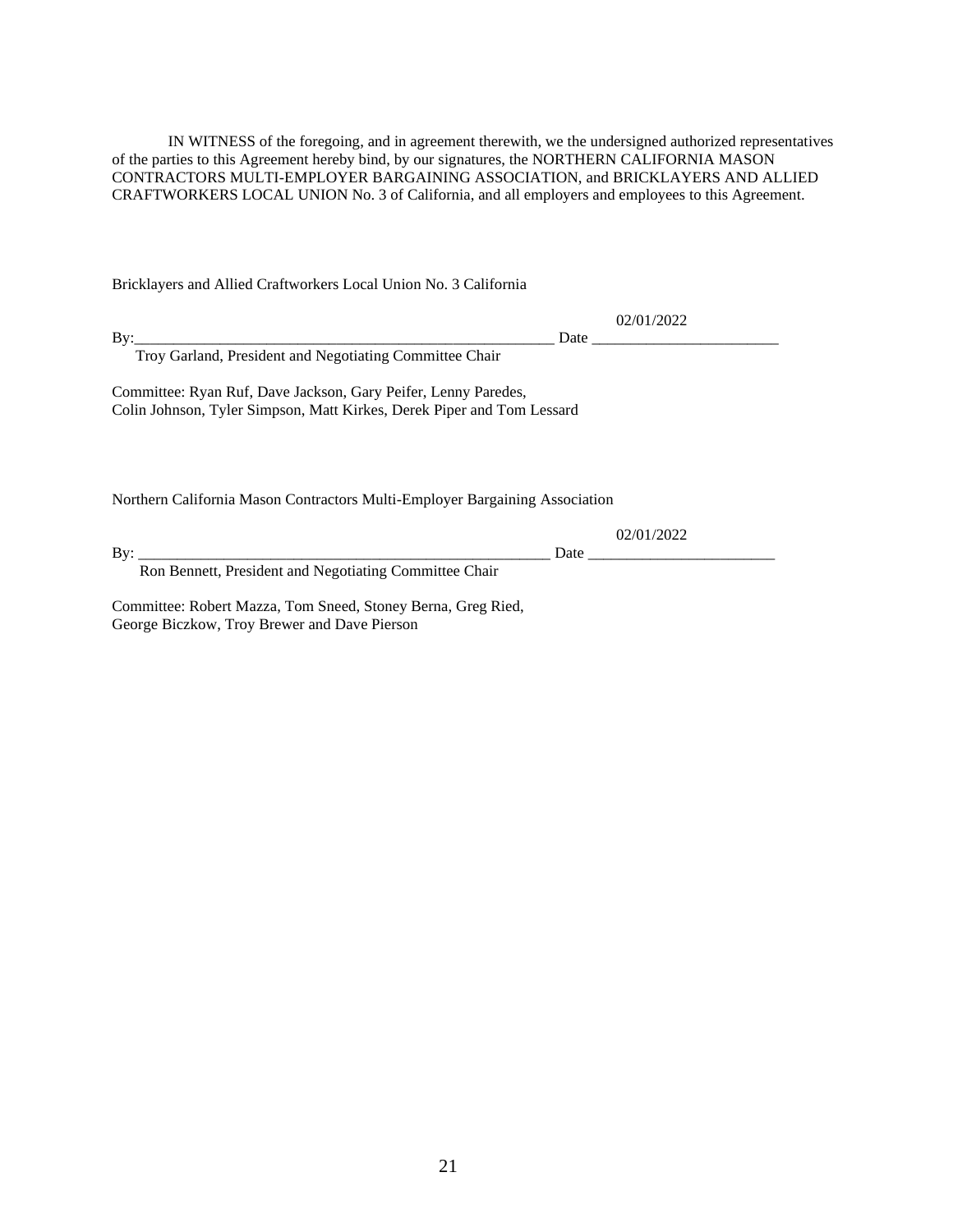## **APPENDIX A**

**to**

## **COLLECTIVE BARGAINING AGREEMENT**

**by and between**

## **NORTHERN CALIFORNIA MASON CONTRACTORS MULTI-EMPLOYER BARGAINING ASSOCIATION**

**and** 

**BAC LOCAL #3**

# **BRICKLAYER RATES**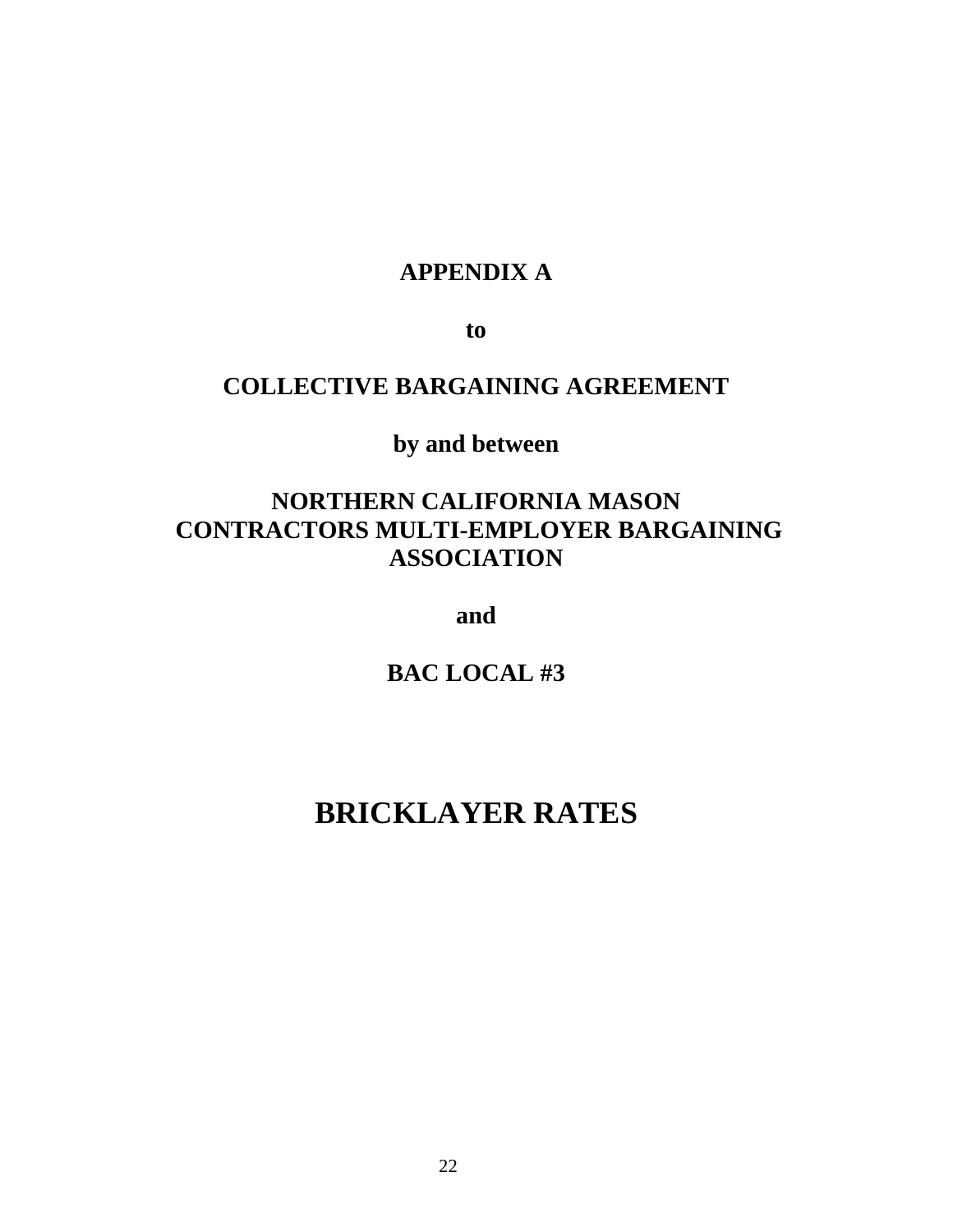## APPENDIX A BRICKLAYER JOURNEYMAN AND APPRENTICE ALLOCATION 05/01/2022 through 04/30/2023

|                                                                                                                                                   | Coun+A4:P33ties of: Del Norte, Humboldt, Lake, Marin, Mendocino, Napa, San Francisco, San Mateo, Siskiyou, Solano, Sonoma and Trinity. |         |      |      |         |       |      |       |        |      |     |        |           |            |             |              |
|---------------------------------------------------------------------------------------------------------------------------------------------------|----------------------------------------------------------------------------------------------------------------------------------------|---------|------|------|---------|-------|------|-------|--------|------|-----|--------|-----------|------------|-------------|--------------|
|                                                                                                                                                   | Trade                                                                                                                                  | Wage    | Vac  | Dues | Taxable | H&W   | Def. | Def.  | IU Pen | Appr | IМI | Vac    | Emp.      | Emp.       | <b>LMCC</b> | <b>TOTAL</b> |
|                                                                                                                                                   |                                                                                                                                        |         |      |      | Wage    |       | Ben. | Cont. |        |      |     | Contr. | Ind.Fund  | <b>CMC</b> |             |              |
|                                                                                                                                                   |                                                                                                                                        |         |      |      |         |       |      |       |        |      |     |        |           |            |             |              |
| 50%                                                                                                                                               | Apprentice                                                                                                                             | \$24.90 | 1.00 | .95  | 26.85   | .00   | 1.00 |       | .72    | .80  | .30 | .00    |           |            |             | \$29.67      |
| 55%                                                                                                                                               | Apprentice                                                                                                                             | \$27.28 | 1.00 | 1.25 | 29.53   | 6.60  | 1.00 |       | .72    | .80  | .39 | .03    |           |            |             | \$39.07      |
| 65%                                                                                                                                               | Apprentice                                                                                                                             | \$32.34 | 1.00 | 1.56 | 34.90   | 11.10 | 1.00 |       | .72    | .80  | .49 | .03    |           |            |             | \$49.04      |
| 75%                                                                                                                                               | Apprentice                                                                                                                             | \$37.53 | 1.00 | 1.74 | 40.27   | 11.10 | 1.00 |       | .72    | .80  | .54 | .03    |           |            |             | \$54.46      |
| 85%                                                                                                                                               | Apprentice                                                                                                                             | \$42.73 | 1.00 | 1.91 | 45.64   | 11.10 | 1.00 |       | .72    | .80  | .60 | .03    |           |            |             | \$59.89      |
| 95%                                                                                                                                               | Apprentice                                                                                                                             | \$46.92 | 2.00 | 2.09 | 51.01   | 11.10 | 1.00 |       | .72    | .80  | .65 | .03    |           |            |             | \$65.31      |
|                                                                                                                                                   | 100% Journeyman \$47.95                                                                                                                |         | 3.00 | 2.74 | 53.69   | 11.10 | 9.16 | 3.44  | .72    | .80  | .81 | .03    | .40       | .40        | .55         | \$81.10      |
|                                                                                                                                                   | The above Appendix reflects a \$2.70 increase for journeyman bricklayer; Apprentices increase based on percentage.                     |         |      |      |         |       |      |       |        |      |     |        |           |            |             |              |
|                                                                                                                                                   |                                                                                                                                        |         |      |      |         |       |      |       |        |      |     |        |           |            |             |              |
| Increases: effective: 5/01/22 1st year \$2.70; 5/01/23 2nd year \$2.80; 5/01/24 3rd year \$3.00; 5/01/25 4th year \$3.10; 5/01/26 5th year \$3.25 |                                                                                                                                        |         |      |      |         |       |      |       |        |      |     |        |           |            |             |              |
|                                                                                                                                                   |                                                                                                                                        |         |      |      |         |       |      |       |        |      |     |        |           |            |             |              |
|                                                                                                                                                   |                                                                                                                                        |         |      |      |         |       |      |       |        |      |     |        |           |            |             |              |
|                                                                                                                                                   | Counties of: Alameda, Contra Costa, San Benito and Santa Clara, Also refractory rate for Solano county.                                |         |      |      |         |       |      |       |        |      |     |        |           |            |             |              |
|                                                                                                                                                   | Trade                                                                                                                                  | Wage    | Vac  | Dues | Taxable | H&W   | Def. | Def.  | IU Pen | Appr | IMI | Vac    | Emp.      | Emp.       | <b>LMCC</b> | <b>TOTAL</b> |
|                                                                                                                                                   |                                                                                                                                        |         |      |      | Wage    |       | Ben. | Cont. |        |      |     | Contr. | Ind. Fund | <b>CMC</b> |             |              |
|                                                                                                                                                   |                                                                                                                                        |         |      |      |         |       |      |       |        |      |     |        |           |            |             |              |
| 50%                                                                                                                                               | Apprentice                                                                                                                             | \$24.86 | 1.00 | .95  | 26.81   | .00.  | 1.00 |       | .72    | .80  | .30 | .00    |           |            |             | \$29.63      |
| 55%                                                                                                                                               | Apprentice                                                                                                                             | \$27.24 | 1.00 | 1.25 | 29.49   | 6.60  | 1.00 |       | .72    | .80  | .39 | .03    |           |            |             | \$39.03      |
| 65%                                                                                                                                               | Apprentice                                                                                                                             | \$32.29 | 1.00 | 1.56 | 34.85   | 11.10 | 1.00 |       | .72    | .80  | .49 | .03    |           |            |             | \$48.99      |
| 75%                                                                                                                                               | Apprentice                                                                                                                             | \$37.47 | 1.00 | 1.74 | 40.21   | 11.10 | 1.00 |       | .72    | .80  | .54 | .03    |           |            |             | \$54.40      |
| 85%                                                                                                                                               | Apprentice                                                                                                                             | \$42.66 | 1.00 | 1.91 | 45.57   | 11.10 | 1.00 |       | .72    | .80  | .60 | .03    |           |            |             | \$59.82      |
| 95%                                                                                                                                               | Apprentice                                                                                                                             | \$46.84 | 2.00 | 2.09 | 50.93   | 11.10 | 1.00 |       | .72    | .80  | .65 | .03    |           |            |             | \$65.23      |
|                                                                                                                                                   | 100% Journeymar                                                                                                                        | \$47.95 | 3.00 | 2.66 | 53.61   | 11.10 | 6.75 | 3.65  | .72    | .80  | .79 | .03    | .40       | .40        | 55          | \$78.80      |
| The above Appendix reflects a \$2.70 increase for journeyman bricklayer; Apprentices increase based on percentage.                                |                                                                                                                                        |         |      |      |         |       |      |       |        |      |     |        |           |            |             |              |
|                                                                                                                                                   |                                                                                                                                        |         |      |      |         |       |      |       |        |      |     |        |           |            |             |              |
| Increases: effective: 5/01/22 1st year \$2.70; 5/01/23 2nd year \$2.80; 5/01/24 3rd year \$3.00; 5/01/25 4th year \$3.10; 5/01/26 5th year \$3.25 |                                                                                                                                        |         |      |      |         |       |      |       |        |      |     |        |           |            |             |              |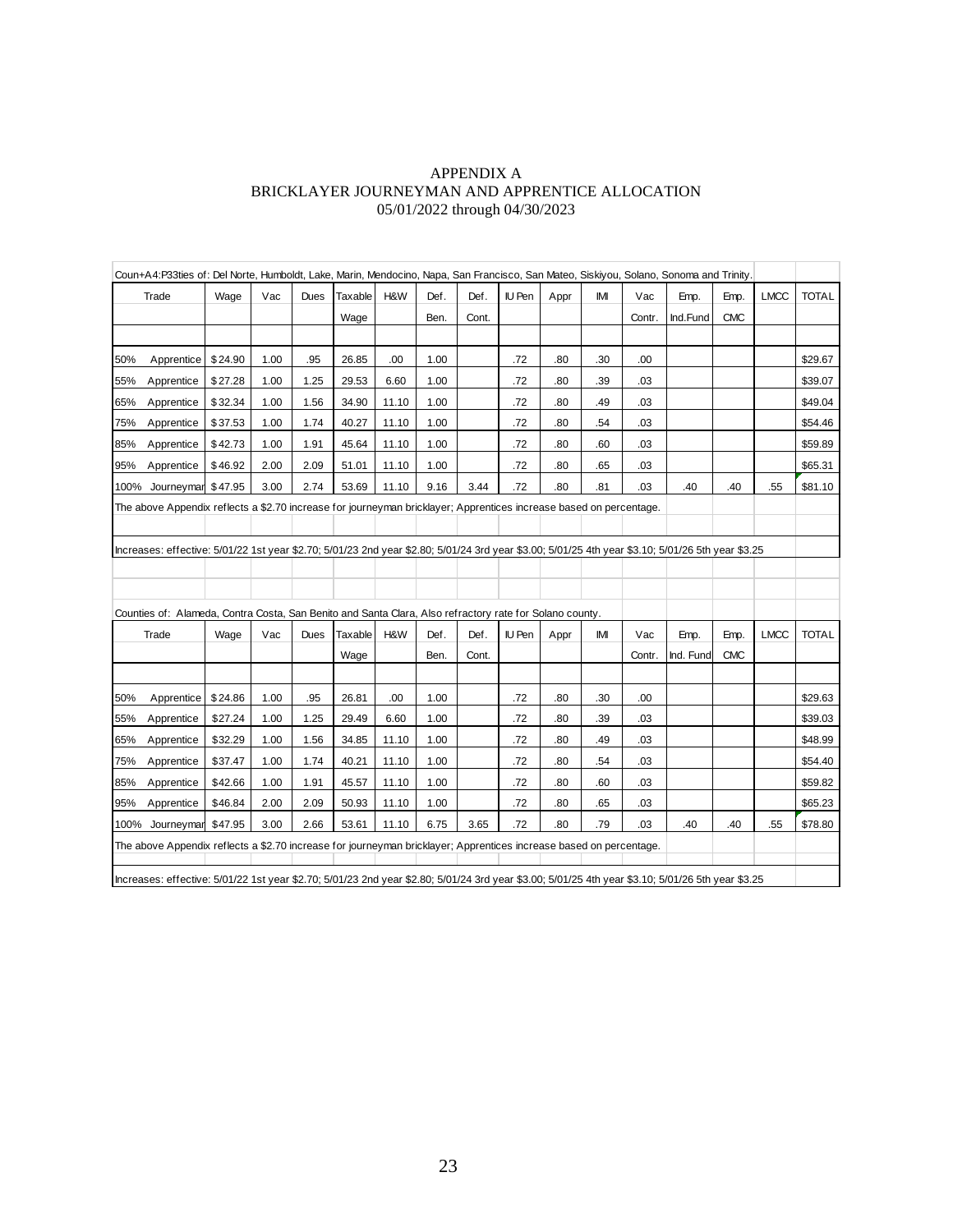## APPENDIX A - continued BRICKLAYER JOURNEYMAN AND APPRENTICE ALLOCATION 05/01/2022 through 04/30/2023

| BAC Local #3                                                                                                                                      |         |      |      |         |       |      | Appendix A -continued |               |      |     |                                                                                     |           |            |             |              |
|---------------------------------------------------------------------------------------------------------------------------------------------------|---------|------|------|---------|-------|------|-----------------------|---------------|------|-----|-------------------------------------------------------------------------------------|-----------|------------|-------------|--------------|
|                                                                                                                                                   |         |      |      |         |       |      |                       |               |      |     | BRICKLAYER JOURNEYMAN AND APPRENTICE ALLOCATION Effective 05/01/22 through 04/30/23 |           |            |             |              |
|                                                                                                                                                   |         |      |      |         |       |      |                       |               |      |     |                                                                                     |           |            |             |              |
| Counties of: Alpine, Amador, Butte, Calaveras, Colusa, El Dorado, Glenn, Lassen, Modoc, Nevada, Placer, Plumas, Sacramento,                       |         |      |      |         |       |      |                       |               |      |     |                                                                                     |           |            |             |              |
| San Joaquin, Shasta, Sierra, Stanislaus, Sutter, Tehama, Tuolumne, Yolo and Yuba.                                                                 |         |      |      |         |       |      |                       |               |      |     |                                                                                     |           |            |             |              |
| Trade                                                                                                                                             | Wage    | Vac  | Dues | Taxable | H&W   | Def. | Def.                  | IU Pen        | Appr | IMI | Vac                                                                                 | Emp.      | Emp.       | <b>LMCC</b> | <b>TOTAL</b> |
|                                                                                                                                                   |         |      |      | Wage    |       | Ben. | Cont.                 |               |      |     | Contr.                                                                              | Ind. Fund | <b>CMC</b> |             |              |
|                                                                                                                                                   |         |      |      |         |       |      |                       |               |      |     |                                                                                     |           |            |             |              |
| 50%<br>Apprentice                                                                                                                                 | \$23.28 | .50  | .88  | 24.66   | .00   | 1.00 |                       | .72           | .80  | .27 | .00                                                                                 |           |            |             | \$27.45      |
| 55%<br>Apprentice                                                                                                                                 | \$24.96 | 1.00 | 1.17 | 27.13   | 6.60  | 1.00 |                       | .72           | .80  | .37 | .03                                                                                 |           |            |             | \$36.65      |
| Apprentice<br>65%                                                                                                                                 | \$29.59 | 1.00 | 1.47 | 32.06   | 11.10 | 1.00 |                       | .72           | .80  | .46 | .03                                                                                 |           |            |             | \$46.17      |
| 75%<br>Apprentice                                                                                                                                 | \$34.36 | 1.00 | 1.63 | 36.99   | 11.10 | 1.00 |                       | .72           | .80  | .51 | .03                                                                                 |           |            |             | \$51.15      |
| 85%<br>Apprentice                                                                                                                                 | \$39.13 | 1.00 | 1.79 | 41.92   | 11.10 | 1.00 |                       | .72           | .80  | .56 | .03                                                                                 |           |            |             | \$56.13      |
| 95%<br>Apprentice                                                                                                                                 | \$42.90 | 2.00 | 1.95 | 46.85   | 11.10 | 1.00 |                       | .72           | .80  | .61 | .03                                                                                 |           |            |             | \$61.11      |
| 100% Journeymar                                                                                                                                   | \$44.34 | 2.50 | 2.48 | 49.32   | 11.10 | 6.85 | 2.45                  | .72           | .80  | .73 | .03                                                                                 | .40       | .40        | .55         | \$73.35      |
| The above Appendix reflects a \$2.70 increase for journeyman bricklayer; Apprentices increase based on percentage.                                |         |      |      |         |       |      |                       |               |      |     |                                                                                     |           |            |             |              |
| Increases: effective: 5/01/22 1st year \$2.70; 5/01/23 2nd year \$2.80; 5/01/24 3rd year \$3.00; 5/01/25 4th year \$3.10; 5/01/26 5th year \$3.25 |         |      |      |         |       |      |                       |               |      |     |                                                                                     |           |            |             |              |
|                                                                                                                                                   |         |      |      |         |       |      |                       |               |      |     |                                                                                     |           |            |             |              |
| Counties of: Fresno, Kings, Madera, Mariposa and Merced.                                                                                          |         |      |      |         |       |      |                       |               |      |     |                                                                                     |           |            |             |              |
| Trade                                                                                                                                             | Wage    | Vac  | Dues | Taxable | H&W   | Def. | Def.                  | IU Pen        | Appr | IMI | Vac                                                                                 | Emp.      | Emp.       | <b>LMCC</b> | <b>TOTAL</b> |
|                                                                                                                                                   |         |      |      | Wage    |       | Ben. | Cont.                 |               |      |     | Contr.                                                                              | Ind. Fund | <b>CMC</b> |             |              |
|                                                                                                                                                   |         |      |      |         |       |      |                       |               |      |     |                                                                                     |           |            |             |              |
| 50%<br>Apprentice                                                                                                                                 | \$22.59 | .50  | .85  | 23.94   | .00   | 1.00 |                       | .72           | .80  | .27 | .00                                                                                 |           |            |             | \$26.73      |
| 55%<br>Apprentice                                                                                                                                 | \$24.19 | 1.00 | 1.14 | 26.33   | 6.60  | 1.00 |                       | .72           | .80  | .36 | .03                                                                                 |           |            |             | \$35.84      |
| 65%<br>Apprentice                                                                                                                                 | \$28.68 | 1.00 | 1.44 | 31.12   | 11.10 | 1.00 |                       | .72           | .80  | .45 | .03                                                                                 |           |            |             | \$45.22      |
| 75%<br>Apprentice                                                                                                                                 | \$33.31 | 1.00 | 1.60 | 35.91   | 11.10 | 1.00 |                       | .72           | .80  | .50 | .03                                                                                 |           |            |             | \$50.06      |
| 85%<br>Apprentice                                                                                                                                 | \$37.95 | 1.00 | 1.75 | 40.70   | 11.10 | 1.00 |                       | .72           | .80  | .55 | .03                                                                                 |           |            |             | \$54.90      |
| 95%<br>Apprentice                                                                                                                                 | \$42.58 | 1.00 | 1.91 | 45.49   | 11.10 | 1.00 |                       | .72           | .80  | .60 | .03                                                                                 |           |            |             | \$59.74      |
| 100% Journeymar                                                                                                                                   | \$43.43 | 2.00 | 2.45 | 47.88   | 11.10 | 6.75 | 2.30                  | 1.62          | .80  | .72 | .03                                                                                 | .40       | .40        | .55         | \$72.55      |
| The above Appendix reflects a \$2.70 increase for journeyman bricklayer; Apprentices increase based on percentage.                                |         |      |      |         |       |      |                       |               |      |     |                                                                                     |           |            |             |              |
|                                                                                                                                                   |         |      |      |         |       |      |                       |               |      |     |                                                                                     |           |            |             |              |
| Increases: effective: 5/01/22 1st year \$2.70; 5/01/23 2nd year \$2.80; 5/01/24 3rd year \$3.00; 5/01/25 4th year \$3.10; 5/01/26 5th year \$3.25 |         |      |      |         |       |      |                       |               |      |     |                                                                                     |           |            |             |              |
| Counties of: Monterey and Santa Cruz                                                                                                              |         |      |      |         |       |      |                       |               |      |     |                                                                                     |           |            |             |              |
| Trade                                                                                                                                             | Wage    | Vac  | Dues | Taxable | H&W   | Def. | Def.                  | <b>IU Pen</b> | Appr | IMI | Vac                                                                                 | Emp.      | Emp.       | <b>LMCC</b> | <b>TOTAL</b> |
|                                                                                                                                                   |         |      |      | Wage    |       | Ben. | Cont.                 |               |      |     | Contr.                                                                              | Ind. Fund | <b>CMC</b> |             |              |
|                                                                                                                                                   |         |      |      |         |       |      |                       |               |      |     |                                                                                     |           |            |             |              |
| 50%<br>Apprentice                                                                                                                                 | \$23.99 | .50  | .90  | 25.39   | .00   | 1.00 |                       | .72           | .80  | .28 | .00                                                                                 |           |            |             | \$28.19      |
| 55%<br>Apprentice                                                                                                                                 | \$25.71 | 1.00 | 1.22 | 27.93   | 6.60  | 1.85 |                       | .72           | .80  | .38 | .03                                                                                 |           |            |             | \$38.31      |
| 65%<br>Apprentice                                                                                                                                 | \$30.48 | 1.00 | 1.53 | 33.01   | 11.10 | 1.85 |                       | .72           | .80  | .48 | .03                                                                                 |           |            |             | \$47.99      |
| 75%<br>Apprentice                                                                                                                                 | \$35.39 | 1.00 | 1.70 | 38.09   | 11.10 | 1.85 |                       | .72           | .80  | .53 | .03                                                                                 |           |            |             | \$53.12      |
| Apprentice<br>85%                                                                                                                                 | \$40.30 | 1.00 | 1.86 | 43.16   | 11.10 | 1.85 |                       | .72           | .80  | .58 | .03                                                                                 |           |            |             | \$58.24      |
| 95%<br>Apprentice                                                                                                                                 | \$45.21 | 1.00 | 2.03 | 48.24   | 11.10 | 1.85 |                       | .72           | .80  | .63 | .03                                                                                 |           |            |             | \$63.37      |
| 100% Journeymar                                                                                                                                   | \$45.66 | 2.50 | 2.62 | 50.78   | 11.10 | 8.84 | 3.00                  | .90           | .80  | .78 | .03                                                                                 | .40       | .40        | .55         | \$77.58      |
| The above Appendix reflects a \$2.70 increase for journeyman bricklayer; Apprentices increase based on percentage.                                |         |      |      |         |       |      |                       |               |      |     |                                                                                     |           |            |             |              |
| Increases: effective: 5/01/22 1st year \$2.70; 5/01/23 2nd year \$2.80; 5/01/24 3rd year \$3.00; 5/01/25 4th year \$3.10; 5/01/26 5th year \$3.25 |         |      |      |         |       |      |                       |               |      |     |                                                                                     |           |            |             |              |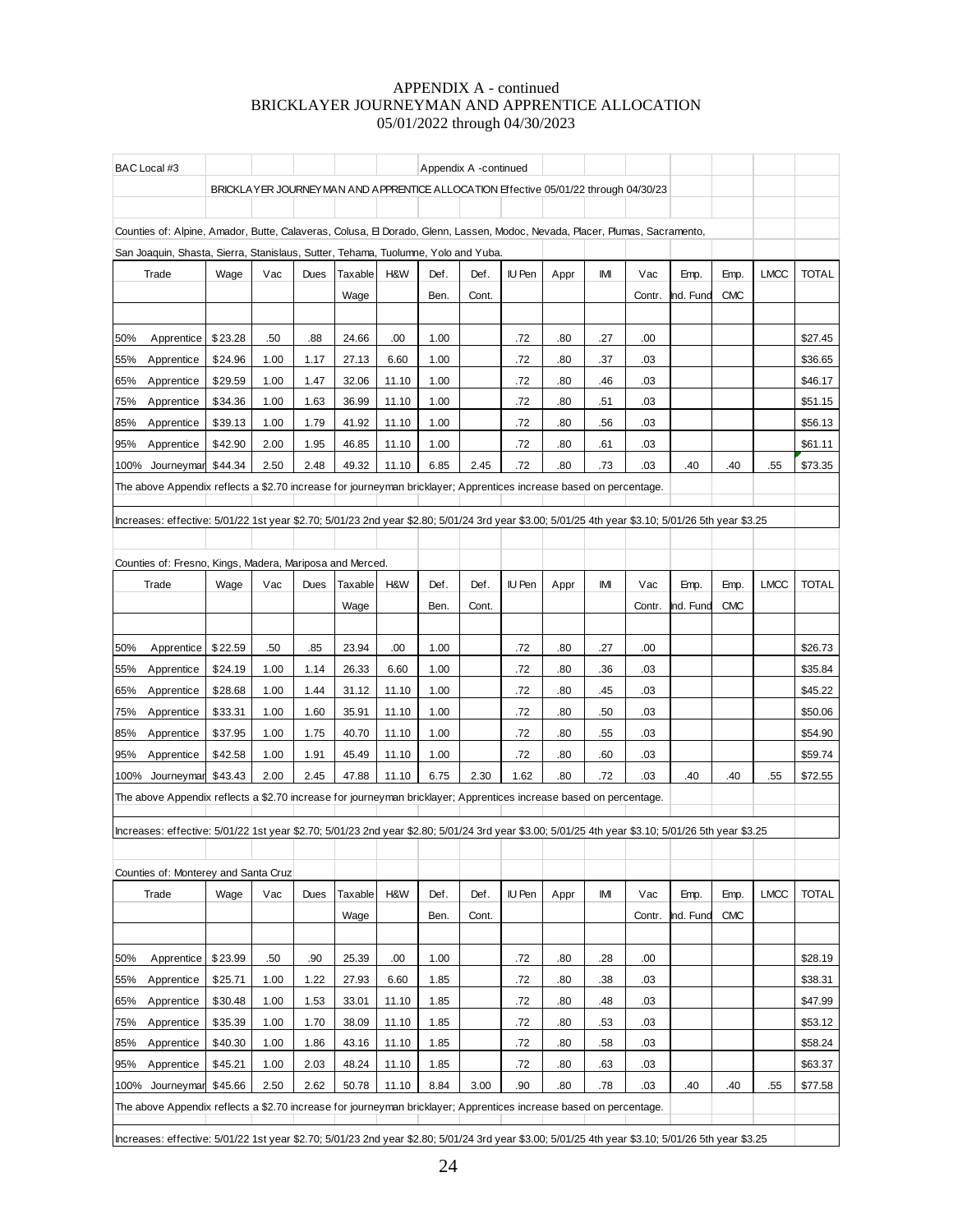# **APPENDIX B**

# **WORK RULES**

# **45 NORTHERN CALIFORNIA COUNTIES**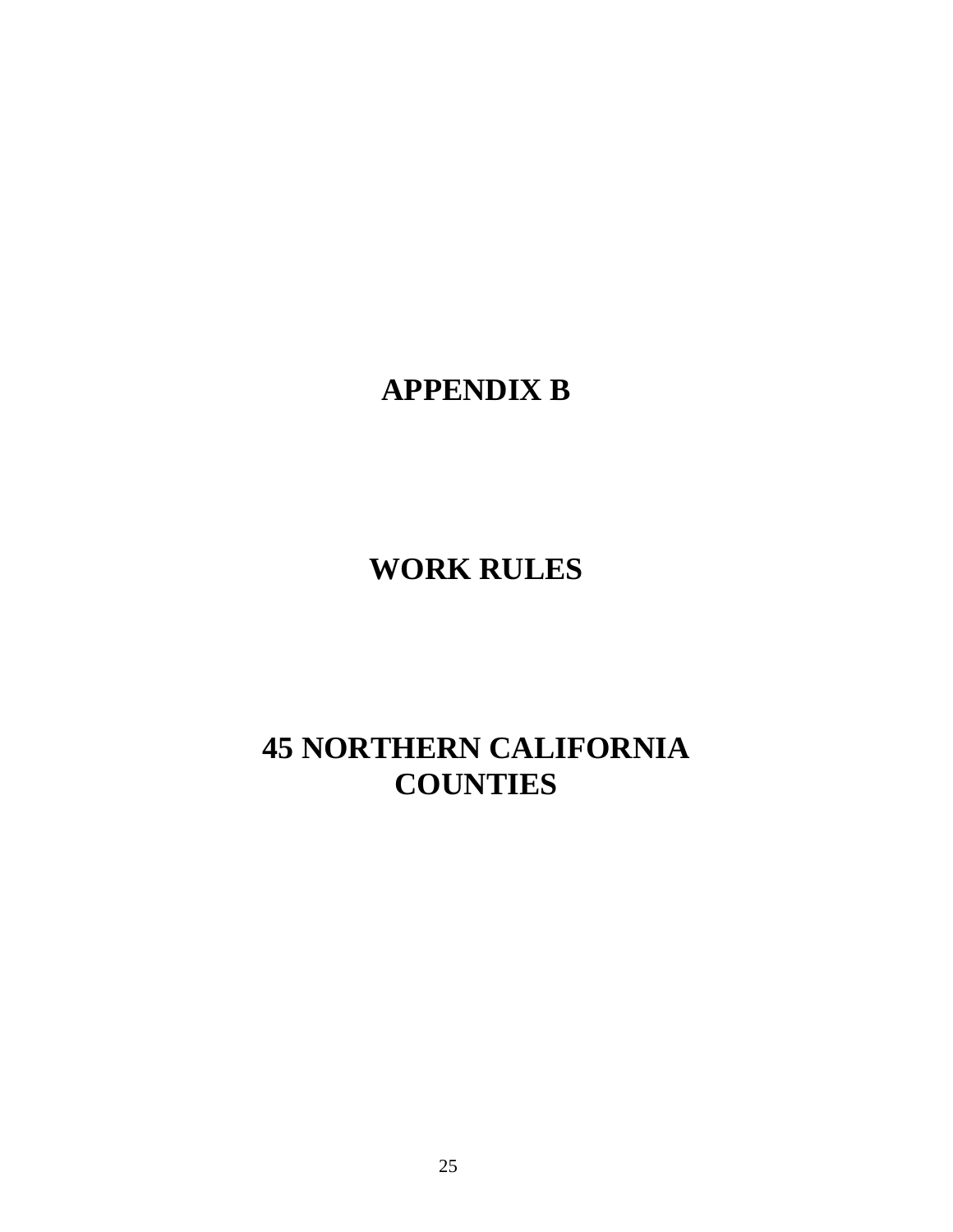### **APPENDIX B**

### **WORK RULES**

**Section 1**. Employees shall be provided with pure drinking water and sanitary drinking cups on the job and also sanitary toilet facilities.

**Section 2.** Workmen who voluntarily furnish a truck for the purpose of transporting material or equipment shall be compensated at the rate of thirty (\$30.00) per day, plus fuel expense.

**Section 3.** The employer shall furnish at the job site all necessary equipment not considered the personal tools of the trade or the employees, including mixers, mixing boxes, soaking tubs, mortar boards, straight edges, lines or mortar stands, etc. The employees shall furnish his own hand tools, level, hard hat, and any other tools of the masonry trade.

**Section 4.** No apprentice shall be allowed to operate a masonry saw, grout, wash down or drill stone for more than forty (40) hours in any thirty (30) day period.

**Section 5. Craftworkers** shall be compensated for the time required to complete physical examinations required by the employer.

**Section 6.** All masonry units weighing more than forty (40) pounds shall be laid by two (2) blocklayers when practical.

**Section 7.** No one shall be allowed to work with the tools of the trade on any job other than during the regular working hours unless compensated in accordance with this agreement.

**Section 8**. No line shall be raised until the required brick for the next course are walled and the trig is set. Line shall be considered up when tightening end is tied. (You cannot set trig until the line is up.)

**Section 9**. Mortarboards or high temperature cement or fire clay boxes or tubs shall be placed on standard mortar stand height or more above the working surface.

**Section 10**. There shall be but one foreman over a crew. No employee shall receive orders from any person other than the foreman and the employer, and when shifts are worked, no shift foreman shall work more or have charge of more than one shift. Each shift shall have its own foreman and all foremen shall hire and discharge all of the employees in their crew or shift.

**Section 11.** When employees are employed on the construction of hollow tile, concrete block, grouted brickwork, structural terra-cotta or any other type cavity wall where the pouring of same is integral with the course of the work, such pouring and filling either with wet or dry aggregate, such shall be the work of bricklayers, blocklayers or stonemasons covered by this Agreement. On such work, a bricklayer, blocklayer, or stonemasons covered by this Agreement will handle the nozzle, hose or chute. On all cavity wall construction where supplemental pouring by hand is used, in no case shall a pouring vessel including the contents weigh more than forty (40) pounds nor contain more than eight (8) quarts liquid measure.

**Section 12**. No scaffold shall be raised in more than four (4') foot lifts nor higher than the wall. A wall may be built one course higher than the next scaffold lift will be. When the material unit weight is less than twenty (20) pounds and only one face side is struck, a wall may go up five feet (5') higher than the employee's foot level. No masonry material shall be stocked higher than 5'4" above employee's foot level.

**Section 13.** When an employee notifies his employer of his intention to quit the job, and has turned in all equipment and badges to the employer, the employer must pay the employee all wages in full not more than seventy-two (72) hours after such notification; then waiting time at the regular hourly rate, not to exceed seven (7) or (8) hours in any twenty-four (24) hour period, will be charged until paid.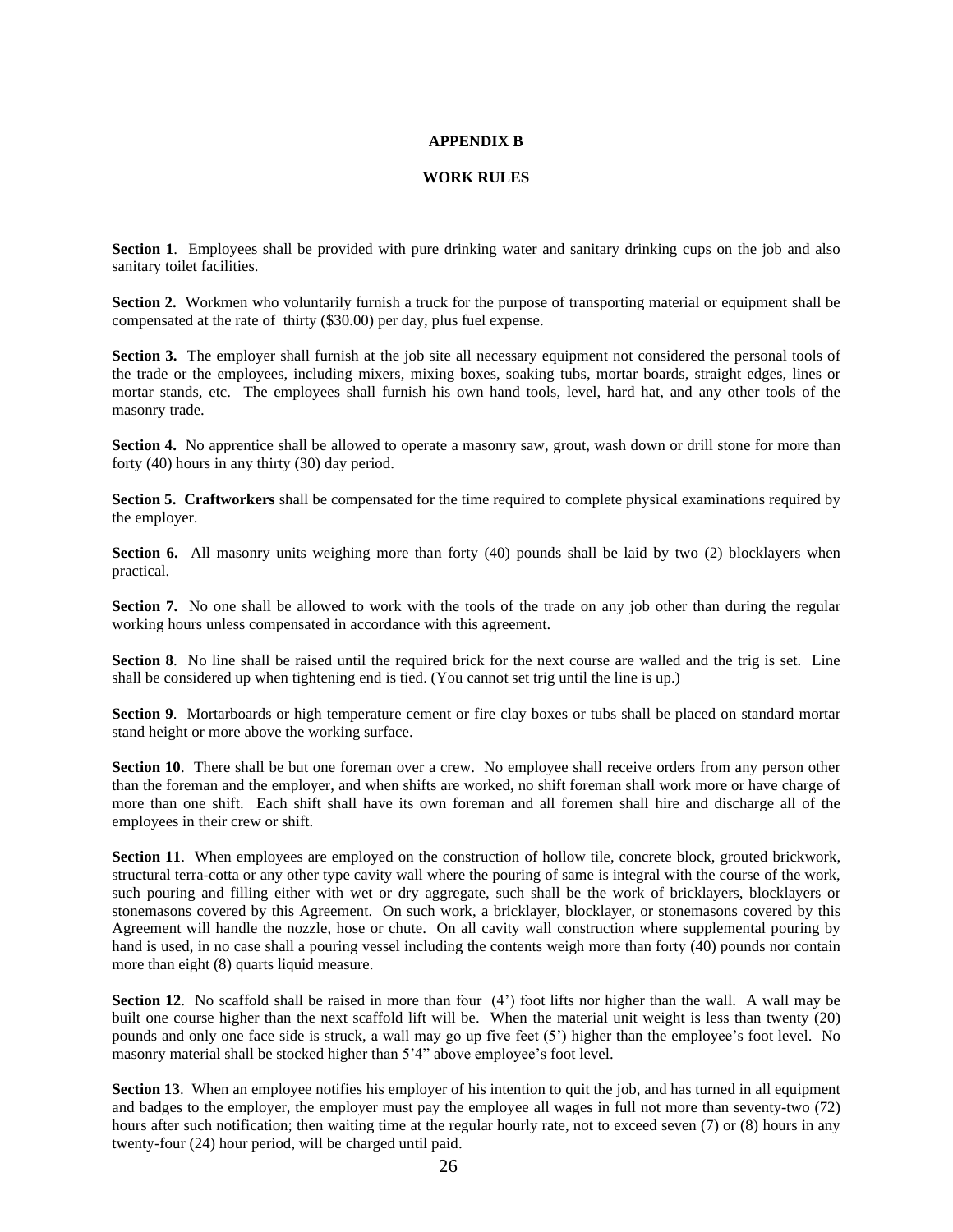**Section 14.** A tool box or tool house must be provided on all building operations of a duration of one (1) or more weeks. All tools placed in a tool box or tool shed supplied by the contractor shall be the responsibility of the contractor for the loss of same between the hours of 3:30 P.M. and 8:00 A.M. on working days and over weekends and holidays, not to exceed \$350.00.

**Section 15**. No **craftworker** shall allow any person other than a journeyman bricklayer or stone mason to lay out any piece of work for him or plumb or level any part of his or her work.

**Section 16.** All employees shall be furnished a statement of all deductions, transportation, and/or subsistence at the termination of each pay period, whether the payment is by check, coin or currency. No employer will be permitted to hold back more than three (3) days pay.

**Section 17**. **Craftworkers** who are laid off to permit stocking up scaffolds must be paid for any portion of the day lost by such layoff.

**Section 18.** No employee shall contract work by the thousand or lump work of any character covered by this Agreement or work for any person or persons contracting work by the thousand or lump work of any character taken from anyone without furnishing all the masonry materials. No employee or employer shall operate in violation of the laws, rules and regulations of the Contractors' State License Board of California and anyone violating this Section may be held in violation of this Agreement by the Joint Board.

**Section 19.** There will be no piece work or attempt to set up a certain amount of work to be done for a given unit of labor. All employees will diligently apply themselves to an efficient performance of their work.

**Section 20**. Employees will fill out the W-4 form as furnished by the Federal Government, and will not under any circumstances, furnish any other information except when required by the State or Federal Government.

**Section 21**. Craftworkers shall be permitted a ten (10) minute "rest period" from their work station during the first four hours of their shift. Craftworkers shall be permitted two (2) ten minute breaks from their work stations during an eight (8) hour work day; one during the first four hours of their shift; and one during the last four hours of their shift. The time for calling the rest period shall be at the discretion of the foreman on the job and the foreman may require the craftworkers to rotate their break to prevent complete shut down of the job. When an employee is required to work through a forty five (45) minute lunch, per the California State Labor Code's provision for continuous production, that employee will be paid 1 hour of double time in addition to the employee's actual time worked.

**Section 22.** When craftworkers are required to pick up a time check or punch a time card for the convenience of the contractor's timekeeping, he or she shall not be required to pick up his or her time check or punch his or her time card on his or her own time. He or she shall be allowed sufficient time to reach the point of check-out on the contractor's time and shall not be required to check in before starting time.

**Section 23**. In industrial plants where cars of employees are not admitted and are in a parking area, employees shall be transported from the parking area to where the work is to be performed, if the distance exceeds one-quarter (1/4) mile, or time shall be allowed to walk the distance on the employer's time.

**Section 24.** The wet brick saw will be used on all materials required to be cut, except such material that cannot be cut on the wet saw, when practical. All dry saws must be equipped with suction fans, goggles, respirator and guard as required by CAL-OSHA. Such saw shall be placed so that no dust will be blown where other employees are working. Contractor to supply rubber gloves/apron and elevated platform.

**Section 25**. Employees shall abide by and strive for reduction of job accidents, wear hard hats as required by CAL-OSHA, ascend and descend all scaffolding in a safe manner, and use caution to prevent job accidents. Any employee failing to abide by the safety regulations on the job or working in a manner which may cause injury to himself or other employees shall be subject to immediate dismissal. CAL-OSHA requires all employees to wear hard hats at all times under the following conditions: (A) exposed to any possible falling object or electrical shock; (B) if employer requires same as part of his or her adopted safety policy; and (C) if the construction job is posted as a "Hard Hat Job". The foreman and craftworkers shall acquaint themselves with the CAL/OSHA Standards concerning Mason's scaffolds. All scaffold, ladders, platforms, bracing and overhead protection, shall be built and tied off per CAL-OSHA regulations.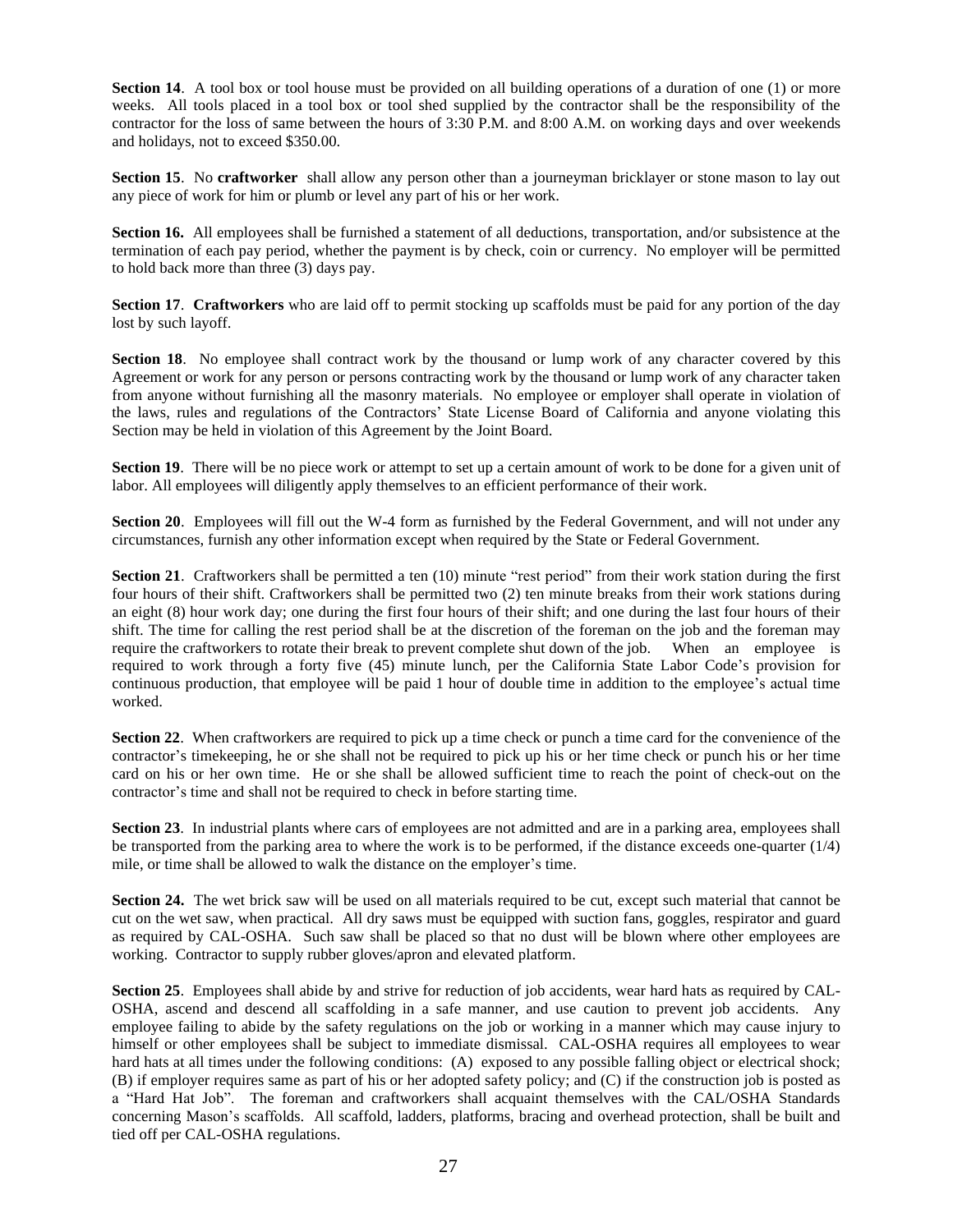**Section 26**. Employer shall abide by all State and Federal OSHA regulations.

**Section 27**. Craftsmen working on a job such as refractory glass houses acid brick etc. necessitating change of clothing due to dirty nature of the work shall be allowed fifteen (l5) minutes to change clothing and clean tools, but must remain on the job until regular quitting time, unless excused by the foreman. All employees, when working on acid brick repair work boilers, furnaces, or stack repair work, where acid, fumes of acid or acid containing soot affect clothing, shall be supplied with protective clothing or paid for same. Material Safety Data Sheets (M.S.D.S.) will be on file for employee review.

**Section 28**. All employees covered by this Agreement, must have in their possession on the job site all the regular hand tools needed to perform the work assigned, including a trowel, level, brick hammer, chisels, jointers, tuck pointing tools, line pins and trigs.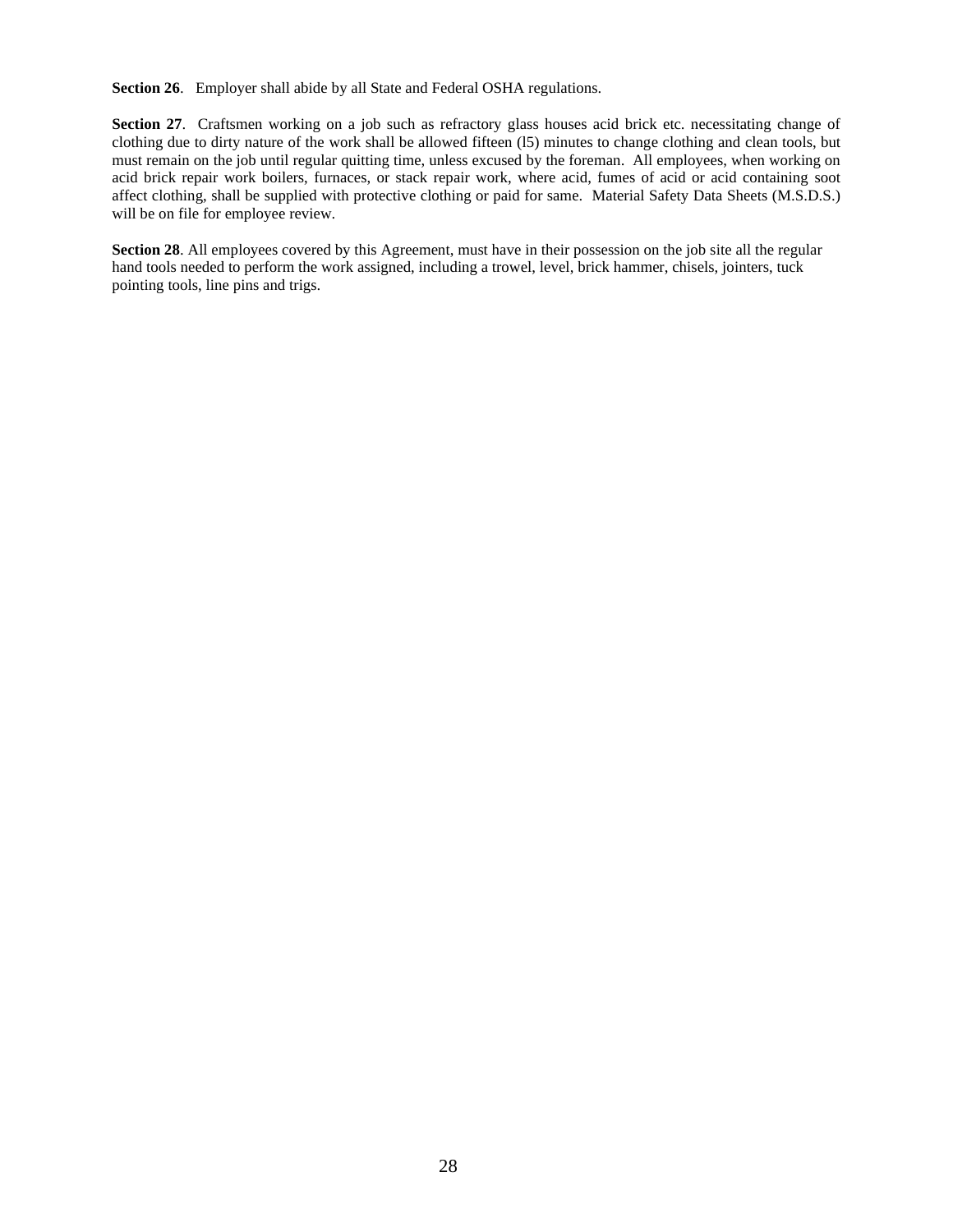## **MEMORANDUM AGREEMENT FOR INDIVIDUAL EMPLOYER**

IT IS AGREED between the undersigned Employer and Bricklayers And Allied Craftworkers Union Local No. 3, California ("Union") in consideration of services performed and to be performed by masonry employees for the Contractor as follows:

1. The Employer agrees to comply with all of the terms, including wages, hours, and working conditions, as set forth in the Masons Master Agreement by and between the Northern California Mason Contractors Multi-Employer Bargaining Association ("NCMCMBA") and the Union, effective February 1, 2022 through April 30, 2027 which Agreement is incorporated herein by reference and a copy of which has been delivered to me and receipt of which is hereby expressly acknowledged).

2. The term "Masons Master Agreement" referred to in this Memorandum Agreement shall be that agreement described in paragraph 1 of this Memorandum Agreement or any other agreement designated in writing by the Union as the "Masons Master Agreement" for a term or period subsequent to February 1, 2022 by and between the Union and the NCMCMBA or any subsequent modification, changes, amendments, supplements, extensions or renewals of or to said designated Masons Master Agreement.

3. The Employer agrees to comply with all of the terms, including wages, hours, benefits, Trust Fund contributions and procedures, and working conditions of the Masons Master Agreement and any future modifications, changes, amendments, supplements, extensions or renewals of or to the Masons Master Agreement for the term thereof.

4. The Employer agrees that he or it does irrevocably designate and appoint the employer trustees of said Trust Funds mentioned in the Masons Master Agreement as his or its attorneys in fact for the selection, removal and substitution of trustees or Board members as provided in the Trust Agreements as may be hereinafter provided by or pursuant to said Trust Agreements.

5. Each Employer signatory hereto specifically waives any right that he or it may have to terminate, abrogate, repudiate or cancel this Agreement during its term or during the term of any future modifications, changes, amendments, supplements, extensions or renewals of or to said Masons Master Agreement, or to file any petition before the National Labor Relations Board seeking to accomplish such termination, abrogation, cancellation or repudiation or to file a petition seeking clarification or redefinition of the bargaining unit covered by this Agreement.

6. This Memorandum Agreement shall remain in full force and effect from the date it is signed through to April 30, 2027, inclusive, and for the term of any successor Masons Master Agreement. The Employer does hereby authorize the NCMCMBA to represent the Employer in bargaining with the Union, unless the Employer has given written notice by certified mail to the Union of the Employer's desire to change or cancel this Memorandum Agreement at least sixty (60) days but not more than ninety (90) days prior to the termination date of the current Masons Master Agreement (eg. at least 60 days but not more than 90 days prior to April 30, 2027) or at least 60 days but not more than 90 days prior to the termination date of any successor Masons Master Agreement. All notices given by the Union to the NCMCMBA shall constitute sufficient notice to the Employer by the Union.

| Company Name |  |
|--------------|--|
|              |  |
| Print Name   |  |
|              |  |
|              |  |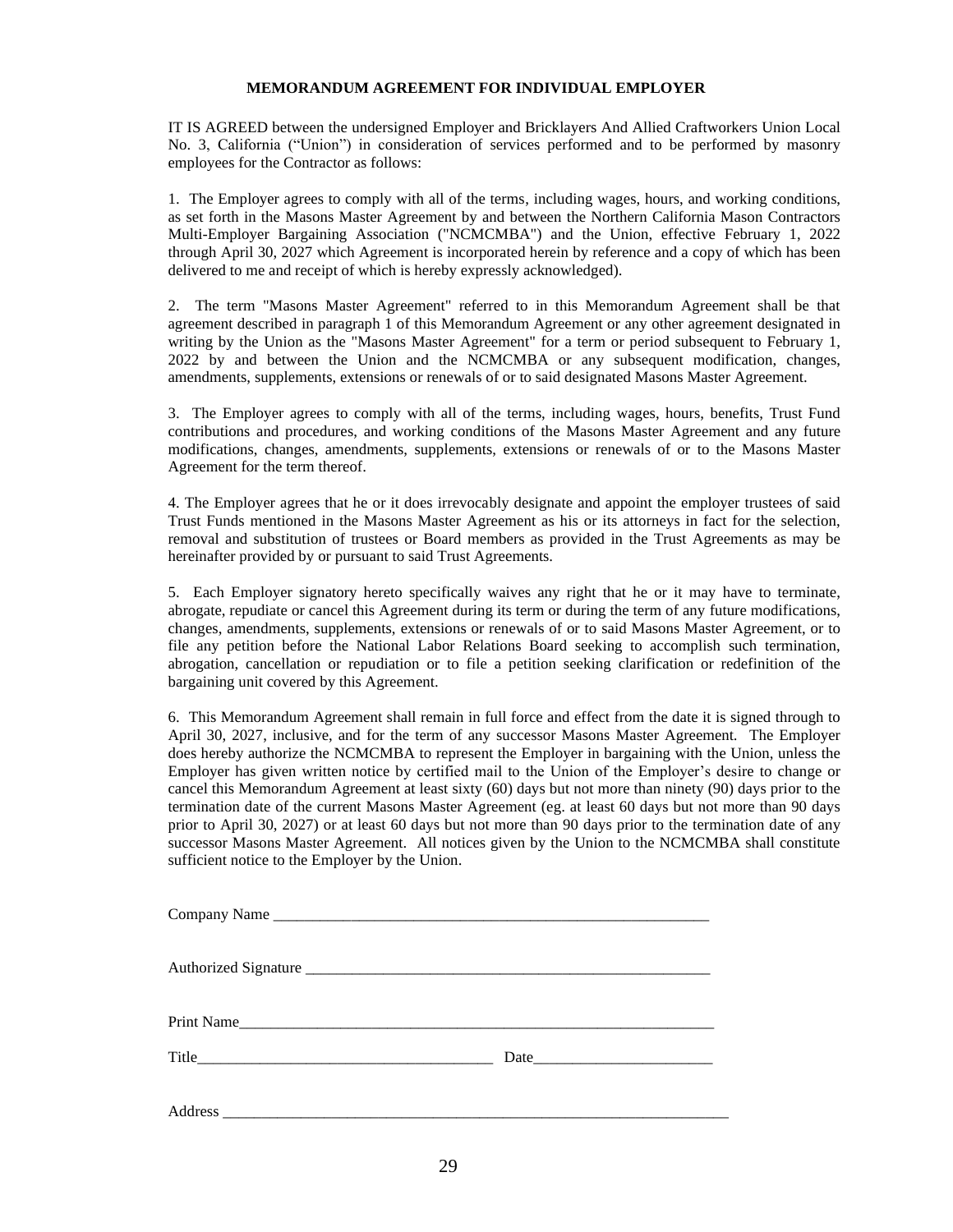|  | $\text{Fax}$ |  |  |  |  |  |  |
|--|--------------|--|--|--|--|--|--|
|  |              |  |  |  |  |  |  |
|  |              |  |  |  |  |  |  |
|  |              |  |  |  |  |  |  |

Bricklayers & Allied Craftworkers Union Local No. 3, California Union Representative:

Print Name\_\_\_\_\_\_\_\_\_\_\_\_\_\_\_\_\_\_\_\_\_\_\_\_\_\_\_\_\_\_\_\_\_\_\_\_\_\_\_\_\_\_\_\_\_\_\_\_\_\_\_\_\_\_\_\_\_\_\_\_

Signature

Title\_\_\_\_\_\_\_\_\_\_\_\_\_\_\_\_\_\_\_\_\_\_\_\_\_\_\_\_\_\_\_\_\_ Date \_\_\_\_\_\_\_\_\_\_\_\_\_\_\_\_\_\_\_\_\_\_\_\_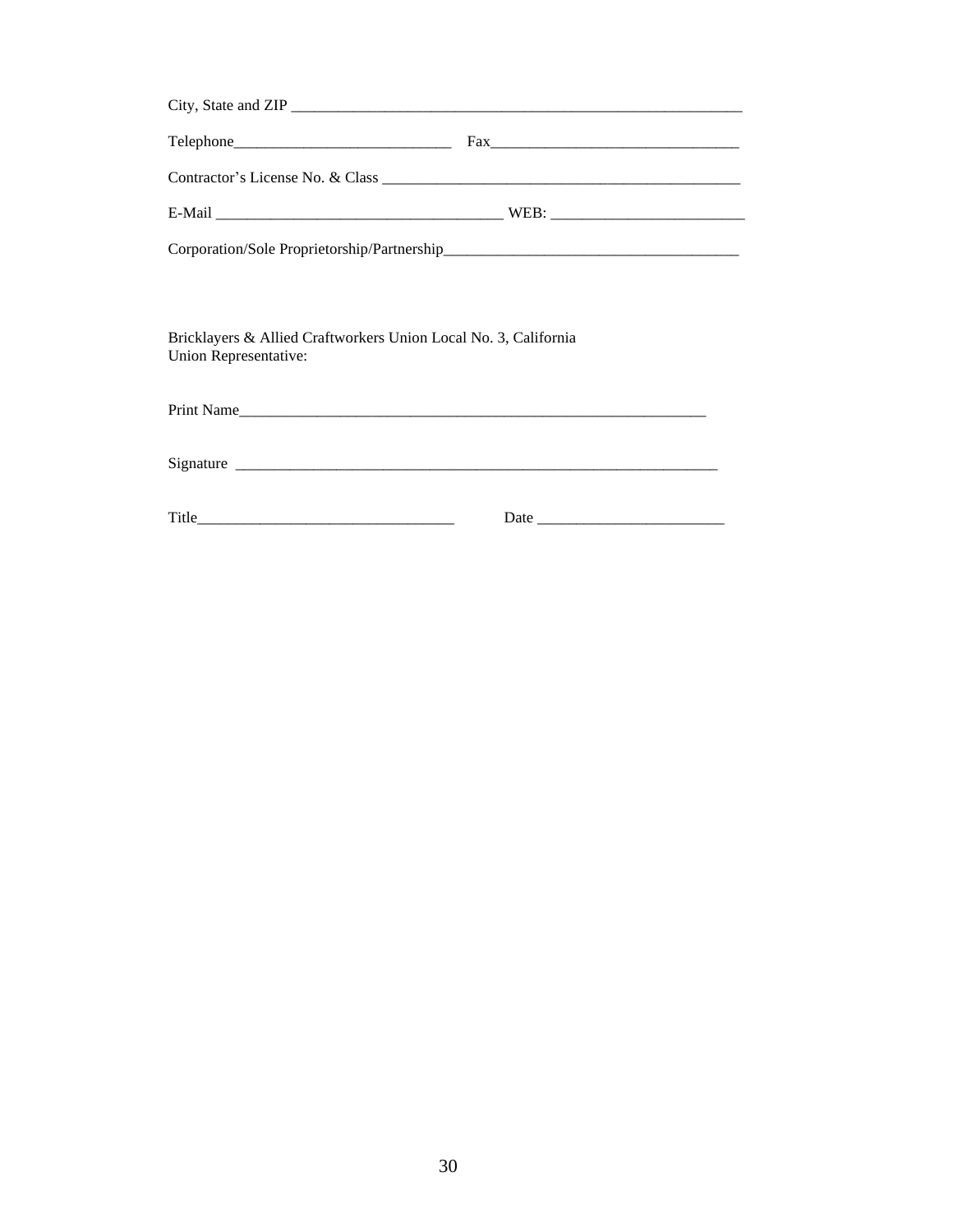BOND NO.

Premium

Effective Date

#### **SURETY BOND**

Know all men by these presents:

That, we  $\equiv$ 

Contractor's Firm Name

\_\_\_\_\_\_\_\_\_\_\_\_\_\_\_\_\_\_\_\_\_\_\_\_\_\_\_\_\_\_\_\_\_\_\_\_\_\_\_\_\_\_\_\_\_\_\_\_\_\_\_\_\_\_\_\_\_\_\_\_\_\_ Address

hereinafter referred to as "Principal" or "Contractor" and

Surety Firm Name

hereinafter referred to as the "Surety", a corporation created, organized and existing under and by virtue of the laws of the State of \_\_\_\_\_\_\_\_\_\_\_\_\_\_ are held and firmly bound into International Union Of Bricklayers And Allied Craftworkers, AFL-CIO, Local Union No. 3 and its successors and assigns (hereafter "Bricklayers Local 3") in the sum of Ten Thousand Dollars (\$10,000.00), lawful money of the United States of America, to be paid to Bricklayers Local 3, for which payment, well and truly to be made, we bind ourselves, our heirs, executors and successors jointly and severally firmly by these presents.

The condition of the above obligation is such that:

\_\_\_\_\_\_\_\_\_\_\_\_\_\_\_\_\_\_\_\_\_\_\_\_\_\_\_\_\_\_\_\_\_\_\_\_\_\_\_\_\_\_\_\_\_\_\_\_\_\_\_\_\_\_\_\_\_\_\_\_\_\_\_\_\_

Whereas, the collective bargaining agreement between the Principal and Bricklayers Local 3, requires that each contractor post a surety bond executed by a Surety Company in the amount of Ten Thousand Dollars (\$10,000.00) to guarantee compliance by the Contractor to all the terms and conditions of the Collective Bargaining Agreement, against a Contractor for violations of this Agreement, and shall include a guarantee of payments by the Contractor of wages and/or of all fringe benefit amounts (herein defined as Health and Welfare, Pension, Dental, Vacation, Union Administration ("Dues"), Apprenticeship Training, and Promotion payments) on a local or national plan, including costs of collection, liquidated damages, interest, audit fees and charges, attorney's fees, and all other charges.

Now, therefore, if said Contractor shall pay all damages and all fringe benefit contributions or deductions, as defined above, including cost of collection, liquidated damages, interest,audit fees and charges, attorney's fees, and all other charges, then this obligation shall be null and void; otherwise, to remain in full force and effect.

Provided, that this bond is conditioned upon the following conditions and limitations:

1. In the event, after thirty (30) days written notice by U.S. mail or certified mail to the last known address of the contractor, and/or by electronic mail,the contractor fails to pay, in full, all amounts due under the provisions of preceding paragraphs, whether by virtue of bankruptcy or any other reason, the Surety shall guarantee under this Bond payment of all damages, wage and/or fringe benefit amounts previously set forth, including costs of the collection, liquidated damages, interest, audit fees and charges, attorney's fees, and all other charges.